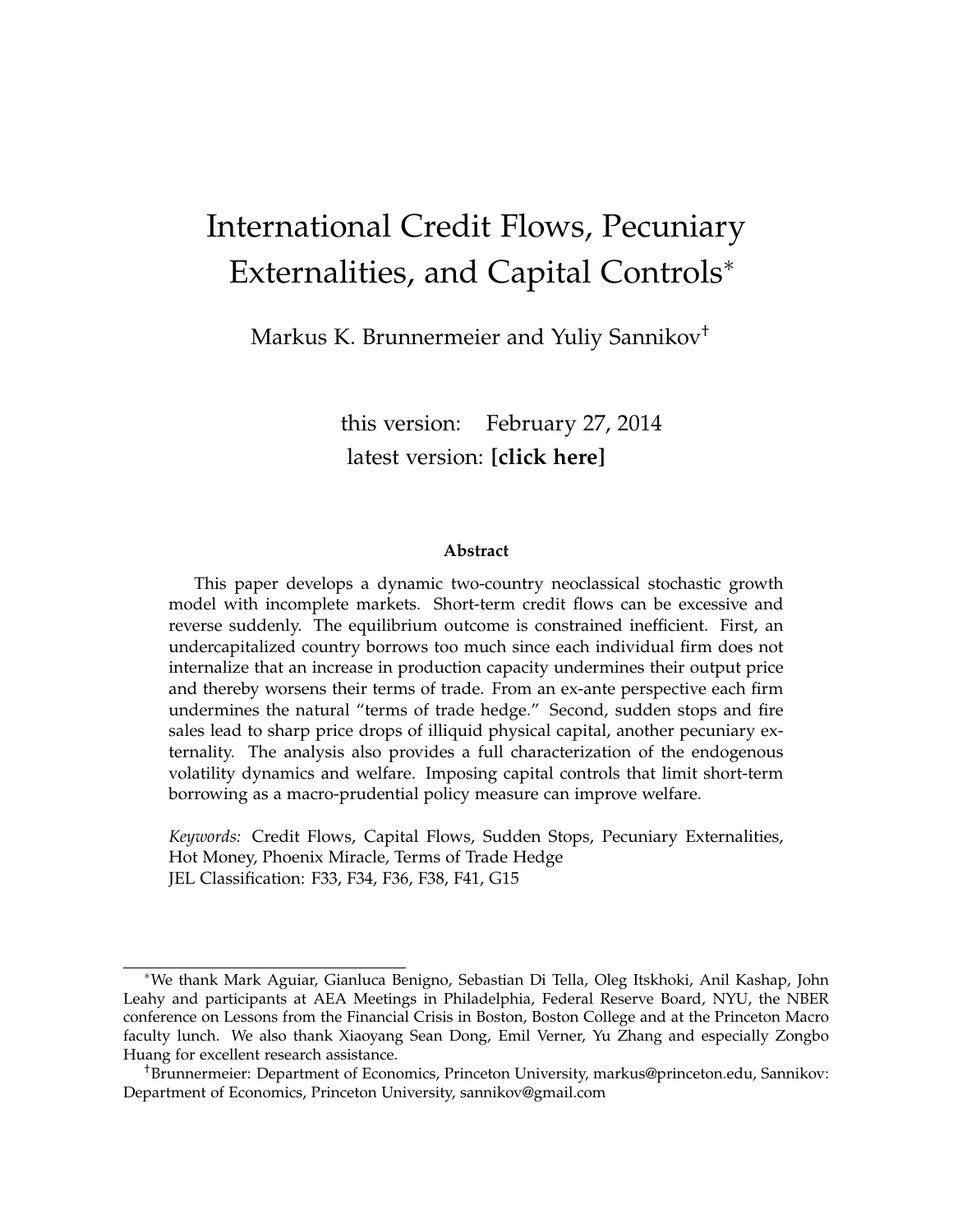# **1 Introduction**

For a long time the "Washington Consensus" held the view that free trade and full capital account liberalization are conducive to higher economic growth and welfare. A world in which goods and capital can flow freely was considered as the guiding "north star" and any incremental liberalization towards this ideal was considered as a step in the right direction. Recently, the IMF took on a more nuanced view, see [Ostry,](#page-38-0) [Ghosh, Habermeier, Chamon, Qureshi, and Reinhardt](#page-38-0)  $(2010).$  $(2010).$ <sup>[1](#page-1-0)</sup> This more balanced view acknowledges that in a second best world, liberalizing only some markets might be harmful. Especially, the build-up of persistent capital flow imbalances in form of short-term debt, referred to as "hot money," increases the risk of financial instability. To avoid sudden reversals it might be desirable to "manage" capital flows. Capital controls should be part of the macroprudential tool kit.

We set up a quantifiable model that allows one to analyze capital account liberalization and capital controls. We identify circumstances under which short-term debt capital flows are excessive and can lead to inefficiencies and instabilities. To this end we develop a dynamic two-country, two-good stochastic growth model in continuous time with endogenous capital formation. International financial markets are imperfect but there are no international trade frictions. The two consumption goods and the single physical capital good can be traded freely. Like in the classic Ricardian trade model, each country has some (comparative) advantage in producing one good and hence should ideally specialize in producing that good. Our model shows that in a world with less than perfect risk sharing, (which can be justified by information problems and moral hazard considerations) although opening the capital account can boost overall economic growth, the resulting debt imbalances can lead to to a more volatility and therefore threaten financial stability. The key trade-off is between better allocation of physical capital and better risk sharing.

With an open international bond market the inflow of short-term *hot money* allows the poorer country to boost its production capacity, buying additional physical capital financed with debt from abroad. While this improves output levels, increased leverage makes the country vulnerable to additional shocks. Short-term debt acts as a palliative after a negative shock, but the initial calm can be treacherous. With a bit of luck positive shocks follow and the strains on the global economy may never be noticed. However, if another bad shock arrives the country experiences a *sudden stop* of funding

<span id="page-1-0"></span><sup>&</sup>lt;sup>1</sup>See also the policy recommendations in the report of the [Committee on International Economic](#page-36-0) [Policy and Reform](#page-36-0) [\(2012\)](#page-36-0).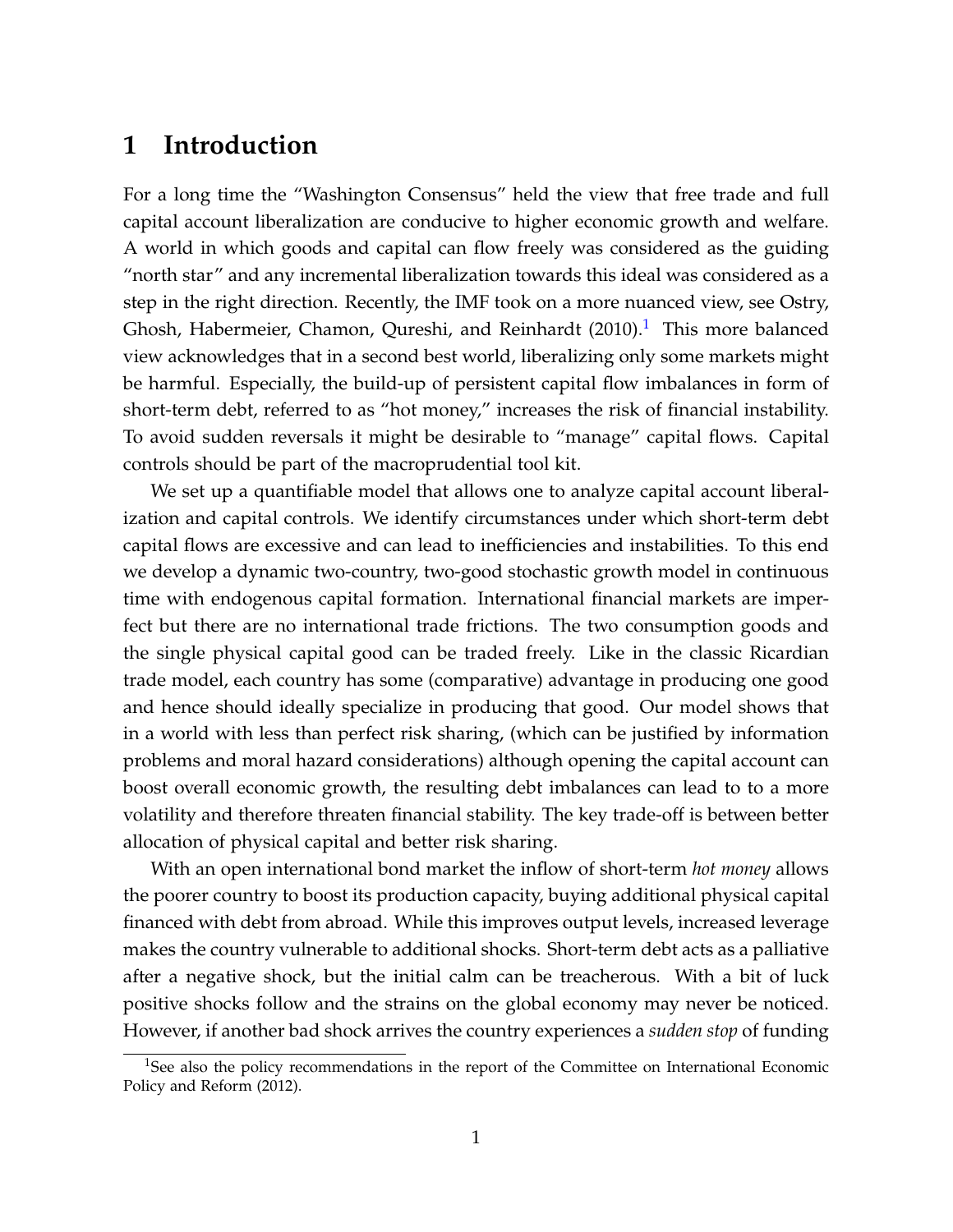and conditions deteriorate quickly. Fear of future deterioration leads to *fire sales*, depressing the price of physical capital if it technologically illiquid due to adjustment costs or irreversibility of investment. The liquidity mismatch between low market and technological liquidity on the asset side and low funding liquidity due to short-term funding on the liability side is the driving force for this amplification. In addition, the country becomes vulnerable to "sunspot runs." A jump to a disaster equilibrium leads to a discrete drop in the price of capital, which abruptly erodes a country's wealth. If a total disaster can be avoided, countries can grow out of it relatively quickly, a phenomenon referred to by the literature as *Phoenix miracle*. In short, better capital allocation funded with hot money comes at the cost of lower stability. Our framework allows a tight characterization of these endogenous volatility dynamics.

To answer the question whether free markets achieve the optimal balance in this trade off, i.e., whether private borrowing is excessive in a second best world, one has to conduct a welfare analysis. A closed capital account limits a poor country's ability to build up its capital stock (e.g., after an adverse shock) and to produce goods for which it has a comparative advantage. This productive inefficiency limits economic growth, but comes with a favorable side effect: the price of its output good rises, i.e., the terms of trade improve. Symmetrically, after a positive shock the terms of trade worsen. The magnitude of this "terms of trade hedge" increases as the elasticity of substitution between the two outputs decreases. With an open capital account, debt financing enables each individual firm in the country to borrow and purchase more physical capital to produce more. However, by doing so, firms in the country jointly erode the terms of trade of their output good. Firms do not internalize this pecuniary externality, which leads to an overall welfare loss in the economy and an outcome that is not constrained efficient. Moreover, increased leverage of each firm exposes all firms in this country to further risk. An additional adverse shock to indebted firms increases their concern about a sudden funding stop and they cut back their production scale by fire-selling their physical capital. While each firm in the country fully takes into account that it might have to fire-sell physical capital should further adverse shocks occur, they ignore that their initial debt financing as a group exacerbates this drop in value of physical capital. Sudden stops that lead to capital price jumps due to selffulfilling runs triggered by sunspots can also be seen through the lens of pecuniary externalities. In a complete markets setting capital allocation and risk sharing can be treated as two independent problems and these pecuniary externalities have only second order welfare effects, but in an incomplete markets setting they result in a constrained inefficient outcome. That is, a social planner that is limited to distort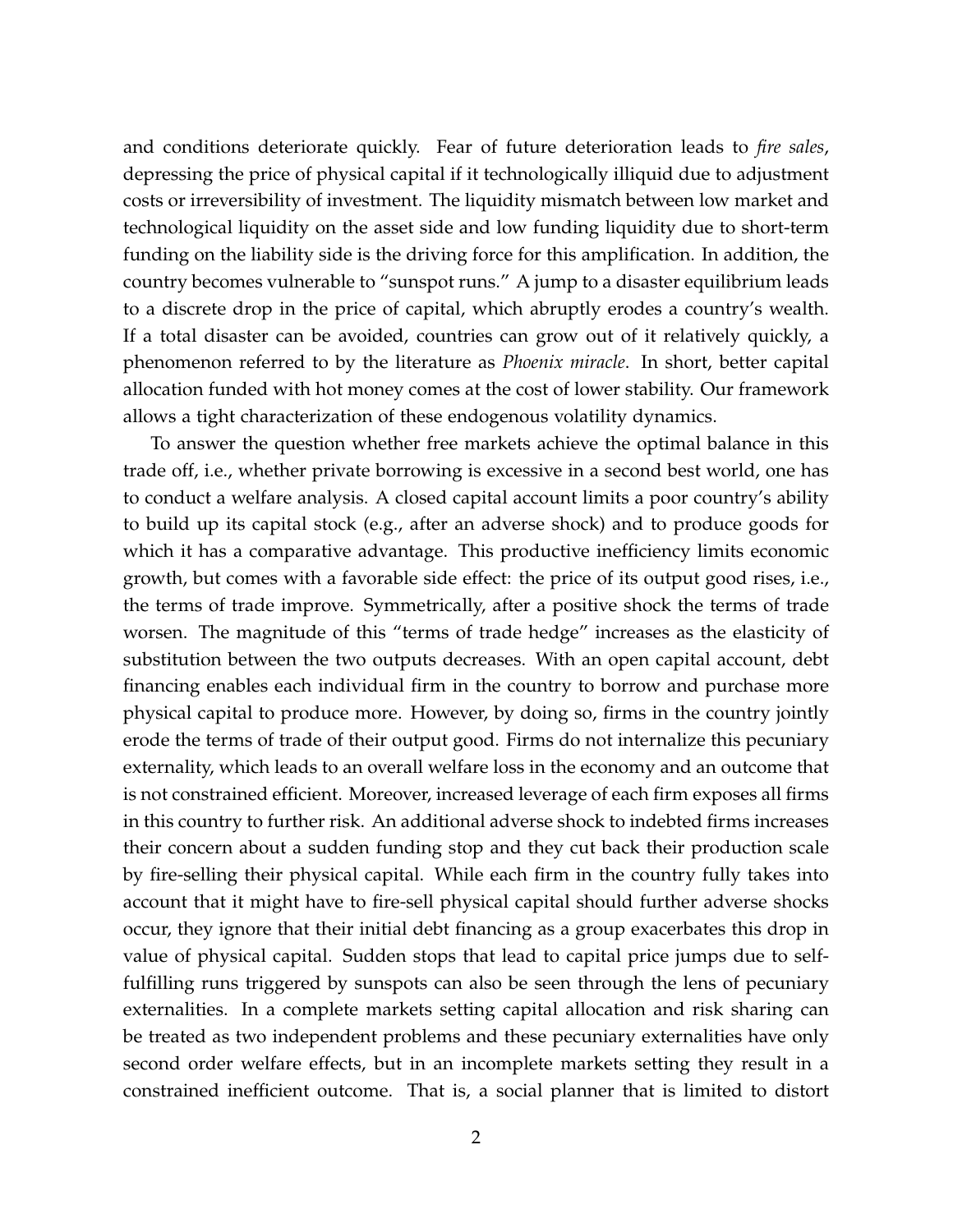firms' actions within the same constrained environment can increase overall welfare.

Like other macroprudential policies, capital controls are only welfare enhancing in certain circumstances. The terms of trade hedge is most powerful if both (i) consumers cannot easily substitute the output good with other goods, and (ii) other country is not skilled in producing this good. Hence, our results are most applicable for very specific output goods (oil or other natural resources come to mind.) Price movements mitigate the risk associated with a destruction of an oil facility or with the discovery of a new oil field. Computer hard drives are a more specific example. In October 2011 a severe flood in Thailand impaired a quarter of the world's hard-disk drive production. The subsequent price surge helped the industry rebuild itself, see [Fuller](#page-36-1) [\(2011\)](#page-36-1).

Sudden stops due to self-fulfilling runs occur only if physical capital is sufficiently technologically illiquid and hence subject to large sudden price drops. These runs lead to sudden large wealth redistributions and destructions. Imposing capital controls that totally shut down international borrowing and lending might be "throwing the baby out with the bathwater" as one also forgoes significant capital allocation efficiency gains. A quantifiable model, like ours, allows policy makers to weigh various forces and fine-tune the policy measures.

One such important factor is the size of a country's (comparative) advantage in producing a specific good. Noticing that countries can affect this advantage, e.g., through R&D spending, points to another inefficiency. Improving productivity for advantaged products fosters further specialization. In contrast, when a country improves productivity for disadvantaged goods they improve their terms of trade at the expense of the other country, [Samuelson](#page-38-1) [\(2004\)](#page-38-1). As both countries try to imitate each other's technology, the resources diverted from other productive activities are a pure welfare loss. Our analysis adds to this discussion by pointing out that such government activity destroys the terms of trade hedge. Overall, a global social planner would foster R&D spending that leads to more specialization rather than to catching up policies, since the resulting output price movements provide natural insurance.

Finally, the paper also shows that at times of severe wealth inequality an unanticipated redistribution, e.g., by diluting creditors' debt claims or straight debt relief, can be Pareto improving. Each individual creditor would be reluctant to sign on to this scheme, even though as a group all creditors are better off. To understand why, note that creditors are also consumers in our setting. Consumers benefit if the good is produced by the firms in countries that have the comparative advantage.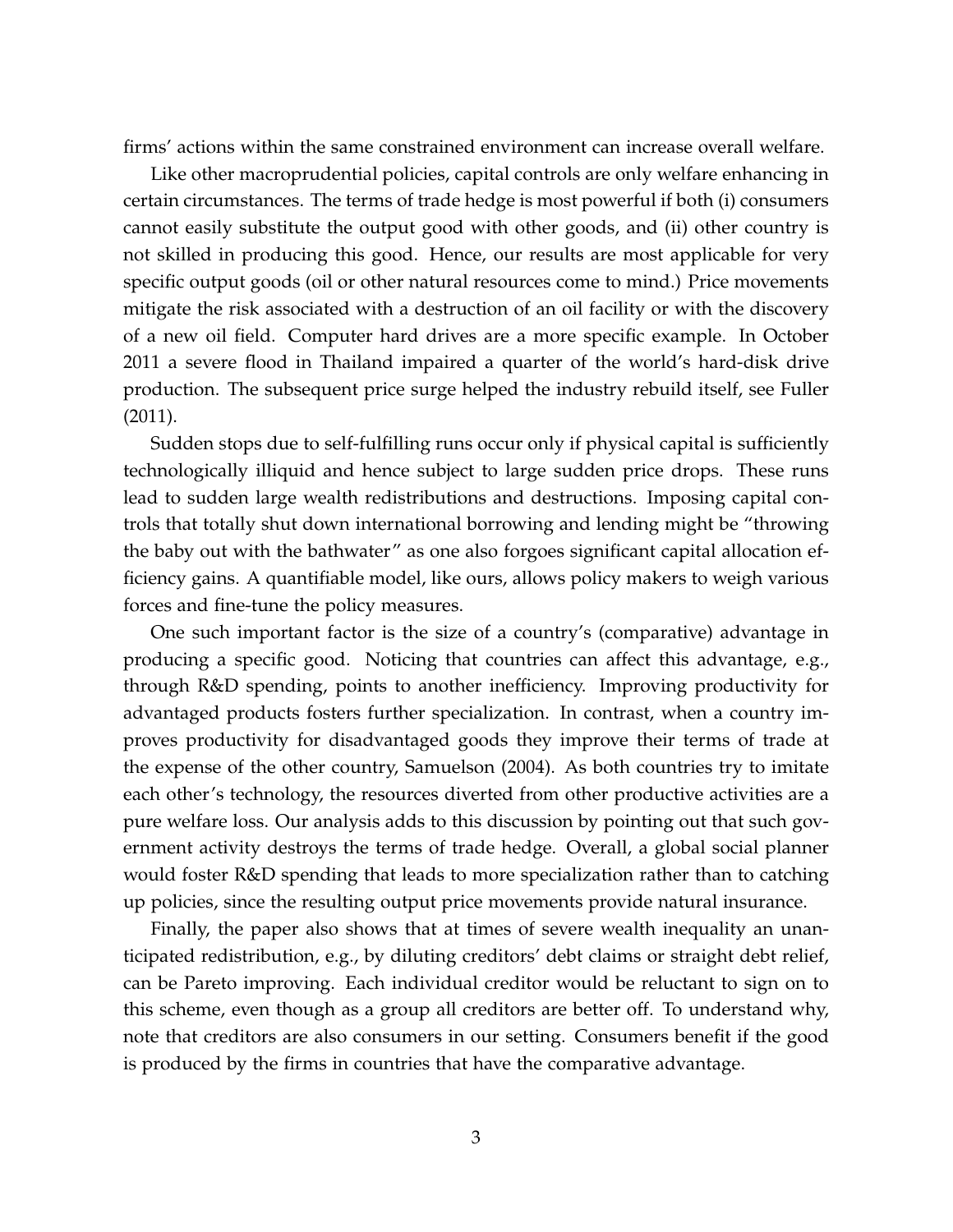**Related Literature.** Relative to the existing literature our framework makes several contributions. The model can be seen as a two-country two-good version of [Brunner](#page-35-0)[meier and Sannikov](#page-35-0) [\(2014,](#page-35-0) [2011\)](#page-35-1), which build in turn on the seminal contributions of [Bernanke, Gertler, and Gilchrist](#page-35-2) [\(1999\)](#page-35-2) and [Kiyotaki and Moore](#page-37-0) [\(1997\)](#page-37-0). [Phelan](#page-38-2) [\(2013\)](#page-38-2)'s continuous time model also considers a two-good economy. Banks owned by households play a central role in his paper. Our paper clearly identifies two important pecuniary externalities. The terms of trade externality only arises in a multiple goods setting. That pecuniary externalities lead to constrained inefficient outcomes was first discussed in the general equilibrium literature [\(Stiglitz](#page-38-3) [\(1982\)](#page-38-3), [Geanakoplos](#page-36-2) [and Polemarchakis](#page-36-2) [\(1986\)](#page-36-2)). Our analysis also highlights that partially completing the market can lead to inferior outcomes, a result that was shown in the GE literature by [Hart](#page-36-3) [\(1975\)](#page-36-3).

Pecuniary fire sale externalities are the subject of extensive study in finance and international economics. In most models inefficiencies arise because the price move tightens an exogenously imposed collateral constraint, see e.g. [Caballero and Krishna](#page-35-3)[murthy](#page-35-3) [\(2004\)](#page-35-3) or [Korinek](#page-37-1) [\(2011\)](#page-37-1). In [Aoki, Benigno, and Kiyotaki](#page-34-0) [\(2009\)](#page-34-0) collateral debt limits are lower for international lending than for domestic lending arrangements. In [Bianchi](#page-35-4) [\(2011\)](#page-35-4), [Bianchi and Mendoza](#page-35-5) [\(2012\)](#page-35-5) and [Mendoza](#page-37-2) [\(2010\)](#page-37-2), this constraint binds occasionally, potentially leading to sudden stops. [Jeanne and Korinek](#page-37-3) [\(2011\)](#page-37-3) proposes a Pigouvian tax to correct for the externality. [Benigno, Huigang, Otrok, and](#page-34-1) [Rebucci](#page-34-1) [\(2014\)](#page-34-1) study the interaction between ex-ante and ex-post policy interventions. In contrast, we do not impose any exogenous debt constraint. In our setting a sudden decline in debt arises endogenously due to the incomplete markets setting, as firms are limited in issuing equity claims. [Costinot, Lorenzoni, and Werning](#page-36-4) [\(2014\)](#page-36-4) derive the optimal capital flow tax for a country that tries to manipulate the terms of trade in order to extract monopoly rents from the other countries. Our analysis is focused on risk and capital controls that improve the "terms of trade hedge" can benefit both countries. [He and Kondor](#page-36-5) [\(2013\)](#page-36-5) consider two inputs, cash and capital and show that pecuniary externalities can lead to overinvestment booms and too little investment in recessions.

Our framework is general enough that it can have quantitative implications after some calibration. In this sense our model is closer to the canonical international RBC model with capital formation as in [Backus, Kehoe, and Kydland](#page-34-2) [\(1994\)](#page-34-2). However, unlike [Backus, Kehoe, and Kydland](#page-34-2) [\(1994\)](#page-34-2) we consider an incomplete market setting.

<span id="page-4-0"></span> $^2$ In [Maggiori](#page-37-4) [\(2013\)](#page-37-4) countries differ in their financial developments rather than in producing different goods.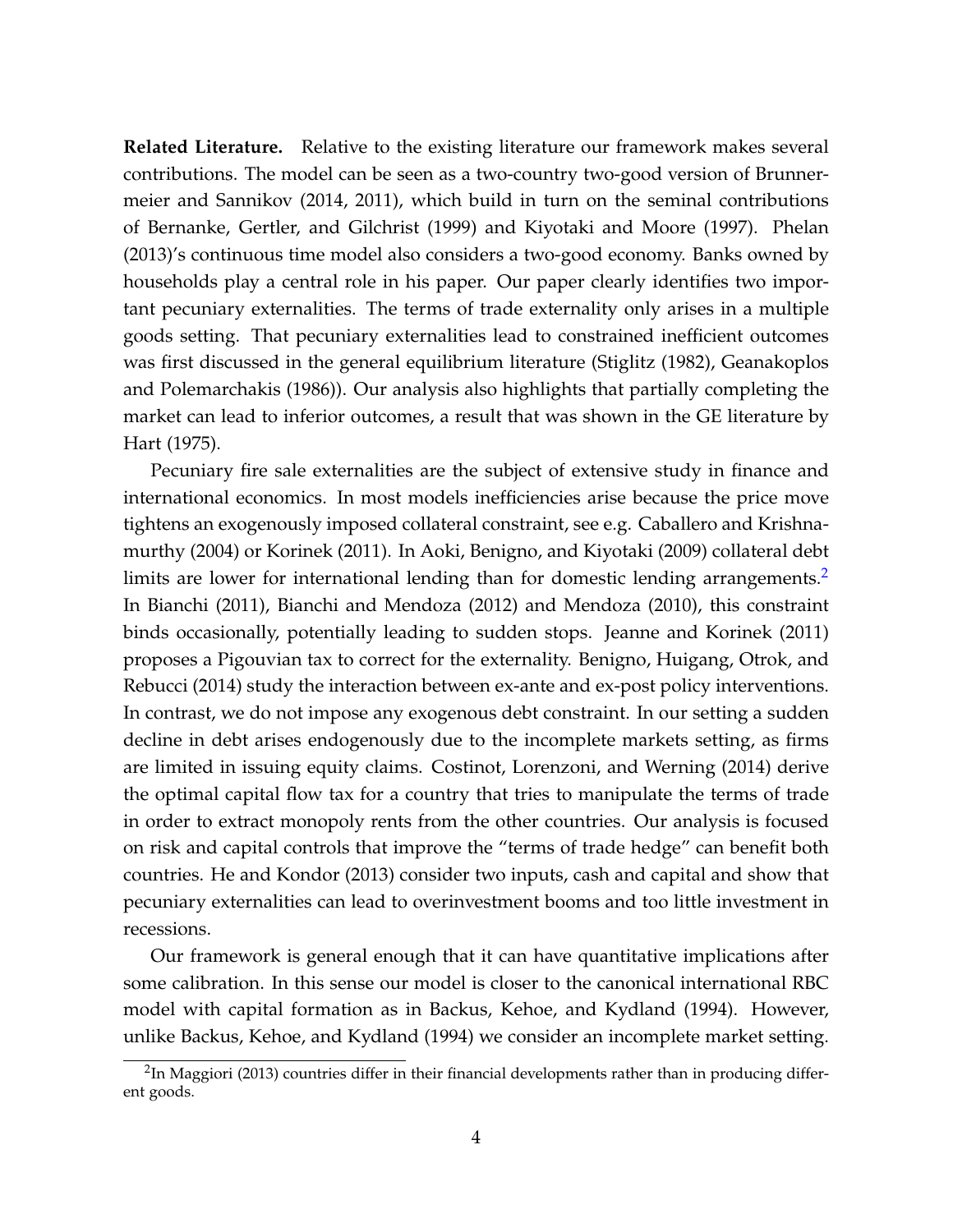Hence, we cannot use the standard macroeconomic approach of solving the planner's problem and then decentralizing the (global) economy. [Corsetti, Dedola, and](#page-36-6) [Leduc](#page-36-6) [\(2008\)](#page-36-6) resolve the Backus-Smith puzzle, i.e., the negative correlation between the real exchnage rate and relative consumption, by employing an incomplete market structure with appropriate productivity shocks. [Coeurdacier, Rey, and Winant](#page-35-6) [\(2013\)](#page-35-6) also analyze the trade-off between efficient capital allocation and improved risk sharing. Instead of analyzing pecuniary externalities, they focus on precautionary savings conducted primarily by emerging markets. Like [Obstfeld and Rogoff](#page-37-5) [\(1995\)](#page-37-5)'s New Keynesian framework, we focus on short-term international debt. [Benigno](#page-34-3) [\(2009\)](#page-34-3) evaluates the welfare costs of incomplete markets and the gains of deviating from a policy of price stability in the New Keynesian setting. These papers are restricted by the log-linearization technique around the steady state; our analysis includes crisis events far away from the steady-state.

The terms of trade hedge is related to the seminal paper by [Cole and Obstfeld](#page-35-7) [\(1991\)](#page-35-7) and can be traced back to the debate between [Keynes](#page-37-6) [\(1929\)](#page-37-6) and [Ohlin](#page-37-7) [\(1929\)](#page-37-7). We gain additional insights by varying the elasticity of substitution across both goods. In addition, we show that capital irreversibility requires an even greater hedge than provided by a Cobb-Douglas elasticity of substitution. Like our paper, [Heathcote and](#page-36-7) [Perri](#page-36-7) [\(2013\)](#page-36-7) also allows for endogenous capital formation. The focus of their analysis is to replicate empirical patterns identified in the international business cycles literature. Since all the debt financing is short-term, our analysis also speaks to *hot money* in international capital flow and the fear of losing control of monetary policy by the monetary authority. For a detailed survey on international finance crises including sudden stops, see [Lorenzoni](#page-37-8) [\(2014\)](#page-37-8). In [Gabaix and Maggiori](#page-36-8) [\(2014\)](#page-36-8) the financial markets are fragmented and the exchange rate is driven by the net worth of the financial sector.

Another strand of papers study the benefits of capital controls in the presence of price and wage rigidities. For example, [Farhi and Werning](#page-36-9) [\(2012\)](#page-36-9) argue that nominal rigidities can lead to inefficiencies that justify capital controls. If in addition currencies are pegged to each other, Schmitt-Grohé and Uribe [\(2012,](#page-38-4) [2013\)](#page-38-5) show that free capital movements can cause a negative externality that contributes to higher unemployment. [Farhi and Werning](#page-36-10) [\(2013\)](#page-36-10) highlight the benefits of contingent wealth transfers within a currency union.

Empirical evidence about the effect of capital account liberalizations are mixed. See, e.g. [Obstfeld and Taylor](#page-37-9) [\(2004\)](#page-37-9) or [Magud, Reinhart, and Rogoff](#page-37-10) [\(2011\)](#page-37-10). There are several examples where capital account liberalizations spurred growth but also others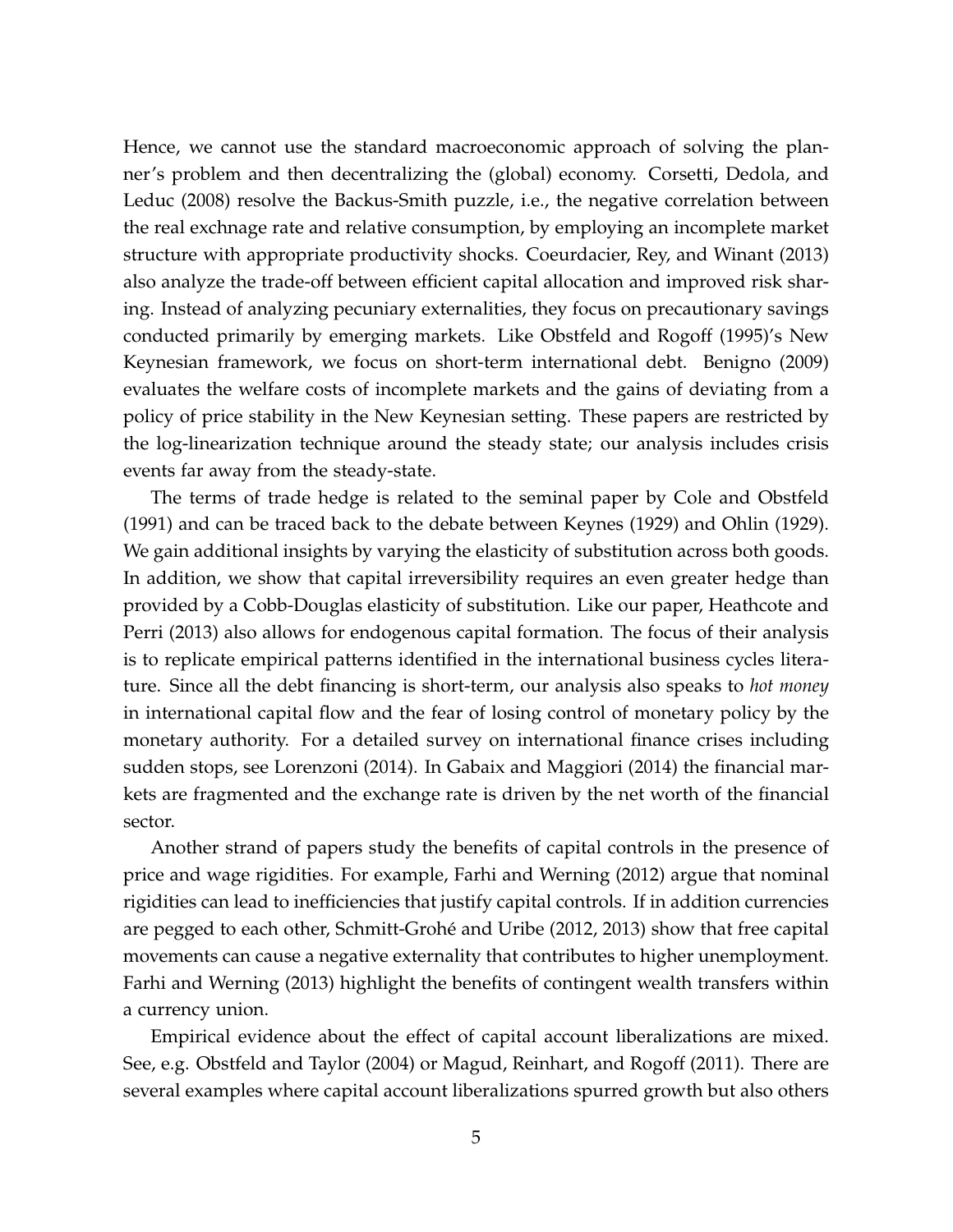where they led to subsequent crises. Prominent examples are the Scandinavian crisis in the early 1990s the South East Asia crisis in the late 1990s. The terms "sudden stop" and "Phoenix miracle" were coined and empirically documented in [Calvo](#page-35-8) [\(1998\)](#page-35-8) and [Calvo, Izquierdo, and Talvi](#page-35-9) [\(2006\)](#page-35-9).

## **2 The Model**

In this section we develop a simple baseline model of a global economy that is populated by agents who live in two different countries, *A* and *B*. Both types of agents have the same preferences and can own capital. They can also both produce the two consumption goods *a* and *b*. Like in the classical Ricardian trade model agents in country *A* have a comparative advantage in producing product *a*, while agents in country *B* are better at producing good *b*. There are no trade barriers for the two output goods *a* and *b* as well as for the input good, physical capital. We focus on frictions in the international finance markets. In particular we contrast a global economy in which capital account is closed with a world in which the current account is open for short-term debt instruments. We also derive the benchmark outcome for the case when all contingent claims can be traded.

### **2.1 Model Setup**

**Technology.** Capital can be used to produce goods *a* or *b*, which can be combined to produce the aggregate good. The aggregate good can be consumed, or used for investment to produce new capital.

When quantities  $y^a$  and  $y^b$  of goods  $a$  and  $b$  are combined, they make a total quantity

$$
y = \left[\frac{1}{2}(y^a)^{\frac{s-1}{s}} + \frac{1}{2}(y^b)^{\frac{s-1}{s}}\right]^{\frac{s}{s-1}},\tag{1}
$$

of the aggregate good. For  $s = \infty$  both goods are perfect substitutes, for  $s = 0$  there is no substitutability á la Leontieff, while for  $s = 1$  the substitutabililty corresponds to that of a Cobb-Douglas utility function. The index/aggregate good serves as numeraire and its price is normalized to one.

Agents in country A are better at producing good *a*, while agents in country *B* are better at producing *b*. From *k<sup>t</sup>* units of capital, an agent in country A can produce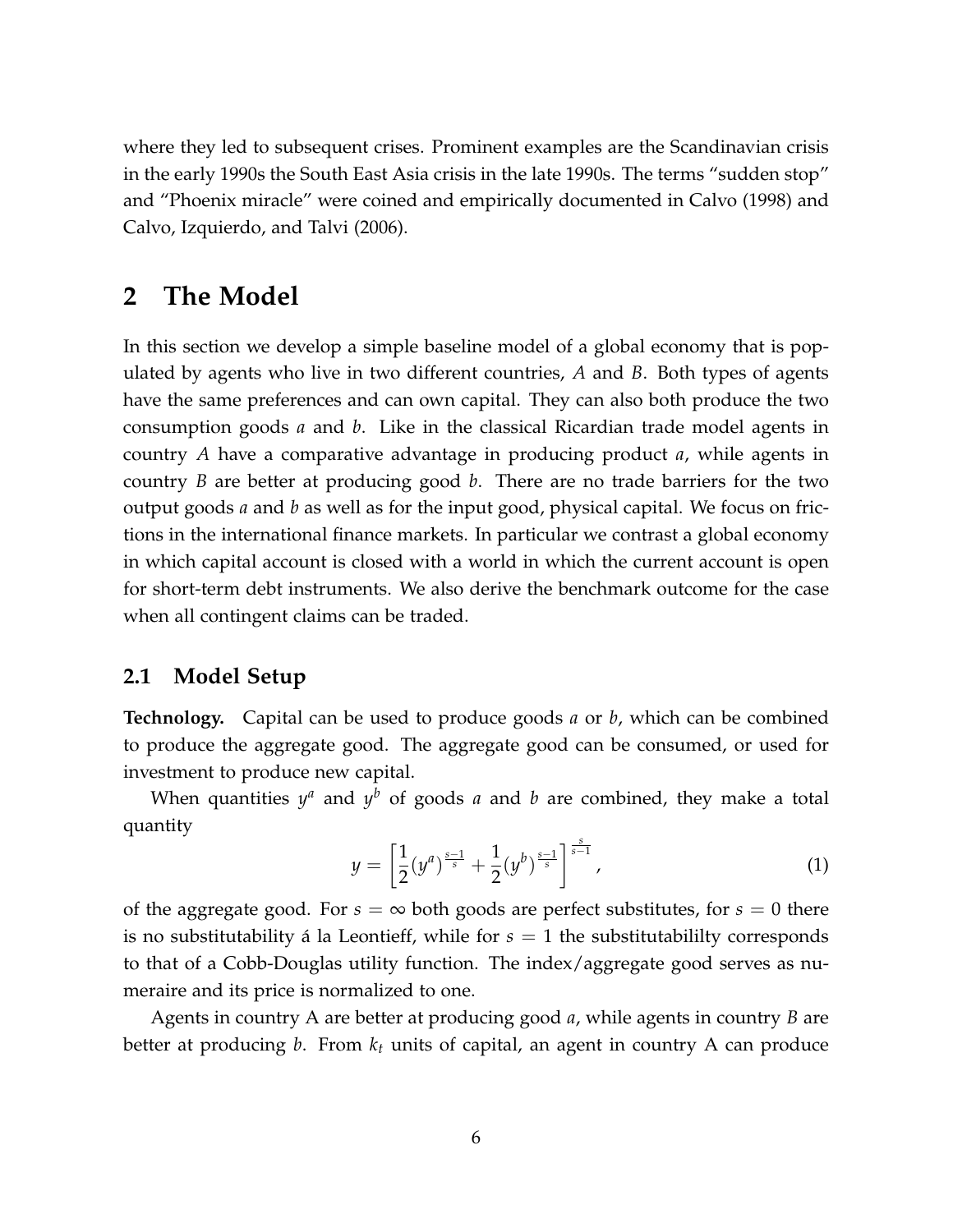good *a* at rate  $\bar{a}k_t$  and good *b* at rate of only  $\underline{a}k_t$ , where  $\bar{a}>\underline{a}\geq 0.3$  $\bar{a}>\underline{a}\geq 0.3$  Symmetrically, an individual in country B can produce good  $b$  at rate  $\bar{a}k_t$  and good  $a$  at rate only  $\underline{a}k_t.$ 

We denote the aggregate amount of world capital at time  $t \in [0,\infty)$  by  $K_t$ . Denote the fraction of world capital used by agents in country *A* to produce good *a* by  $\psi_t^{Aa}$ , the fraction used by agents in country *B* to produce good *b* by  $\psi_t^{Bb}$ , etc., so that

$$
\psi_t^{Aa} + \psi_t^{Ab} + \psi_t^{Ba} + \psi_t^{Bb} = 1.
$$

Then the total world supply of goods *a* and *b* is given by

<span id="page-7-3"></span>
$$
Y_t^a = (\bar{a}\psi_t^{Aa} + \underline{a}\psi_t^{Ba})K_t \quad \text{and} \quad Y_t^b = (\bar{a}\psi_t^{Bb} + \underline{a}\psi_t^{Ab})K_t,
$$
 (2)

respectively. The total supply of the aggregate good is, naturally,

<span id="page-7-2"></span>
$$
Y_t = \left[\frac{1}{2}(Y_t^a)^{\frac{s-1}{s}} + \frac{1}{2}(Y_t^b)^{\frac{s-1}{s}}\right]^{\frac{s}{s-1}},\tag{3}
$$

and the prices of goods *a* and *b* in terms of the numeraire/aggregate good are

<span id="page-7-4"></span>
$$
P_t^a = \frac{1}{2} \left( \frac{Y_t}{Y_t^a} \right)^{1/s} \quad \text{and} \quad P_t^b = \frac{1}{2} \left( \frac{Y_t}{Y_t^b} \right)^{1/s}.
$$
 (4)

There is a single type of physical capital. Capital is subject to shocks, which depend on the country  $I = A$ , *B* in which the capital is employed. Also, new capital can be built through internal investment by using the aggregate good. Overall, capital employed in country *I* evolves according to

<span id="page-7-1"></span>
$$
\frac{dk_t}{k_t} = (\Phi(\iota_t) - \delta) dt + \sigma^I dZ_t^I,
$$
\n(5)

where *ι<sup>t</sup>* is the investment rate of the aggregate good per unit of capital (i.e., *ιtk<sup>t</sup>* is the total investment rate). Function  $\Phi$ , which satisfies  $\Phi(0)=0$ ,  $\Phi'(0)=1$ ,  $\Phi'(\cdot)>0$ , and  $\Phi''(·)$  < 0, represents a standard investment technology with adjustment costs. In the absence of investment, capital depreciates at rate  $\delta$ . The concavity of  $\Phi(\iota)$  represents *technological illiquidity*, i.e., the adjustment cost due to converting output to new capital and vice versa. The two independent Brownian motions  $dZ_t^A$ ,  $dZ_t^B$  are exogenous and

<span id="page-7-0"></span> ${}^{3}$ If  $\underline{a} = 0$ , then country A will not use capital to produce good *b*, because it is a strictly (weakly if there is no country B) dominant strategy to produce good *a*.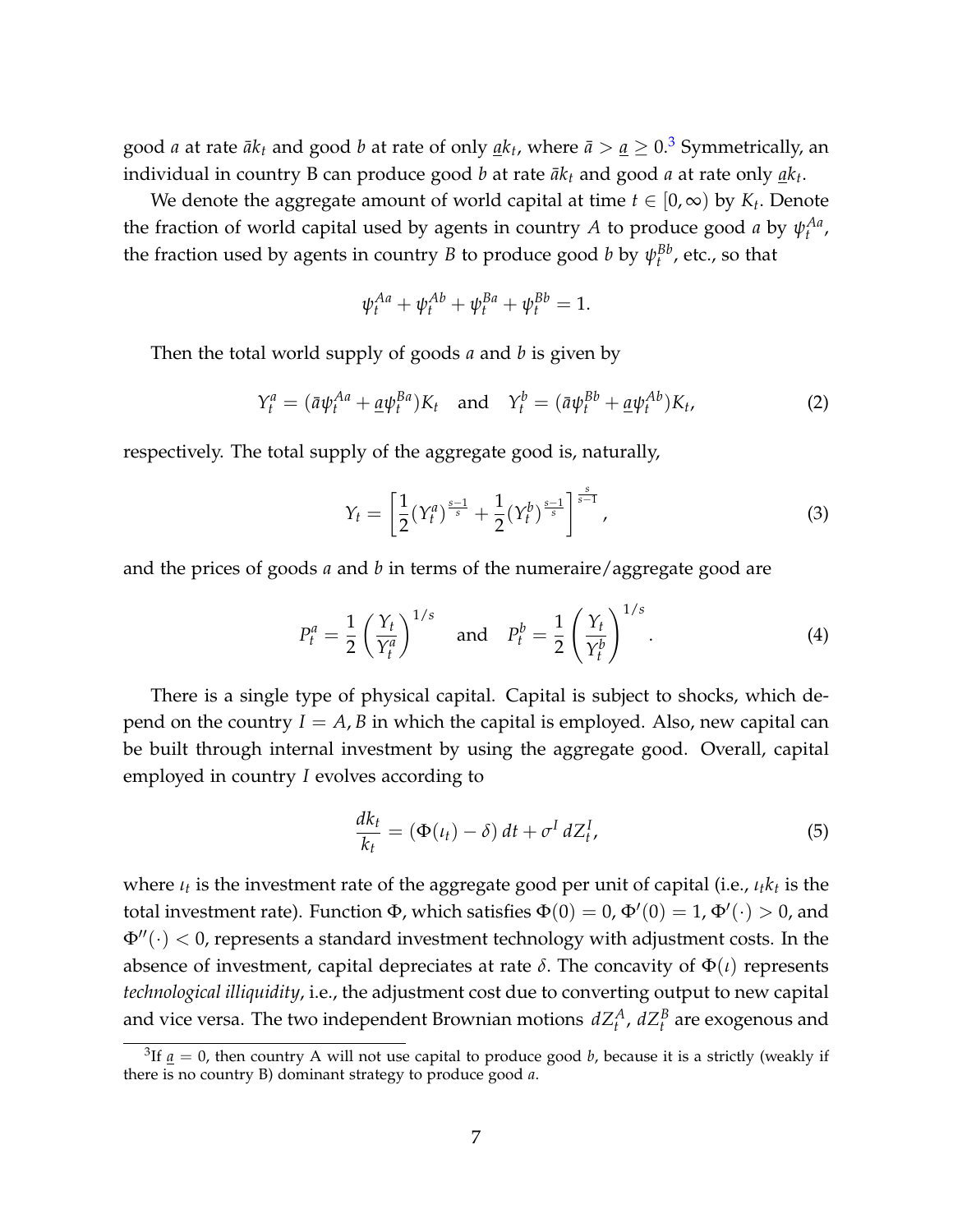independent. They are country specific. Examples of such shocks are the discovery of new resources or natural catastrophes like earthquakes and tsunamis. If one interprets *k<sup>t</sup>* as being measured in efficiency units instead of physical number of machines, then the shocks also capture innovations in productivity.

**Preferences.** All agents in the world have identical risk and intertemporal preferences represented by the expected utility function

$$
\mathbb{E}_0\left[\int_0^\infty e^{-rt}\frac{c_t^{1-\gamma}}{1-\gamma}\,dt\right],
$$

where  $c_t$  is the individual consumption of the aggregate good.

**Markets for Physical Capital and the Risk-Free Bond.** All agents can trade physical capital in a fully liquid international market. We denote the equilibrium market price of capital per unit by *q<sup>t</sup>* (measured in the aggregate good) and postulate its law of motion to be of the form

<span id="page-8-0"></span>
$$
\frac{dq_t}{q_t} = \mu_t^q dt + \sigma_t^{qA} dZ_t^A + \sigma_t^{qB} dZ_t^B.
$$
\n(6)

That is, capital  $k_t$  is worth  $q_t k_t$ .

Absent capital controls there is also an international market for the risk-free bond, which is in zero net supply. Agents can go long (lend) or short (borrow) in the riskfree asset. The return on the risk-free asset is denoted by  $dr_t^F$ . In equilibrium both  $q_t$ and *dr<sup>F</sup> t* are determined *endogenously*.

**Returns from Holding Physical Capital.** The return from capital depends on the identity of the agent holding it and the good that it is used to produce. The capital gains from capital are given by  $d(q_t k_t)/(q_t k_t)$ , where  $k_t$  and  $q_t$  evolve as [\(5\)](#page-7-1) and [\(6\)](#page-8-0). The dividend yield from capital is given by  $(\bar{a}P_t^i - \iota_t)/q_t$  when it is used productively to produce good  $i = a$ , *b*, and by  $(\underline{a}P_t^i - \iota_t)/q_t$  otherwise. Therefore, when an agent of type *A* uses capital to produce good *a*, he earns the return of

$$
dr_t^{Aa} = \left(\frac{\bar{a}P_t^a - \iota_t}{q_t} + \mu_t^q + \Phi(\iota_t) - \delta + \sigma^A \sigma_t^{qA}\right) dt + \left(\sigma^A + \sigma_t^{qA}\right) dZ_t^A + \sigma_t^{qB} dZ_t^B,
$$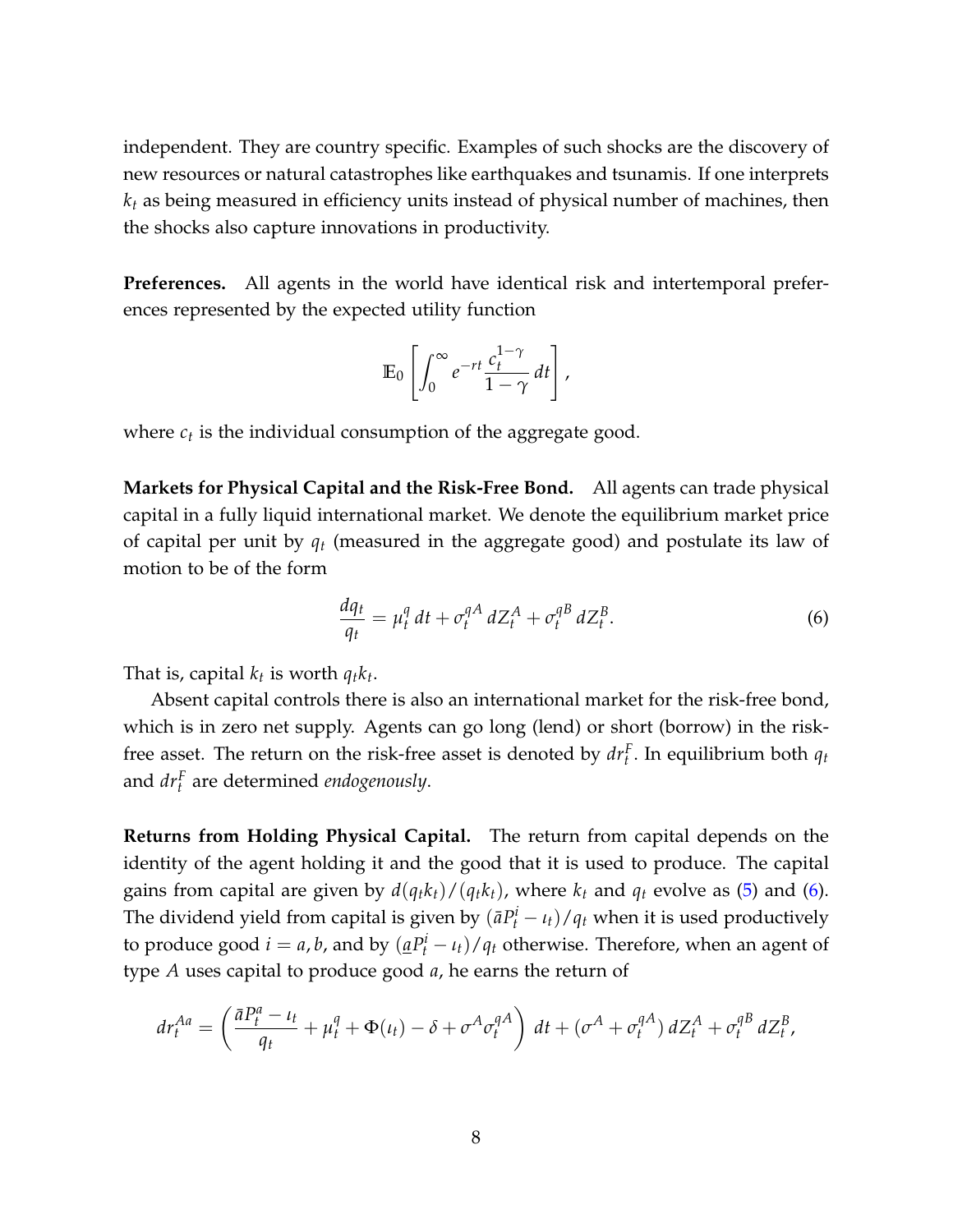where we used Ito's lemma to compute the capital gains portion of the return,  $d(q_t k_t)/(q_t k_t)$ . The Ito-term  $\sigma^A \sigma_t^{qA}$  $t_t^{\eta A}$  reflects the covariance between the exogenous volatility of capital stock in country *A* and the endogenous risk price exposure. When agent *A* uses capital to produce good *b*, he earns

$$
dr_t^{Ab} = \left(\frac{\underline{a}P_t^b - \iota_t}{q_t} + \mu_t^q + \Phi(\iota_t) - \delta + \sigma^A \sigma_t^{qA}\right) dt + \left(\sigma^A + \sigma_t^{qA}\right) dZ_t^A + \sigma_t^{qB} dZ_t^B.
$$

Similar equations hold for agents B. The optimal investment rate, which maximizes returns, is always given by the first-order condition

$$
\Phi'(\iota) = 1/q_t. \tag{7}
$$

**Financial Frictions, Incomplete Markets and Equity Home Bias.** There are financial frictions in this economy. We assume that, absent capital controls, agents can borrow through risk-free debt to buy capital, but cannot internationally share risk of the capital they employ by issuing equity or through other means. Thus, international markets are incomplete.<sup>[4](#page-9-0)</sup> Home bias in investors' equity holdings is very well documented, see [Lewis](#page-37-11) [\(1999\)](#page-37-11). We simply assume that investors do not hold any foreign capital risk. Our results are robust to a more general setting with partial risk sharing, as long as some equity home bias remains. Agency problems and asymmetric information problems are an alternative way to micro-found limited risk sharing.<sup>[5](#page-9-1)</sup>

Each agent chooses his consumption rate, as well as the allocation of wealth to capital used to produce each good and to the risk-free asset. When agent  $I = A$ , *B* consumes at rate  $c_t^I > 0$  and chooses portfolio with weights  $(x_t^a, x_t^b, 1 - x_t^a - x_t^b)$ , his net worth  $n_t$  evolves according to

<span id="page-9-2"></span>
$$
\frac{dn_t^I}{n_t^I} = x_t^a dr_t^{Ia} + x_t^b dr_t^{Ib} + (1 - x_t^a - x_t^b) dr_t^F - \frac{c_t^I}{n_t^I} dt.
$$
 (8)

Equation [\(8\)](#page-9-2) (together with the solvency constraint  $n_t \geq 0$ ) can be thought of as the agent's budget constraint. Portfolio weights  $x_t^a$  and  $x_t^b$  must be nonnegative for all agents.

**Definition.** *For any initial allocation of wealth, an equilibrium is a map from histories of*

<span id="page-9-0"></span><sup>&</sup>lt;sup>4</sup>Domestic markets are complete but international markets are incomplete, which can be rationalized by home bias.

<span id="page-9-1"></span><sup>&</sup>lt;sup>5</sup>See [Jensen and Meckling](#page-37-12) [\(1976\)](#page-37-12), [Bolton and Scharfstein](#page-35-10) [\(1990\)](#page-35-10), and [DeMarzo and Sannikov](#page-36-11) [\(2006\)](#page-36-11).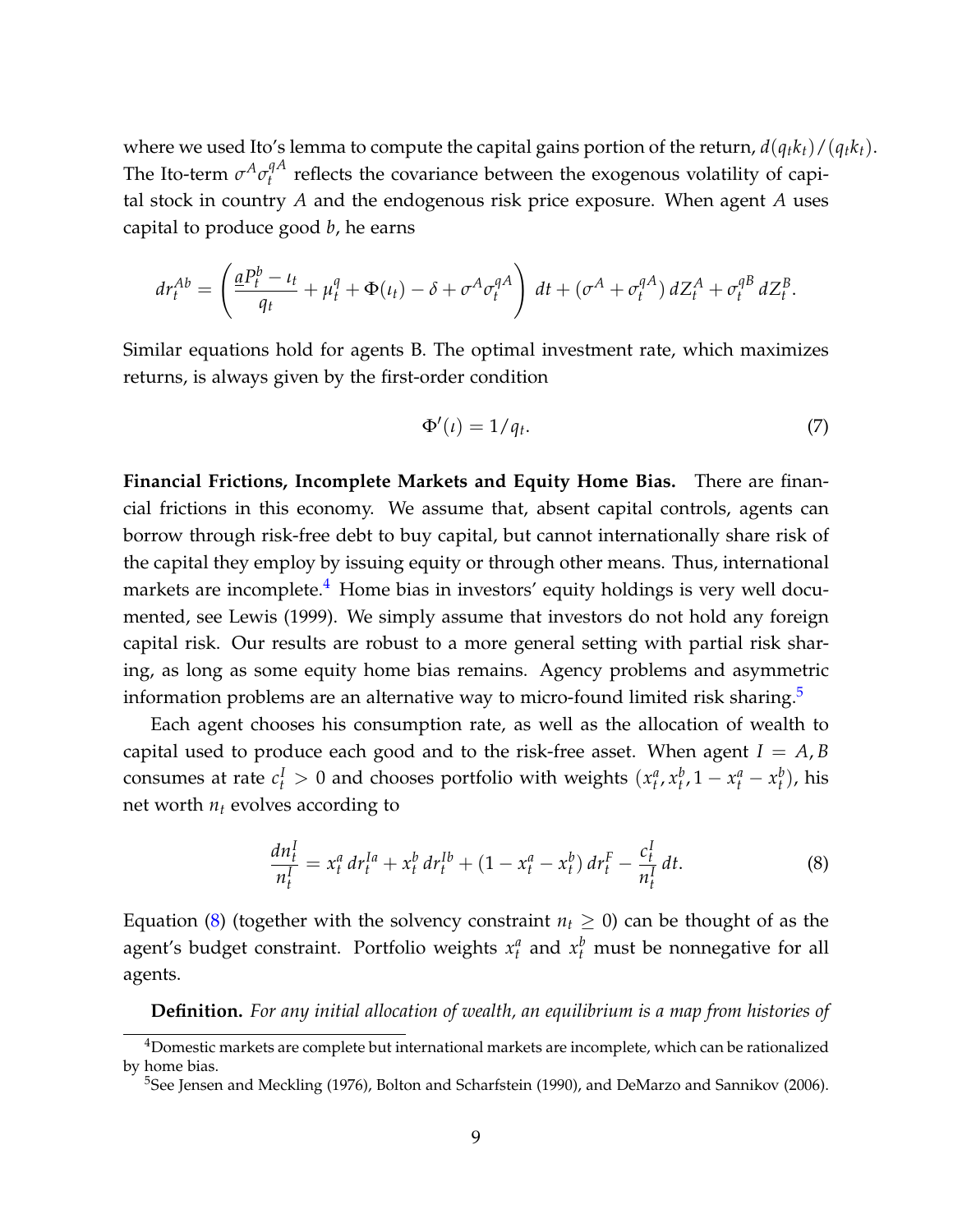shocks  $\{Z_s^A,Z_s^B,s\in[0,t]\}$  to the allocation of capital  $(\psi_t^{Aa},\psi_t^{Ab},\psi_t^{Ba},\psi_t^{Bb})$  and the aggregate consumption good  $(C_t^A,C_t^B)$  as well as prices  $q_t$  and  $dr_t^F$  such that

- *1. all agents solve their optimal consumption and portfolio choice problems, subject to the budget constraints and*
- *2. all markets clear, i.e.*[6](#page-10-0)

<span id="page-10-1"></span>
$$
\psi_t^{Aa} + \psi_t^{Ab} + \psi_t^{Ba} + \psi_t^{Bb} = 1 \quad and \quad C_t^A + C_t^B = Y_t - \iota_t K_t,\tag{9}
$$

*where Y<sup>t</sup> is given by [\(3\)](#page-7-2).*

We denote the net worth of agents in country  $A$  at time  $t$  by  $N_t$  and the net worth *share* (wealth share) of agents of country *A*, by  $\eta_t \equiv N_t/(q_t K_t)$ . Then the portfolio weights of representative agent *A* are given by

$$
\left(\frac{\psi_t^{Aa}}{\eta_t},\frac{\psi_t^{Ab}}{\eta_t},1-\frac{\psi_t^{Aa}+\psi_t^{Ab}}{\eta_t}\right),
$$

and consumption rate by  $\zeta_t^A = C_t^A/N_t$ . Likewise, for agents *B*, these are given by

$$
\left(\frac{\psi_t^{Ba}}{1-\eta_t}, \frac{\psi_t^{Bb}}{1-\eta_t}, 1-\frac{\psi_t^{Ba}+\psi_t^{Bb}}{1-\eta_t}\right) \quad \text{and} \quad \zeta_t^B = \frac{C_t^B}{q_tK_t-N_t}.
$$

**Asset-pricing equations.** Here, we take a technical detour to summarize equations that price available assets from the agent's consumption processes. Let us postulate that consumption  $C_t^A$  of agents  $A$  follows

<span id="page-10-2"></span>
$$
\frac{dC_t^A}{C_t^A} = \mu_t^{C^A} dt + \sigma_t^{C^A A} dZ_t^A + \sigma_t^{C^A B} dZ_t^B.
$$
 (10)

The stochastic discount factor  $\theta_t^A = e^{-rt} (C_t^A/C_0^A)$  $\binom{A}{0}$ <sup>- $\gamma$ </sup> of agents A depends on their discounted marginal utility. By Ito's lemma

$$
\frac{d\theta_t^A}{\theta_t^A} = \underbrace{\mu_t^{\theta^A} dt}_{-dr_t^F} - \gamma (\sigma_t^{C^A A} dZ_t^A + \sigma_t^{C^A B} dZ_t^B),
$$

<span id="page-10-0"></span> ${}^{6}$ If the markets for capital and aggregate output clear, then the market for the risk-free asset clears automatically by the Walras' Law.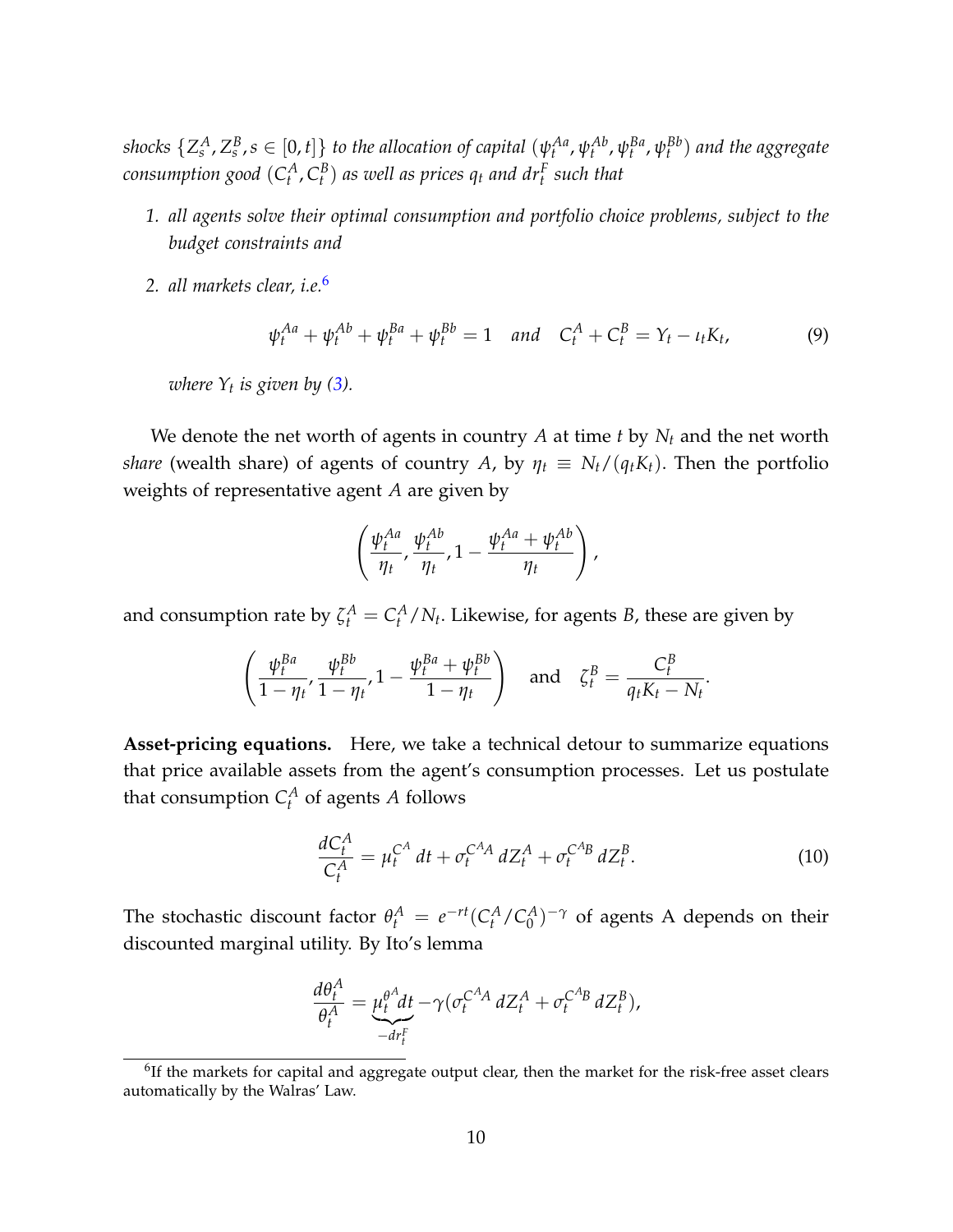The return of any asset available to agents *A* has to satisfy the following property: if wealth  $\epsilon_t$  is invested in asset *X*, so that  $d\epsilon_t/\epsilon_t = dr_t^X$ , then  $\theta_t^A \epsilon_t$  must be a martingale if the portfolio allocation to *X* is positive (and a supermartingale if the portfolio allocation is zero). In other words, the drift of  $\theta_t^A \epsilon_t$  must be zero (negative). For the risk free asset it follows directly that

<span id="page-11-2"></span>
$$
\frac{dr_t^F}{dt} = -\mu_t^{\theta^A} = r + \gamma \mu_t^{C^A} - \frac{\gamma(\gamma + 1)}{2} \left( (\sigma_t^{C^A A})^2 + (\sigma_t^{C^A B})^2 \right). \tag{11}
$$

The pricing condition for capital used to produce output *a* is

<span id="page-11-0"></span>
$$
\frac{\mathbb{E}[dr_t^{Aa}]}{dt} + \mu_t^{\theta^A} = \underbrace{\gamma \sigma_t^{C^A A} (\sigma^A + \sigma_t^{qA}) + \gamma \sigma_t^{C^A B} \sigma_t^{qB}}_{-\text{Cov}[dr_t^{Aa}, d\theta_t^A / \theta_t^A]}.
$$
(12)

The negative of the under-braced Ito terms reflect the risk premium, i.e., the required expected excess return in equilibrium. Likewise, for capital used to produce good *b*,

<span id="page-11-1"></span>
$$
\frac{\mathbb{E}[dr_t^{Ab}]}{dt} + \mu_t^{\theta^A} \leq \underbrace{\gamma \sigma_t^{C^A A} (\sigma^A + \sigma_t^{qA}) + \gamma \sigma_t^{C^A B} \sigma_t^{qB}}_{-\text{Cov}[dr_t^{Ab}, d\theta_t^A / \theta_t^A]}.
$$
\n(13)

with equality if agents A devote a positive amount of capital to produce good *b*, i.e.  $\psi_t^{Ab} > 0$ . Similar equations also hold for agents B.

### **2.2 First-best Benchmark**

In the economy without frictions and complete markets, full specialization realizes. Agents *A* specialize in producing only output good *a* and agents *B* only produce output good *b*.

For simplicity, assume a symmetric economy, in which  $\sigma^A = \sigma^B = \sigma.$  Then, given the efficient allocation of capital to the production of the two goods,  $\psi_t^{Aa} = \psi_t^{Bb} = 1/2$ and  $\psi^{Ab}_t = \psi^{Ba}_t = 0$ , the total aggregate output is

$$
Y_t = \frac{\bar{a}K_t}{2}.
$$

A social planner that assigns Pareto weights  $(\lambda, 1 - \lambda)$  must divide the consumption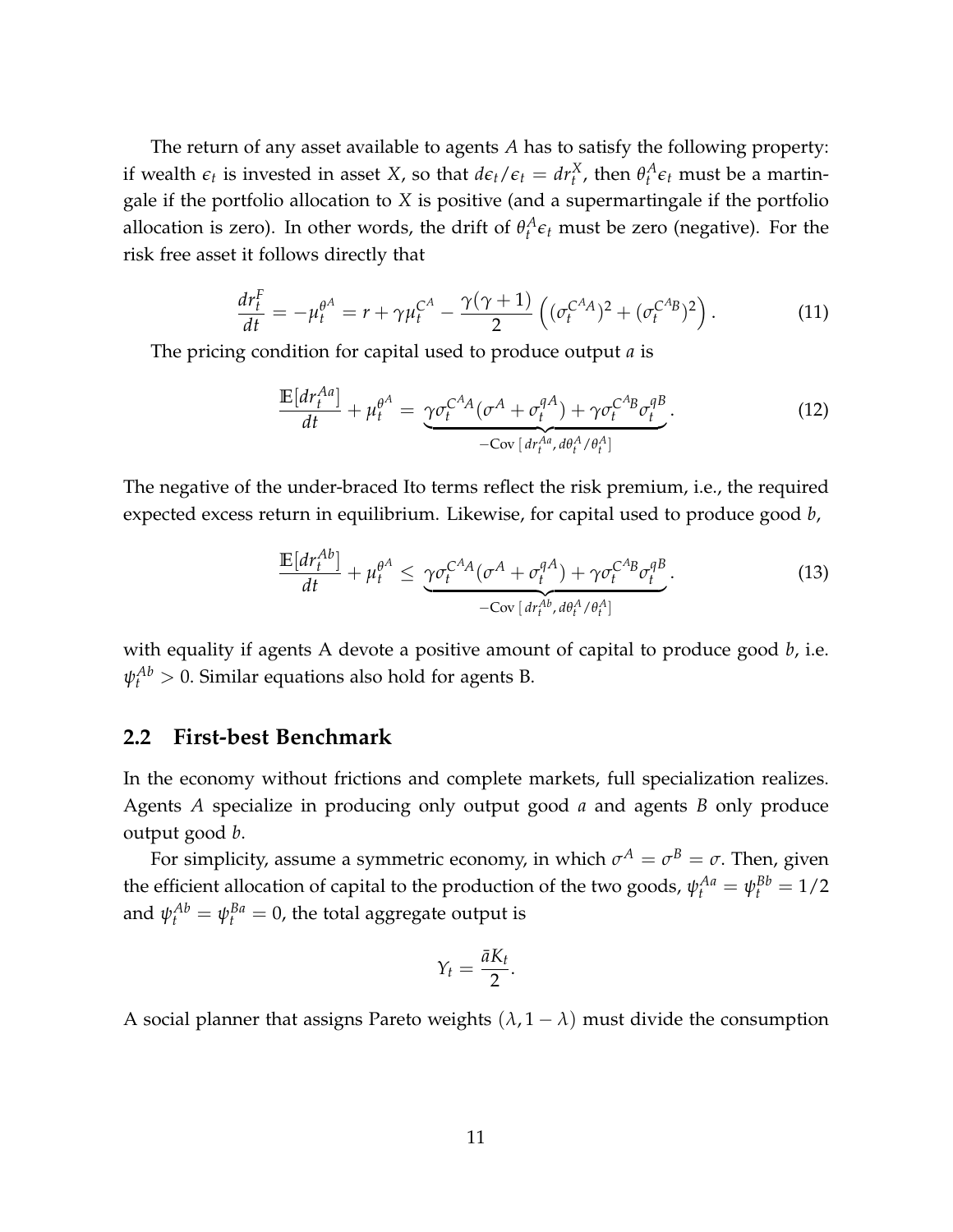stream according to the shares

<span id="page-12-0"></span>
$$
\left(\frac{\lambda^{1/\gamma}}{\lambda^{1/\gamma} + (1-\lambda)^{1/\gamma}}, \frac{(1-\lambda)^{1/\gamma}}{\lambda^{1/\gamma} + (1-\lambda)^{1/\gamma}}\right).
$$
\n(14)

With complete markets agents fully share the risks  $dZ_t^A$  and  $dZ_t^B$ . That is, any redistributive shock is offset, but the aggregate shocks to the global capital stock *K<sup>t</sup>* have to be borne. The price of capital and the risk-free rate are given by the following proposition.

<span id="page-12-1"></span>**Proposition 1** *With complete markets, the market outcome leads to the first-best allocation* with full specialization,  $\psi^{Aa}_t \ = \ \psi^{Bb}_t \ = \ 1/2.$  The risk-free rate and the price of capital are *time-invariant and given by*

$$
r^{F} = r + \gamma(\Phi(\iota) - \delta) - \frac{\gamma(\gamma + 1)\sigma^{2}}{4} \quad \text{and} \quad q = \frac{\bar{a}/2 - \iota}{r^{F} + \gamma\sigma^{2}/2 - (\Phi(\iota) - \delta)}.
$$
 (15)

*The time-invariant wealth shares* (*η*, 1 − *η*) *are also the consumption shares. The corresponding Pareto weights of the centralized economy can be found from [\(14\)](#page-12-0).*

**Proof.** See Appendix **[A.1.](#page-39-0)** ■

The first-best benchmark economy which emerges in a setting with complete markets is particularly simple. The size of the economy essentially scales up or down depending on the total shock  $dZ_t^A + dZ_t^B$ . All relative quantities, like wealth shares, stay constant and so do prices. The risk-free rate  $r<sup>F</sup>$  is determined by the time-preference rate *r*, the expected growth rate of capital (and the economy) and aggregate risk. As overall aggregate risk increases, the risk-free asset becomes relatively more attractive and hence the risk-free rate falls. The price *q<sup>t</sup>* of physical capital is given by the Gordon growth formula, where the denominator is the required return on capital minus the growth rate of capital.

# **3 Open Capital Account for Debt**

In this section, we analyze the equilibrium in an economy in which agents in both countries can borrow through risk-free debt. Markets are not complete since agents cannot issue equity claims to foreigners (equity home bias.) In the next section we contrast these findings with an economy in which the capital account is closed.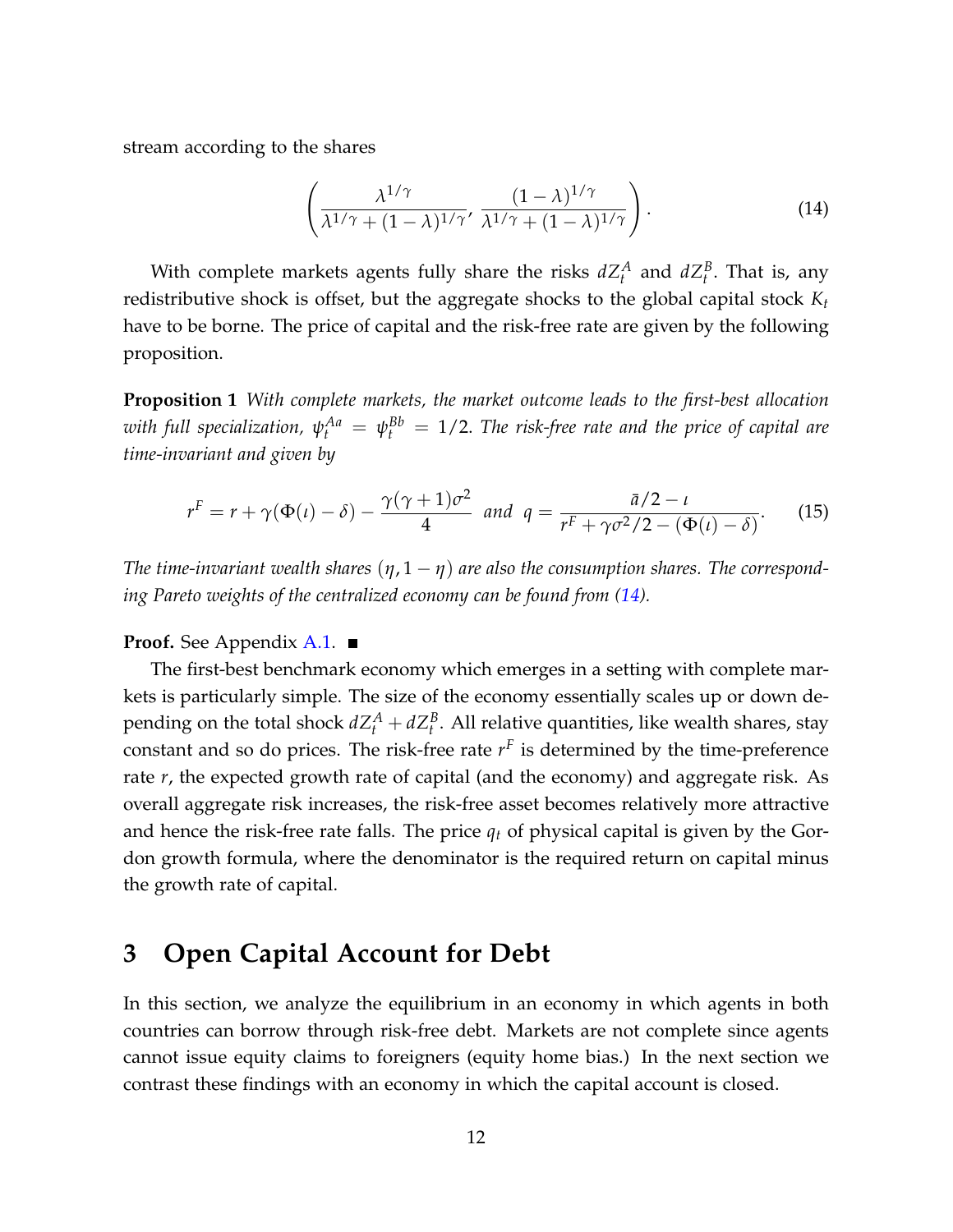Technically, the equilibrium with debt is characterized by the asset pricing equations [\(12\)](#page-11-0), [\(13\)](#page-11-1) and [\(11\)](#page-11-2) for agents of type A, together with analogous equations for agents of type B, the market-clearing conditions  $(9)$  and equations  $(2)$ ,  $(3)$  and  $(4)$  that determine output and prices. We use these equations, together with the law of motion of *η<sup>t</sup>* given by Proposition [2,](#page-13-0) to solve for the equilibrium quantities as functions of the wealth allocation, summarized by *η<sup>t</sup>* .

First let us define the volatility coefficient. With portfolio weights  $\psi_t^{Aa}/\eta_t$  and  $\psi_t^{Ab}/\eta_t$  on the two technologies, the law of motion of the net worth of agents in country *A* is

$$
\frac{dN_t}{N_t} = \frac{\psi_t^{Aa} + \psi_t^{Ab}}{\eta_t} \gamma \left( (\sigma^A + \sigma_t^{qA}) \sigma_t^{C^A A} + \sigma_t^{qB} \sigma_t^{C^A B} \right) dt + dr_t^F - \frac{C_t^A}{N_t} dt
$$

$$
+ \underbrace{\frac{\psi_t^{Aa} + \psi_t^{Ab}}{\eta_t} (\sigma^A + \sigma_t^{qA})} _{\sigma_t^{NA}} dZ_t^A + \underbrace{\frac{\psi_t^{Aa} + \psi_t^{Ab}}{\eta_t} \sigma_t^{qB} dZ_t^B}_{\sigma_t^{NB}}
$$

The process of net worth of agents in country *B* can be derived in a similar way.

Proposition [2](#page-13-0) characterizes the equilibrium including the evolution of wealth share *η*. The two shocks  $dZ_t^A$  and  $dZ_t^B$  affect both (i) the global capital stock  $K_t$  as well as (ii) the relative wealth shares  $\eta_t$ . In other words, shocks have redistributive consequences. This allows us to provide a different interpretation of the shock structure. Our framework also captures redistributive shocks, like losing a large law suit (think of Samsung losing a large law suit against Apple). The initial direct redistributional impact leads agents to reoptimize, e.g., sell capital after losing a law suit, which can amplify into further redistributional effects. Our analysis captures the joint effect, the initial impact plus the endogenous redistributional responses.

<span id="page-13-0"></span>**Proposition 2** *The state space can be divided into three regions. In the middle region, η* ∈ [*η a* , *η b* ] *all agents engage only in their most productive technology (full specialization), i.e.*  $(\psi_t^{Ab} = \psi_t^{Ba} = 0)$ . In the left region  $[0, \eta^a)$ ,  $\psi_t^{Ba} > 0$  and the right region  $(\eta^b, 1]$ ,  $\psi_t^{Ab} > 0$ .  $When ψ<sup>Ab</sup> = 0 (left and middle region), η<sub>t</sub> follows$ 

$$
\frac{d\eta_t}{\eta_t} = \frac{1 - \eta_t}{\eta_t} \psi_t^{Aa} \gamma \left[ (\sigma^A + \sigma_t^{qA}) \sigma_t^{C^A A} + \sigma_t^{qB} \sigma_t^{C^A B} \right] dt
$$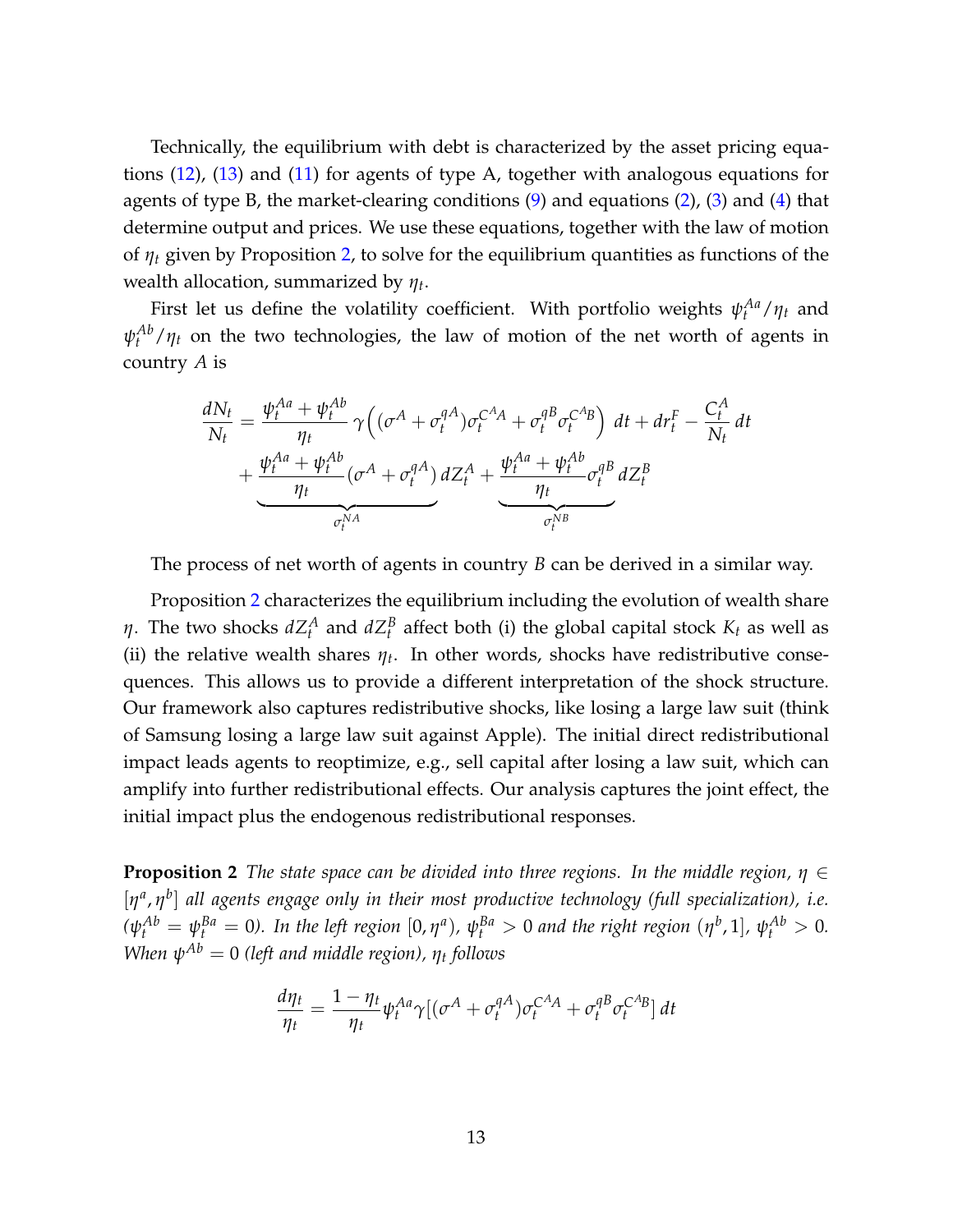$$
-(1 - \psi_t^{Aa})\gamma[\sigma_t^{qA}\sigma_t^{C^B A} + (\sigma^B + \sigma_t^{qB})\sigma_t^{C^B B}] dt + \underbrace{\frac{\gamma_t - \iota_t K_t}{q_t K_t} dt - \frac{C_t^A}{N_t} dt}_{=0 \text{ if } \gamma = 1}
$$
\n
$$
-[\psi_t^{Aa}\sigma^A + \sigma_t^{qA}]\sigma_t^{\eta A} dt - [\sigma_t^{qB} + (1 - \psi_t^{Aa})\sigma^B)]\sigma_t^{\eta B} dt + \underbrace{\left[\frac{\psi_t^{Aa} - \eta_t}{\eta_t}\sigma_t^{qA} + \frac{1 - \eta_t}{\eta_t}\psi_t^{Aa}\sigma^A\right] dZ_t^A + \left[\frac{\psi_t^{Aa} - \eta_t}{\eta_t}\sigma_t^{qB} - (1 - \psi_t^{Aa})\sigma^B\right]}_{\sigma_t^{\eta B}} dZ_t^B, \qquad (16)
$$

<span id="page-14-1"></span>*and in the right region η<sup>t</sup> follows a symmetric equation.*

*In terms of asset pricing, in all three regions*

$$
\frac{\bar{a}(P_t^a - P_t^b)}{q_t} + \sigma^A \sigma_t^{qA} - \sigma^B \sigma_t^{qB} =
$$
\n
$$
\gamma \left( (\sigma^A + \sigma_t^{qA}) \sigma_t^{C^A A} + \sigma_t^{qB} \sigma_t^{C^A B} - \sigma_t^{qA} \sigma_t^{C^B A} - (\sigma^B + \sigma_t^{qB}) \sigma_t^{C^B B} \right).
$$
\n(17)

*In addition,*

$$
\underline{a}/\bar{a} \le \frac{P^b}{P^a} \le \bar{a}/\underline{a}.\tag{18}
$$

*In the left region the first inequality becomes equality, and right, the second.*

*If*  $\gamma = 1$ *, then the price of capital*  $q_t$  *satisfies* 

<span id="page-14-0"></span>
$$
\left[\frac{1}{2}(\bar{a}\psi_t^{Aa} + \underline{a}\psi_t^{Ba})^{\frac{s-1}{s}} + \frac{1}{2}(\bar{a}\psi_t^{Bb} + \underline{a}\psi_t^{Ab})^{\frac{s-1}{s}}\right]^{\frac{s}{s-1}} - \iota(q(\eta)) = r q(\eta). \tag{19}
$$

### **Proof.** See Appendix [A.2.](#page-43-0)

Note that all equations hold for any risk aversion coefficient *γ*, while the market clearing condition takes the simple form [\(19\)](#page-14-0) only for log utility, i.e. when  $\gamma = 1$ .

For the left and middle regions, we can use Equation [\(16\)](#page-14-1) to evaluate the volatilities of  $\eta$  and  $q$  from  $\psi_t^{Aa}$  and the values of  $q_t(\eta_t)$  and  $q'_t$  $\mathcal{H}_t(\eta_t)$ . Indeed, using Ito's lemma,

<span id="page-14-2"></span>
$$
\sigma_t^{qA} = \frac{q_t'(\eta_t)\eta_t}{q_t(\eta_t)}\sigma_t^{\eta A} \qquad \stackrel{(16)}{\Longrightarrow} \qquad \sigma_t^{\eta A} = \underbrace{\frac{\psi_t^{Aa}}{\eta_t}(1-\eta_t)}_{\text{amplification}}\sigma^A. \tag{20}
$$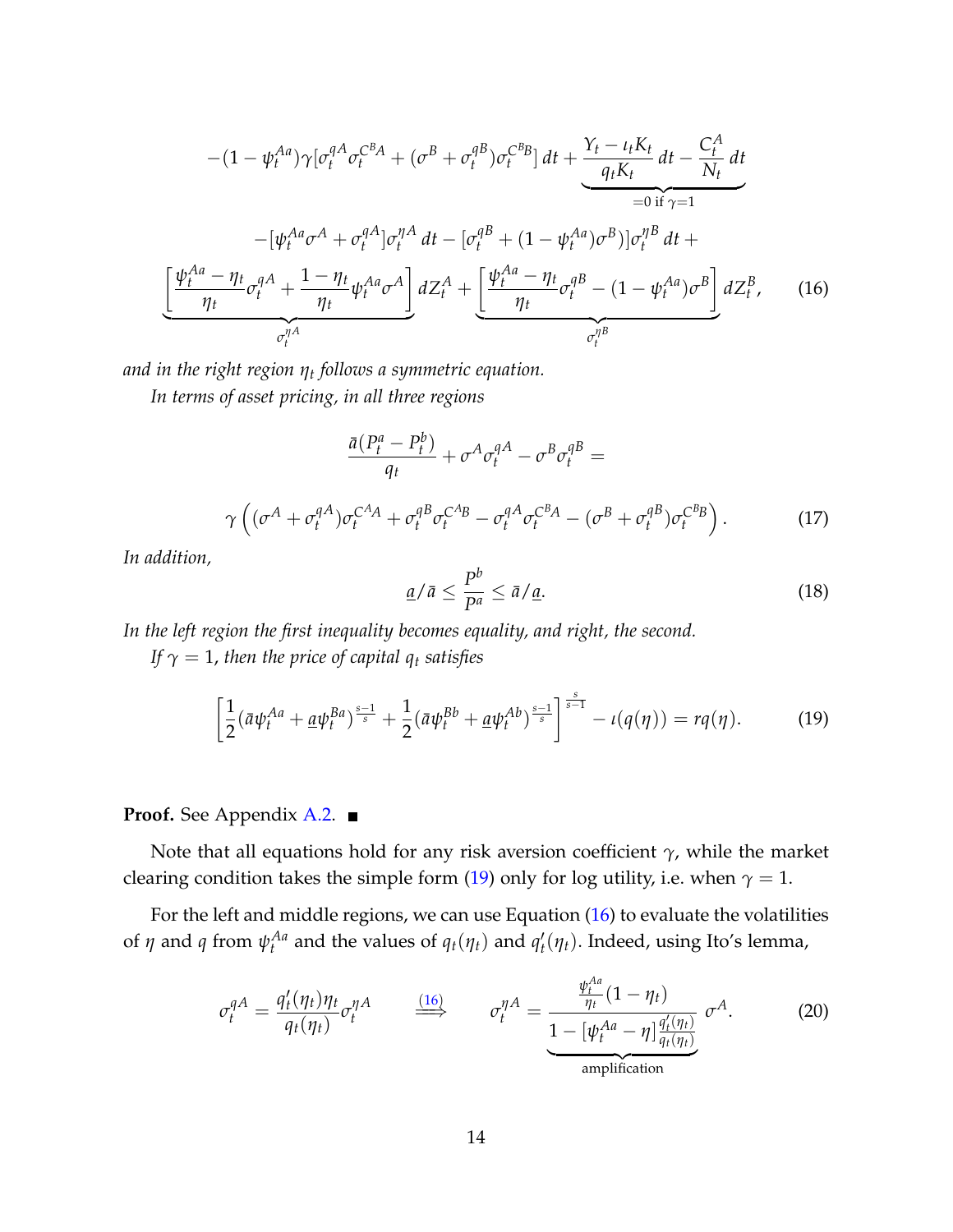The factor in front of  $\sigma^A$  highlights the amplification. The numerator captures the amplification effect due to the leverage effect. Recall that  $\psi_t^{Aa}/\eta_t$  is A's leverage. The denominator captures the loss spiral. If the price of capital is more sensitive, i.e.,  $q'(\eta)$ is larger, additional losses arise which amplify the endogenous risk even further. For constant  $q_t$ , i.e.  $q'_t$  $t'_{t}(\eta_t) = 0$ , the loss spiral captured by the denominator is switched off.

Likewise,

<span id="page-15-0"></span>
$$
\sigma_t^{qB} = \frac{q_t'(\eta_t)\eta_t}{q_t(\eta_t)}\sigma_t^{\eta B} \qquad \stackrel{(16)}{\Longrightarrow} \qquad \sigma_t^{\eta B} = -\frac{\frac{\psi_t^{Ba} + \psi_t^{Bb}}{1 - \eta_t}(1 - \eta_t)}{1 - [\psi_t^{Aa} - \eta] \frac{q_t'(\eta_t)}{q_t(\eta_t)}} \sigma^B,
$$
(21)

and the shocks  $dZ_t^B$  are amplified as well.

Shocks affect future flows at least in three ways. First, a drop in net worth *N<sup>t</sup>* and *η<sup>t</sup>* translates automatically into a decline in consumption flow. Agents *A* save more and try to rebuild their net worth. The terms of trade hedge works through a price effect and a volume effect. After a negative shock, the relative prices  $P^A/P^B$ , i.e., the terms of trade, increase. That is, flow profit margins per unit of output increase. However, there is also a volume effect. For higher  $P^A/P^B$  total output volume declines. Total revenue for firms in country *A* increase as long as the price effect dominates the volume effect. Note for the first region  $\eta_t < \eta^a$ , the terms of trades  $P^A/P^B = \bar{a}/\underline{a}$ are fixed. That is any further shock is not mitigated by the terms of trade hedge. By symmetry this is also true for the last region with  $\eta_t > \eta^b$ .

For the special case of logarithmic utility, we can also explicitly evaluate the drift of *η<sup>t</sup>* . Since the consumption of all agents is proportionate to their net worth, we have

$$
\sigma_t^{C^A A} = \sigma_t^{NA} = \frac{\psi_t^{Aa}}{\eta_t} (\sigma^A + \sigma_t^{qA}), \quad \sigma_t^{C^A B} = \sigma_t^{NB} = \frac{\psi_t^{Aa}}{\eta_t} \sigma_t^{qB}
$$
(22)

$$
\sigma_t^{C^B A} = \sigma_t^{N^B A} = \frac{1 - \psi_t^{Aa}}{1 - \eta_t} \sigma_t^{qA}, \text{ and } \sigma_t^{C^B B} = \sigma_t^{N^B B} = \frac{1 - \psi_t^{Aa}}{1 - \eta_t} (\sigma^B + \sigma_t^{qB}).
$$
 (23)

Then the drift of *η<sup>t</sup>* divided by *η<sup>t</sup>* is

$$
\mu_t^{\eta} = (1 - \eta_t) \frac{(\psi_t^{Aa})^2}{\eta_t^2} [(\sigma^A + \sigma_t^{qA})^2 + (\sigma_t^{qB})^2] - \frac{(1 - \psi_t^{Aa})^2}{1 - \eta_t} [(\sigma_t^{qA})^2 + (\sigma^B + \sigma_t^{qB})^2] - [\psi_t^{Aa} \sigma^A + \sigma_t^{qA}] \sigma_t^{\eta A} - [\sigma_t^{qB} + (1 - \psi_t^{Aa}) \sigma^B)] \sigma_t^{\eta B}
$$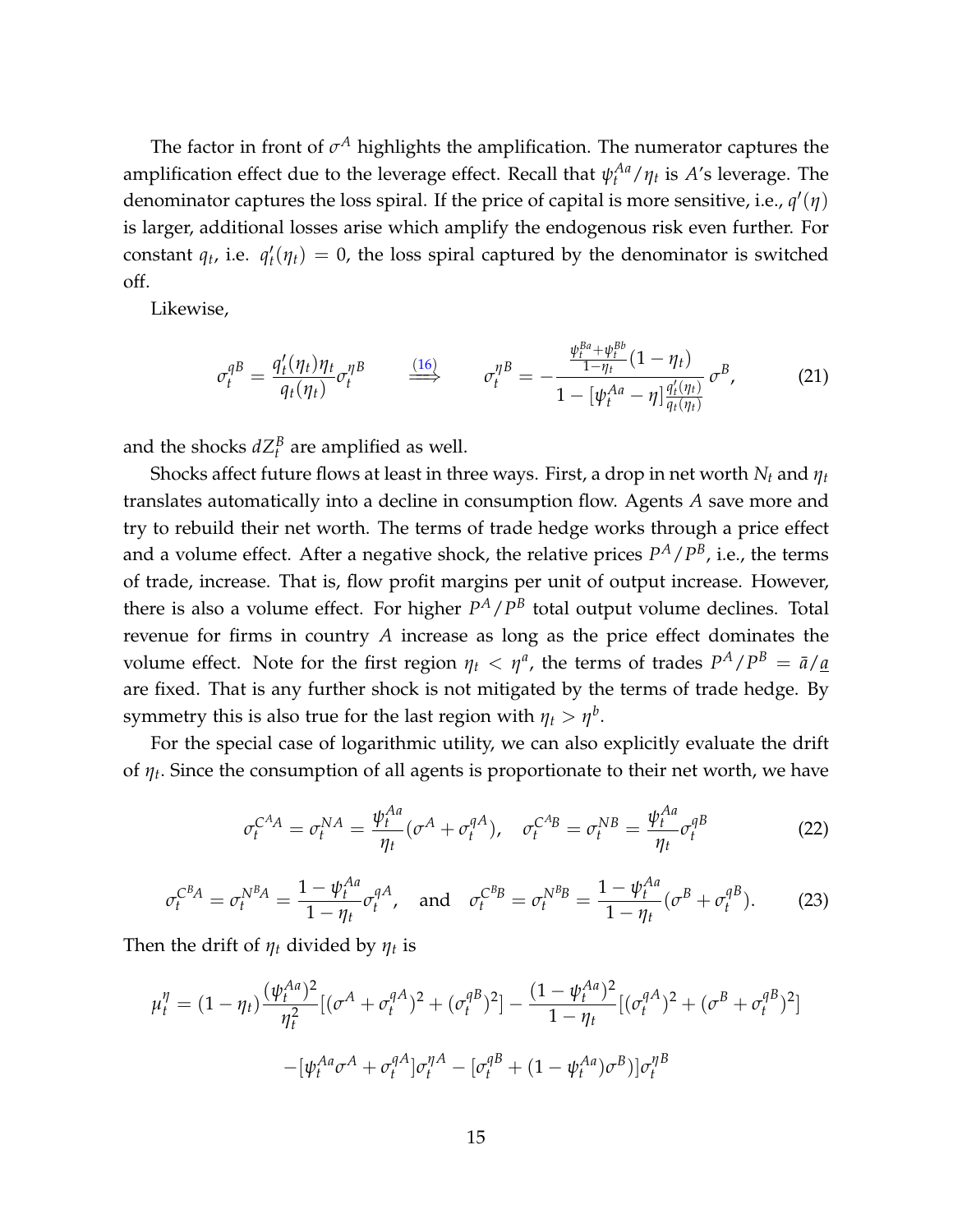We outline the numerical procedure that we employ in Appendix  $B$ .

### **3.1 Special Cases**

**Special case of Perfect Substitutes,**  $s = \infty$ . When both output goods are perfect substitutes, then each country produces the good it is better at producing. Country *A* produces good *a* and country *B* good *b*. Also, both goods are sold at the same price of  $P^a = P^b = 1/2$ . The "terms of trade hedge" is switched off altogether. A negative shock is not dampened by an increase in one country's output price. In other words, the market incompleteness has full bite and each country carries the full weight of its risks. In addition, when  $\sigma^A = \sigma^B$  then countries have no need to borrow or lend, and each country functions independently. Risk within each country is perfectly shared and hence country-specific first best solutions can be obtained. A slightly modified version of Proposition [1](#page-12-1) holds in this case, but with the variance of shocks twice as large due to the lack of diversification.

<span id="page-16-0"></span>**Corollary 1** *With s*  $= \infty$ *, each country fully specializes. The terms of trade hedge is inactive, i.e.*  $P^a / P^b = 1$ .

*In addition, in the symmetric case*  $\sigma^A = \sigma^B = \sigma$  *there is no international borrowing and* lending. Each country  $I \in \{A,B\}$  carries its own risk  $dZ^I_t$  and the equilibrium risk-free rate *and price of capital are given by*

$$
r^{F} = r + \gamma(\Phi(\iota) - \delta) - \frac{\gamma(\gamma + 1)\sigma^{2}}{2} \quad \text{and} \quad q = \frac{\bar{a}/2 - \iota}{r^{F} + \gamma\sigma^{2} - (\Phi(\iota) - \delta)}.
$$
 (24)

**Proof.** This result follows directly from applying first-best analysis to a single country.

The lack of international diversification forces individuals to hold more risk relative to the first-best scenario of Proposition [1.](#page-12-1) This makes the risk-free asset more attractive, pushing down the equilibrium risk-free rate. This also changes the investment rate *ι*. Since firms do not borrow or lend, capital shares and wealth shares coincide, i.e.  $\psi_t^{Aa} = \eta_t$  and  $\psi_t^{Bb} = 1 - \eta_t$ . Essentially in this symmetric case firms are endogenously in autarky. As country *I* faces shock  $dZ_t^I$ , the economy is scaled up or down without affecting prices or the other country. The wealth share of the country increases when it experiences a relatively more favorable shock. In the long-run the system converges to one of the extreme outcomes, where the wealth share is either  $\eta = 0$  or  $\eta = 1$ . That is, the stationary distribution is degenerate with atoms at the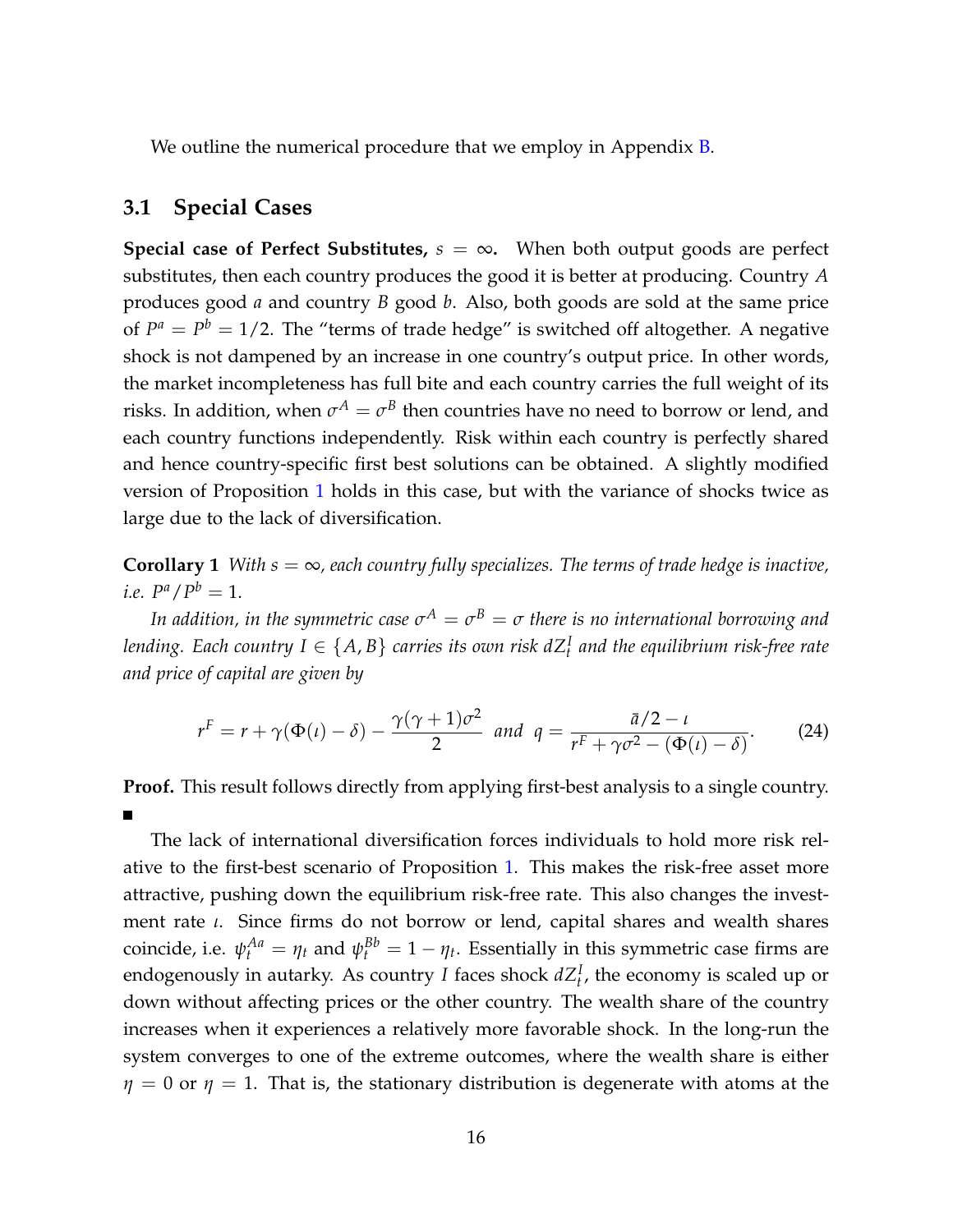two extreme points.<sup>[7](#page-17-0)</sup>

**Special case of No Productive Disadvantage,**  $a = \bar{a}$ . In this case firms in both countries are equally good at producing both output goods. As a consequence,  $P^a = P^b = 1/2$ : otherwise firms in both countries would want to shift to produce less of the cheaper good. In this case, the production technology leads to the same outcome as that in the case of perfect substitutability. Like that case, the "terms of trade hedge" is switched off.

<span id="page-17-1"></span>**Corollary 2** If  $a = \bar{a}$ , the risk-free rate, the price and allocation of capital between countries *and the dynamics of wealth shares (but not the allocation of capital to goods a and b) coincide with those in the case of s*  $= \infty$ , *as described in Corollary [1.](#page-16-0)* 

Viewed differently, Corollary [2](#page-17-1) states that it is necessary for the main results of our paper that the two output goods are imperfect substitutes and that the firms in both countries have different expertise.

Corollary [2](#page-17-1) also points to an interesting comparative static. As *a* increases towards  $\bar{a}$ , risk sharing worsens. R&D spending and product imitations with the aim of improving *a* goes at the expense of the firms in the other country, see, e.g., [Samuel](#page-38-1)[son](#page-38-1) [\(2004\)](#page-38-1). As firms in both countries engage in such activities, the "terms of trade hedge" worsens, risk sharing becomes limited and welfare reduced. This suggests that policies which increase specialization, by fostering R&D spending and boosting  $\bar{a}$ , are much better than "catch-up" policies.

### **3.2 Numerical Example**

Proposition [2](#page-13-0) allows us to characterize the full stochastic equilibrium dynamics of the global economy. For all numerical examples we assume that all agents have logarithmic utility, i.e.,  $\gamma = 1$ , and that the investment technology is given by  $\Phi(i) =$ 1 *κ*  $(\sqrt{1+2\kappa i}-1)$ .<sup>[8](#page-18-0)</sup> We fix  $σ^A = σ^B = 0.1$ ,  $ā = 0.14$ , <u>a</u> = 0.04,  $δ = 0.05$ ,  $κ = 2$ ,  $r = 0.05$ and consider different elasticities of substitution  $s \in \{0.5, 1, \infty\}$ . Note that due to the symmetry of our setting, it is sufficient to characterize the equilibrium for the wealth shares  $\eta \in [0, 0.5]$ . The equilibrium dynamics are symmetric about  $\eta = 0.5$ .

<span id="page-17-0"></span> $^7$ For the asymmetric case  $\sigma^A<\sigma^B$ , absent any lending the risk-free rate would be higher in country *A*. Hence, with open international debt markets, country *A* would borrow, expand its production capacity, and make in expectation higher profit. In the long-run the wealth share *η* would converge to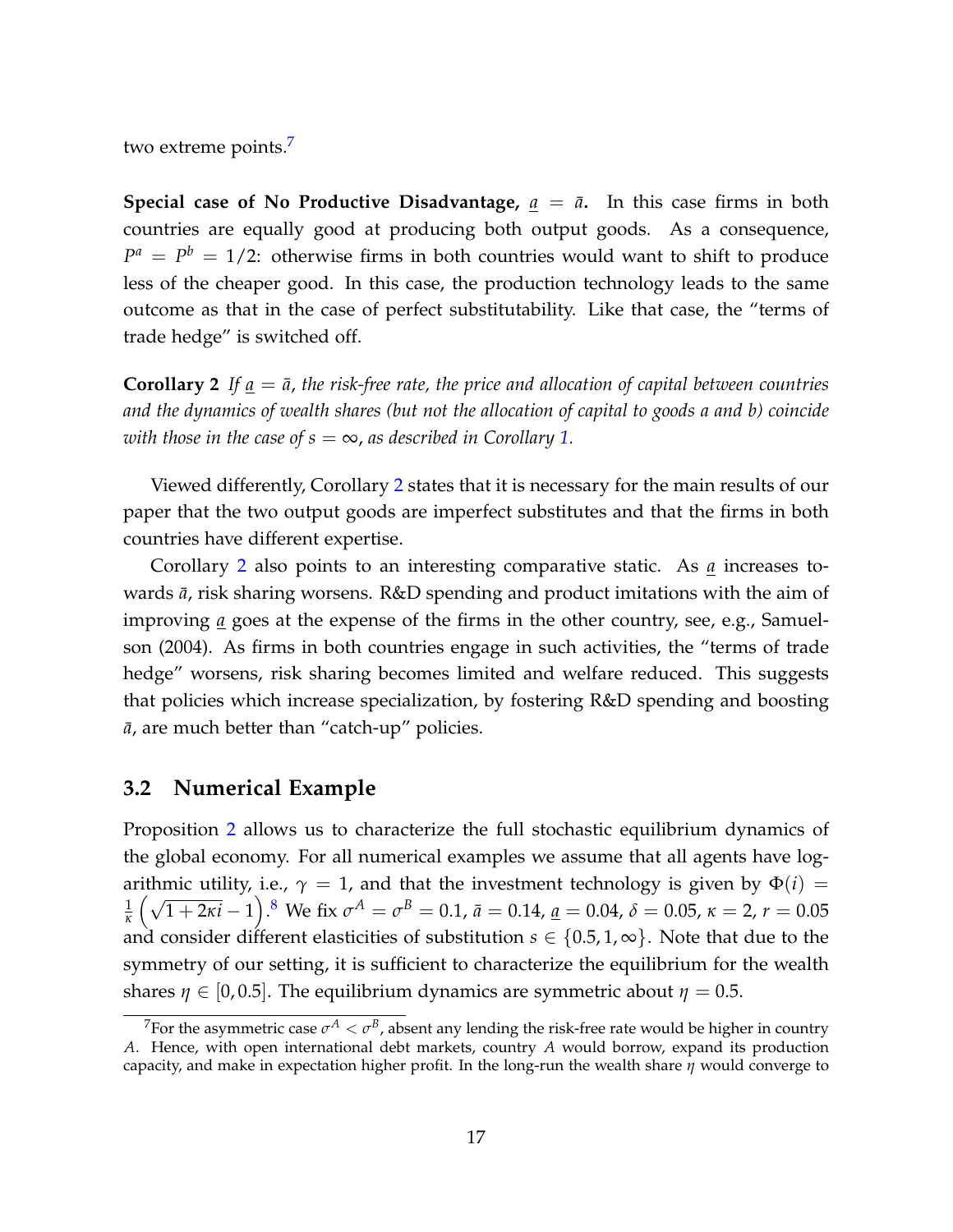

<span id="page-18-1"></span>Figure 1: Panel A plots the **capital shares**  $\psi^{Aa}$  and  $\psi^{Ba}$ , Panel B plots the **terms of trade**  $P^a / P^b$  and Panel C plots the **price of physical capital** *q*, as functions of the **wealth share**  $\eta$ , for three different levels of elasticity of substitution:  $s = 0.5$  in dashed blue,  $s = 1.01$  (Cobb-Douglas) in solid black, and  $s = \infty$  in dotted magenta.

Panel A of Figure [1](#page-18-1) plots the capital shares for the three values of *s*. The solid black line captures the case of  $s = 1$  (Cobb-Douglas aggregation), the dashed blue line,  $s = 0.5$ , and the dotted magenta line,  $s = \infty$ . Recall for a reference that the first-best solution of complete markets results in *full specialization* and with constant  $\epsilon$ capital shares of  $\psi^{Aa}=$  0.5. Under *full insurance,* the wealth shares also stay constant.

With incomplete markets, as long as  $\eta \leq 0.5$  country A still puts all its capital into producing output good *a*. However, as the wealth share *η* declines, so does the capital share *ψ Aa*. The capital share declines slower than the wealth share and hence the curve  $\psi_t^{Aa}$  stays (weakly) above the 45-degree line. This is possible since firms in country *A* borrow. The level of borrowing depends on the elasticity of substitution *s* between both output goods. For the special case with perfect substitutes  $s = \infty$ there is no borrowing (Corollary [1\)](#page-16-0) and hence the dotted magenta capital share is the 45-degree line. For the cases of  $s = .5$  and  $s = 1$ , the difference between  $\psi_t^{Aa}$  and the 45-degree line reflects the fraction of capital that is debt financed. Debt financing reaches its maximum for *η* values around 0.1. A negative shock at that point leads

<sup>1</sup> almost surely.

<span id="page-18-0"></span> $8$ The investment technology in this example has quadratic adjustment costs: An investment of  $\Phi + \frac{\kappa}{2} \Phi^2$  generates new capital at rate Φ.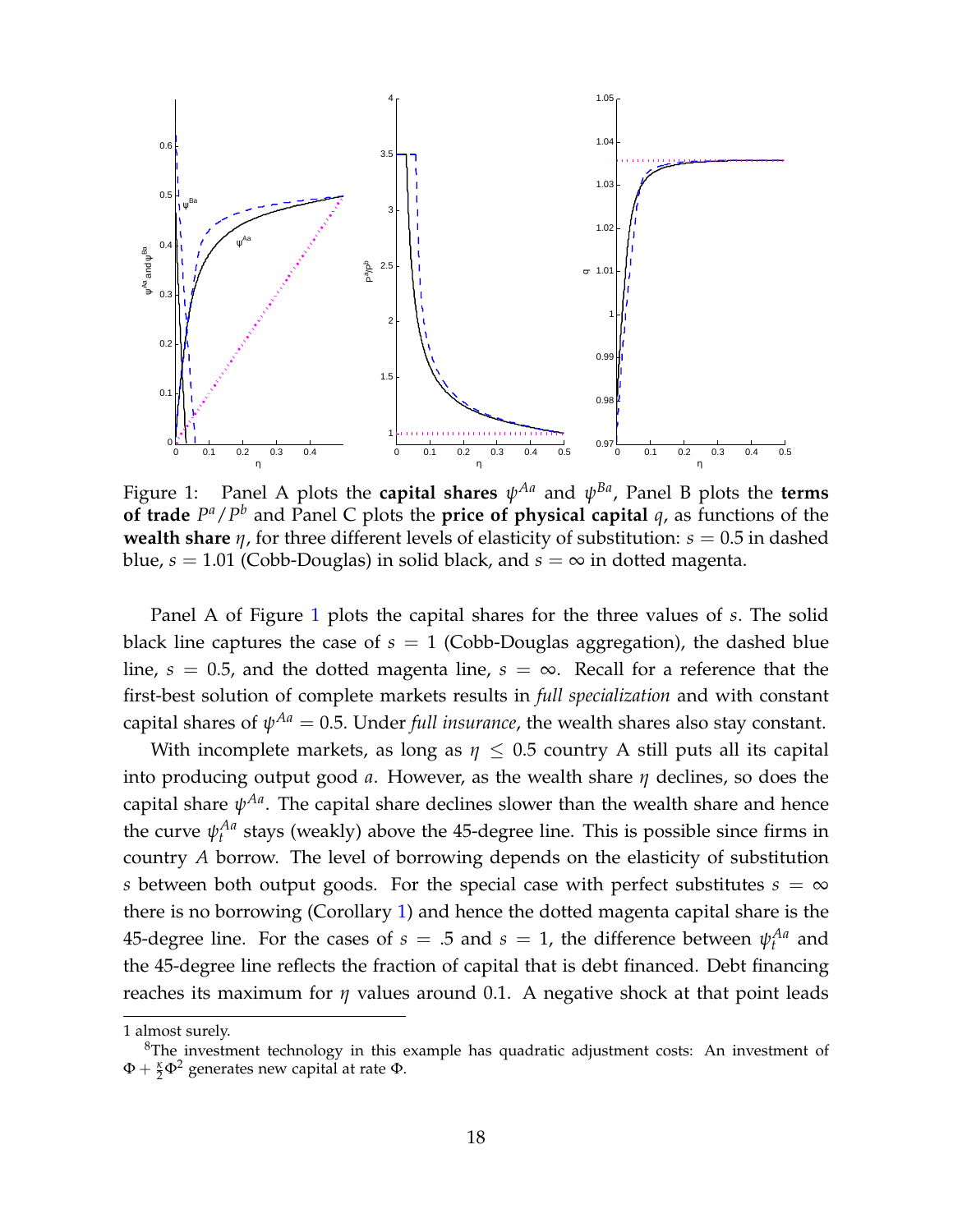

<span id="page-19-0"></span>Figure 2: Panel A plots the **stationary distribution**, Panel B the **drift** and Panel C the **volatility** of **wealth shares** *η* for three different levels of elasticity of substitution:  $s = 0.5$  in dashed blue,  $s = 1.01$  (Cobb-Douglas) in solid black, and  $s = \infty$  in dotted magenta.

to a sudden and sharp decline in debt financing. Simply the fear of a *sudden stop* of funding leads firms to cut back their operation. As  $\eta$  falls below  $\eta^a$ , firms in country *B* start producing good *a* as well, even though they are less productive in doing so. The (decreasing) solid and dashed lines depict  $\psi^{Ba}$  for  $s=1$  and 0.5. For  $s=\infty$ ,  $\psi^{Ba}=0$ for any *η*.

Panel B of Figure [1](#page-18-1) plots the terms of trade, i.e., the price ratio  $P^a/P^b$ . The figure shows clearly the *"terms of trade hedge."* As the wealth share of agents *A* drops after a negative shock, output good *a* becomes more scarce. Consequently, the price of good *a* rises and agents *A* receive better terms of trade. As soon as the ratio  $P^a / P^b$  rises to  $\bar{a}/\underline{a}$ , at point  $\eta^a$ , firms in country *B* start producing good *a*. The terms of trade price ratio  $P^a / P^b$  is then capped at  $\bar{a}/\underline{a}$ . Notice that the terms of trade improvement after a negative shock is sharper when the goods *a* and *b* are worse substitutes. In the limit, as both goods become perfect substitutes, the terms of trade hedge vanishes.

Panel C of Figure [1](#page-18-1) shows the price of physical capital *q* for the three different values of *s*. Recall that the reinvestment rate per unit of capital *ι* is directly related to the price of capital *q* through the first order condition  $\Phi'(\iota) = 1/q_t$ . A higher capital price *q* translates to a higher investment rate.

Figure [2](#page-19-0) characterizes the stochastic dynamics of the state variable: country *A*'s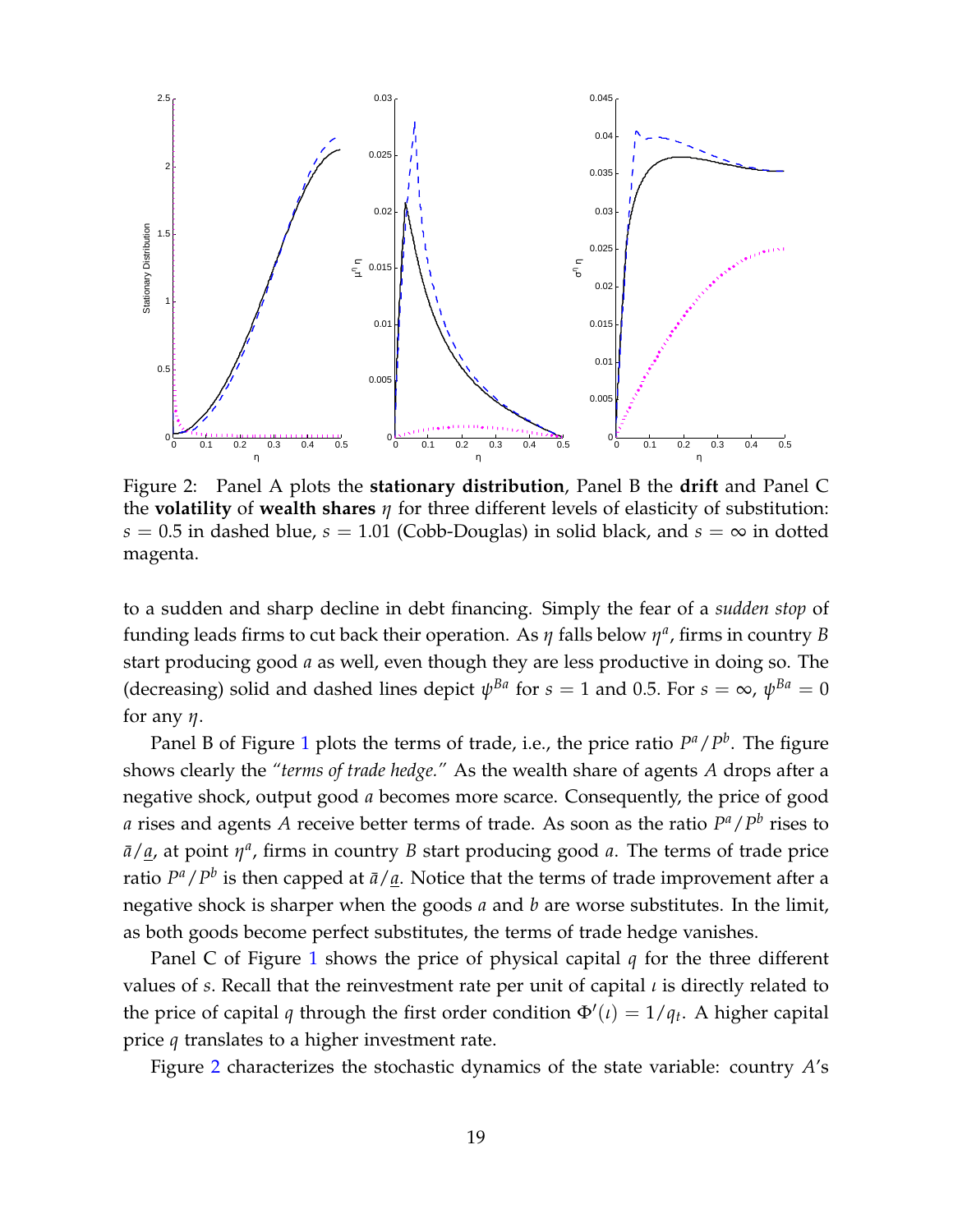wealth share *η*. This differs from how macroeconomists typically represent the stochastic dynamics of an economy. It is standard to plot impulse response functions. However, impulse response functions only plot the expected response of a variable near a specific reference point (e.g. the steady state). The drift and volatility of the state variable, depicted in Panels B and C of Figure [2,](#page-19-0) provide a full characterization of the dynamical system for any starting point, including the volatility dynamics. The drift of *η* (Panel B) reveals that the system has a basin of attraction at  $η = 0.5$ . Whenever the system falls below  $\eta = 0.5$ , the positive drift pushes it back towards  $\eta = 0.5$ . Similarly, for  $\eta > 0.5$ , the system drifts back to  $\eta = 0.5$  as the drift is negative in the range  $\eta \in (0.5, 1)$ . Panel C depicts the volatility of  $\eta$ .

Panel A plots the stationary distribution for  $\eta \in [0, 0.5]$ . Two features stand out. First, lower output good substitutability leads to a tighter distribution of wealth shares. For smaller *s* the "terms of trade hedge" ensures that countries are better insured against redistributive shocks despite the fact that no risky claims can be traded in international markets. In the limit as *s* goes to infinity and both output goods become perfect substitutes, the stationary distribution becomes degenerate with atoms only at  $\eta = 0$  and  $\eta = 1$ . Recall that the first-best complete-market solution implies a degenerate stationary distribution that is concentrated at the initial *η*. Second, unlike in [Cole and Obstfeld](#page-35-7) [\(1991\)](#page-35-7) the Cobb-Douglas case does not lead to full insurance nor to the first best outcome in our setting. The stationary distribution does not degenerate to an atom. What explains this difference? In our economy capital is persistent and hence a productivity shock has long-lasting implications, while in [Cole and Ob](#page-35-7)[stfeld](#page-35-7) [\(1991\)](#page-35-7) capital is short-lived, it depreciates fully in each period. In our setting after a negative shock, rising income due to the terms of trade hedge does not immediately replace the lost capital stock, unlike in the setting of [Cole and Obstfeld](#page-35-7) [\(1991\)](#page-35-7). Therefore, our results show that their resolution of the international diversification puzzle in the case of Cobb-Douglas preferences is particular to their setting.

Even though the terms of trade hedge is not perfect in our setting, and consequently the wealth share *η* is not constant, a distressed economy typically grows relatively fast out of its malaise. Panel B of Figure [2](#page-19-0) reveals that the drift of *η* is high for low, but not extremely low, *η* values. Competition is depressed and profits (corrected for legacy losses) are high. [Calvo](#page-35-8) [\(1998\)](#page-35-8) coined this empirical phenomenon as *''Phoenix miracle''*. Importantly, the Phoenix miracle vanishes for very extreme *η* values, when the poor economy is extremely impaired.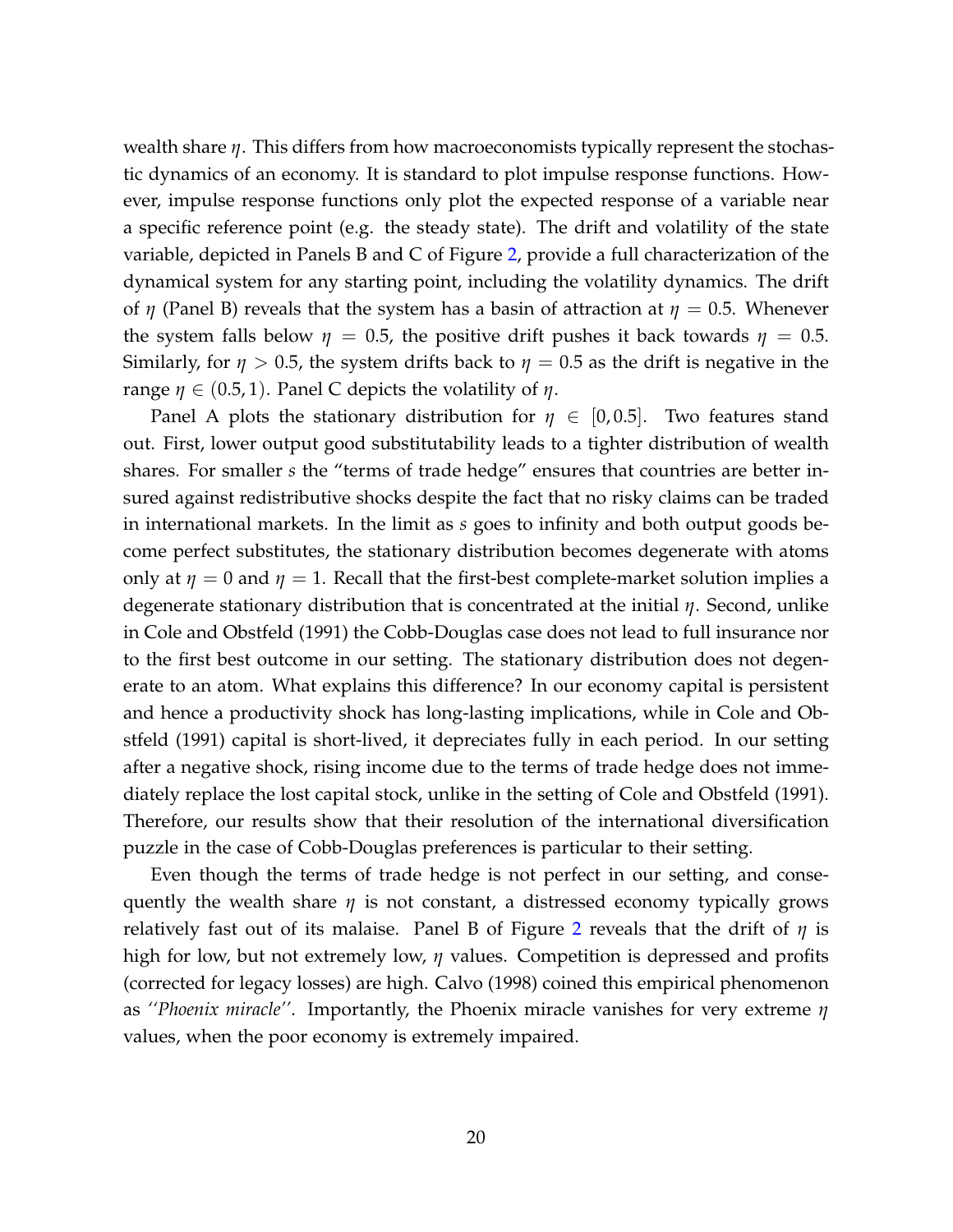### **3.3 Sudden Stops and Runs**

Sudden stops refer to a sharp decline in credit flows. The total amount of country *A* debt in our model is given by  $(\psi_t^{Aa} - \eta_t)q_tK_t$ , i.e., total assets minus net worth. Figure [3](#page-22-0) depicts the total debt level for country A for  $\eta \in [0, 0.5]$ , normalizing  $K_t$ to one. In our model sudden stops occur naturally on the equilibrium path due to the amplification of exogenous shocks and corresponding decline of wealth in an individual country. In addition, there is a possibility of sunspots triggering a sudden decline in capital price and outstanding debt of one of the countries.

#### **Definition 1** *A sudden stop occurs when either:*

*(i) an adverse fundamental shock triggers a percentage decline in outstanding debt that exceeds the percentage decline in net worth. For country A this occurs when the elasticity ∂*(*ψ Aa*−*η*) *∂η η*  $\frac{\eta}{\psi^{Aa}-\eta}>1.$ 

*(ii) a sunspot triggers a sudden capital price drop from q to*  $\hat{q}$ *, accompanied by a drop in η to η*˜ *and a decline in debt. In this event, the wealth of country A (per unit of capital) jumps to*  $q\tilde{q}$  $q̄ = max(\eta q + \psi^{Aa}(\tilde{q} - q)$ , 0). The drop in capital is a self-fulfilling if  $\tilde{q} = q(\tilde{\eta})$ , i.e. the *new capital price level is sustainable in equilibrium.*

**Sudden Stops within Baseline Equilibrium.** The magnitude and thresholds at which sudden stops are triggered in our model depend on the illiquidity of capital. Technological illiquidity is captured by the adjustment cost parameter *κ*. With  $\kappa = 0$ , both technological and market liquidity of capital are perfect as the price is always  $q = 1$ , as shown by the dashed blue line in the right panel of Figure [3.](#page-22-0) Sudden stops can occur even in this case, but only for very low levels of *η*, as illustrated in the left panel.

The black curve in the right panel of Figure [3](#page-22-0) illustrates the case of  $\kappa = 2$ . As long as output goods are not perfect substitutes, i.e.  $s < \infty$  and  $\underline{a} < a$ , the price of capital *q*(*η*) declines as *η* drops. There is aggregate price impact and hence market liquidity is not perfect. In this case, debt declines sooner, at higher level of *η*. The faster deleveraging stems from the volatility:  $q'(\eta) > 0$  implies that  $\eta$  moves more for a given size of exogenous shock. Formally, the total debt amplification effect is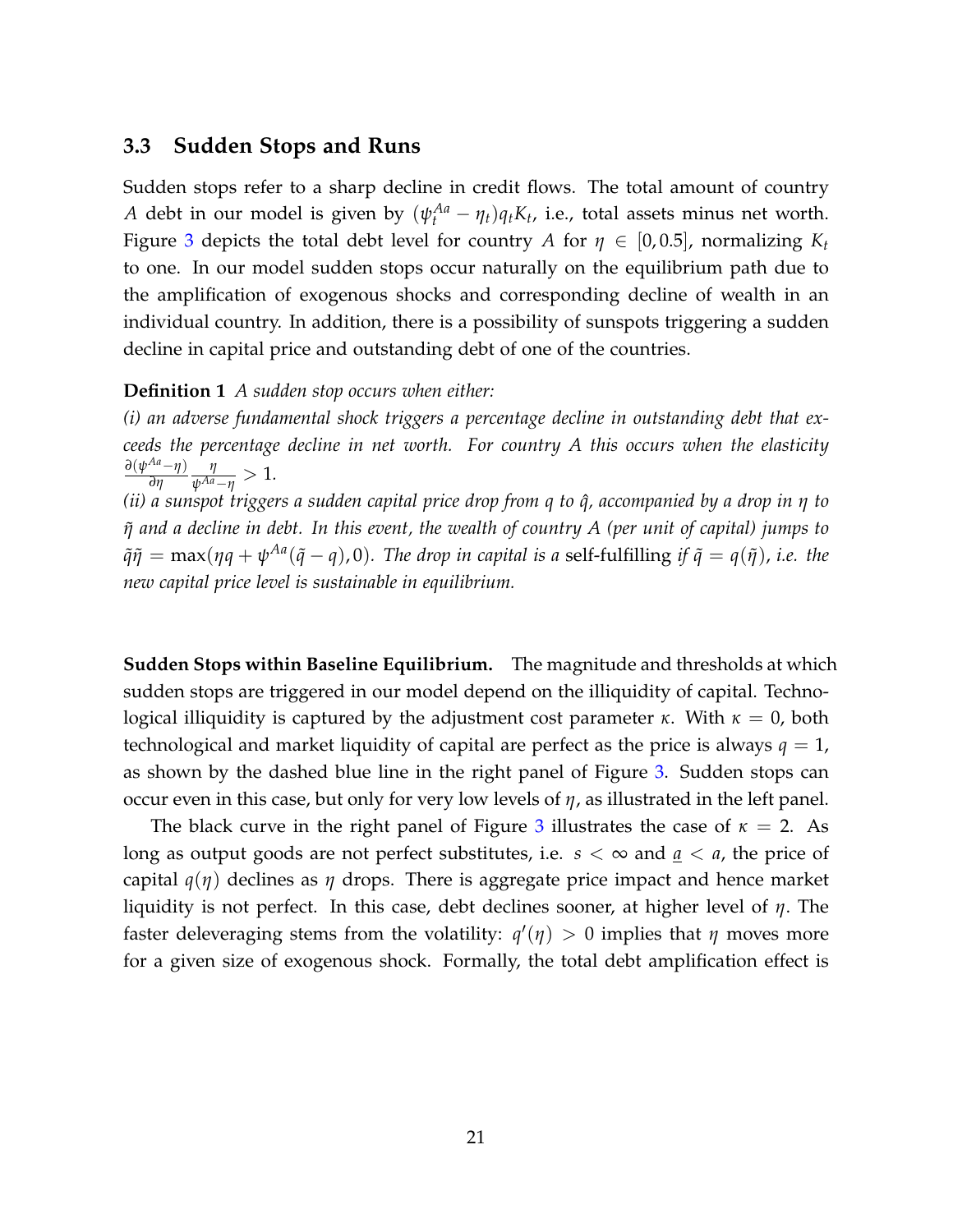

<span id="page-22-0"></span>Figure 3: Panel A depicts Country *A*'s (normalized) **debt level** *q*(*η*)[*ψ Aa* − *η*] as a function of its wealth share *η*, for three different levels of adjustment costs functions:  $\kappa_{l<0} = \kappa_{l>0} = 0$  in dashed blue,  $\kappa_{l<0} = \kappa_{l>0} = 2$  in solid black,  $\kappa_{l<0} = 100$  and  $\kappa_{l>0} = 2$ in dashed-dotted green. Panel B depicts the corresponding price functions for *q*(*η*). As in our benchmark case we set  $s = 1.01$ .

captured by

$$
\sigma_t^{\text{Debt}^A} = \left\{ 1 + \left[ \frac{q_t'(\eta_t)\eta_t}{q_t} + \frac{\left[ (\psi_t^{Aa})'(\eta_t) - 1 \right]\eta_t}{\psi_t^{Aa} - \eta_t} \right] \underbrace{\frac{\psi_t^{Aa}}{\eta_t}(1 - \eta_t)}_{\text{sudden stop elasticity}} \right\} \sigma^A, \tag{25}
$$

where the ''*η*-amplification factor'' is directly taken from Equation [\(20\)](#page-14-2). Likewise for *dZ<sup>B</sup>* -shocks, one can derive an analogous amplification factor using Equation [\(21\)](#page-15-0). Recall that  $q'(\eta)$  in the denominator reflects the amplification due to the loss spiral.

Irreversibility of investments is an special form of technological illiquidity, which assumes infinite adjustment costs for disinvestment *ι* < 0. The green dashed-dotted curves in Figure [3](#page-22-0) depict the case in which disinvestment adjustment costs are  $\kappa_{l<0}$  = 100, while investment adjustment costs stay at  $\kappa_{i>0} = 2$ . Panel B shows clearly that now the price drop for low *η* values is much more pronounced. Since  $q'(\eta)$  is larger, so is the sensitivity of *η* to a given fundamental shock captured by "amplification factor" of *η*.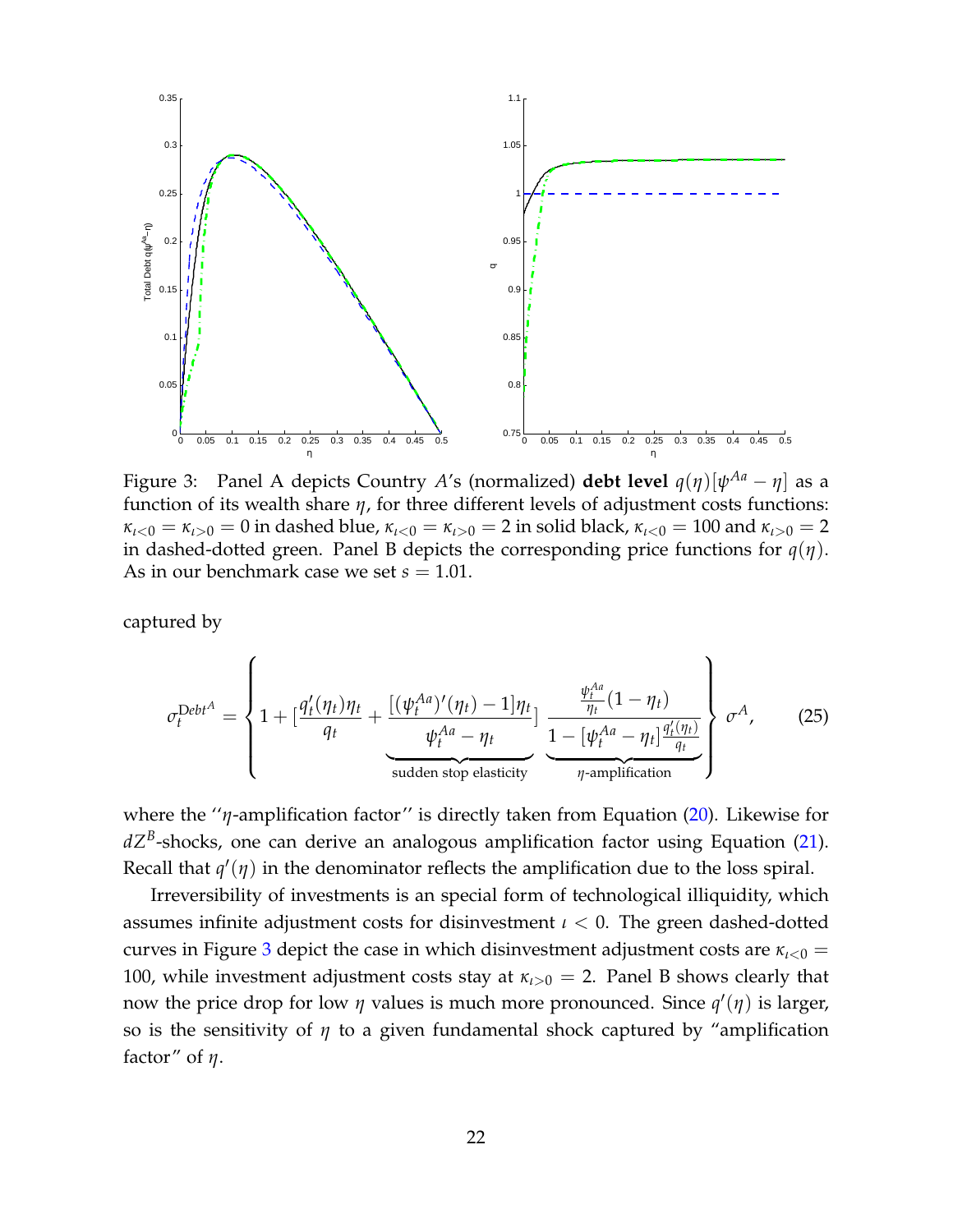**Sudden stops in Sunspot Equilibria.** With sufficiently low market liquidity, i.e., sufficiently high  $q'(\eta)$ , a non-fundamental sunspot can trigger the second form of a sudden stop – a jump in price of capital and wealth share. Such a jump occurs even absent an adverse fundamental shock. That is, the contraction can be entirely self-fulfilling.

Intuitively, as each agent *A* shrinks his balance sheet by fire-selling assets and repaying his debt, the price of capital *q* drops and erodes all agents *A*'s net worth. Competing agents from the same country, who have no contractual arrangement with each other, erode the price of the joint capital good and thereby impose negative spillover effects on another. The externality works through the price *q<sup>t</sup>* , which each agent *A* takes as given. Note the difference from a classic bank run in which lenders withdraw funding and cause a crunch in credit supply. Here the decline in total credit is a credit demand effect. Borrowers cut back since they are worried about downside risks and about hitting the insolvency boundary condition where net worth is zero.

More formally, consider a price drop from current point  $q(\eta)$ to say  $\tilde{q}$ . This price drop leads to a new net worth  $N+(\tilde{q}-q)\psi^{Aa}K$ , which translates to a new wealth share of  $9$ 

$$
\frac{N + (\tilde{q} - q)\psi^{Aa} K}{\tilde{q}K} = \frac{\eta q + (\tilde{q} - q)\psi^{Aa}}{\tilde{q}}.
$$

The economy is only vulnerable to sudden stops due to sunspots if  $q(\eta)$  is sufficiently steep in  $\eta$  and the initial debt level  $q(\eta)[\psi^{Aa}-\eta]$  is sufficiently large. For large enough starting points  $\eta$ ,  $q'(\eta)$  is too small. At the other extreme, for small enough *η* the debt level is not high enough to generate a second equilibrium. In short, the economy is only vulnerable to sudden stop runs only for a range of  $\eta \in [\eta, \overline{\eta}]$ . Within that range there exist exactly two sun-spot equilibria, as long as *q*(*η*) is concave and  $η(q̄)$  convex. Note that we considered only unanticipated self-fulfilling run equilibria where the arrival rate of the sunspots is zero. The economy is most vulnerable to unanticipated sunspots since agents do not prepare for these. Proposition [3](#page-23-1) formalizes this result.

<span id="page-23-1"></span>**Proposition 3** *For sufficiently low market liquidity, such that q*(*η*) *is sufficiently (concavely) increasing in η, there exists a* vulnerability region [*η*, *η*] *in which country A is vulnerable to* unanticipated *self-fulfilling jumps in q triggered by a sunspot absent a fundamental shock.*

<span id="page-23-0"></span> $9$ If we were to plot this equation in right panel of Figure [3](#page-22-0) it would be an upward sloping convex hyperbola that goes through the initial starting point  $q(\eta)$ . The hyperbola potentially crosses  $q(\eta)$  at the initial starting point and possibly in addition at a lower price level  $q(\tilde{\eta})$ . If so, then a jump to absorbing sate  $\eta = 0$  is also possible.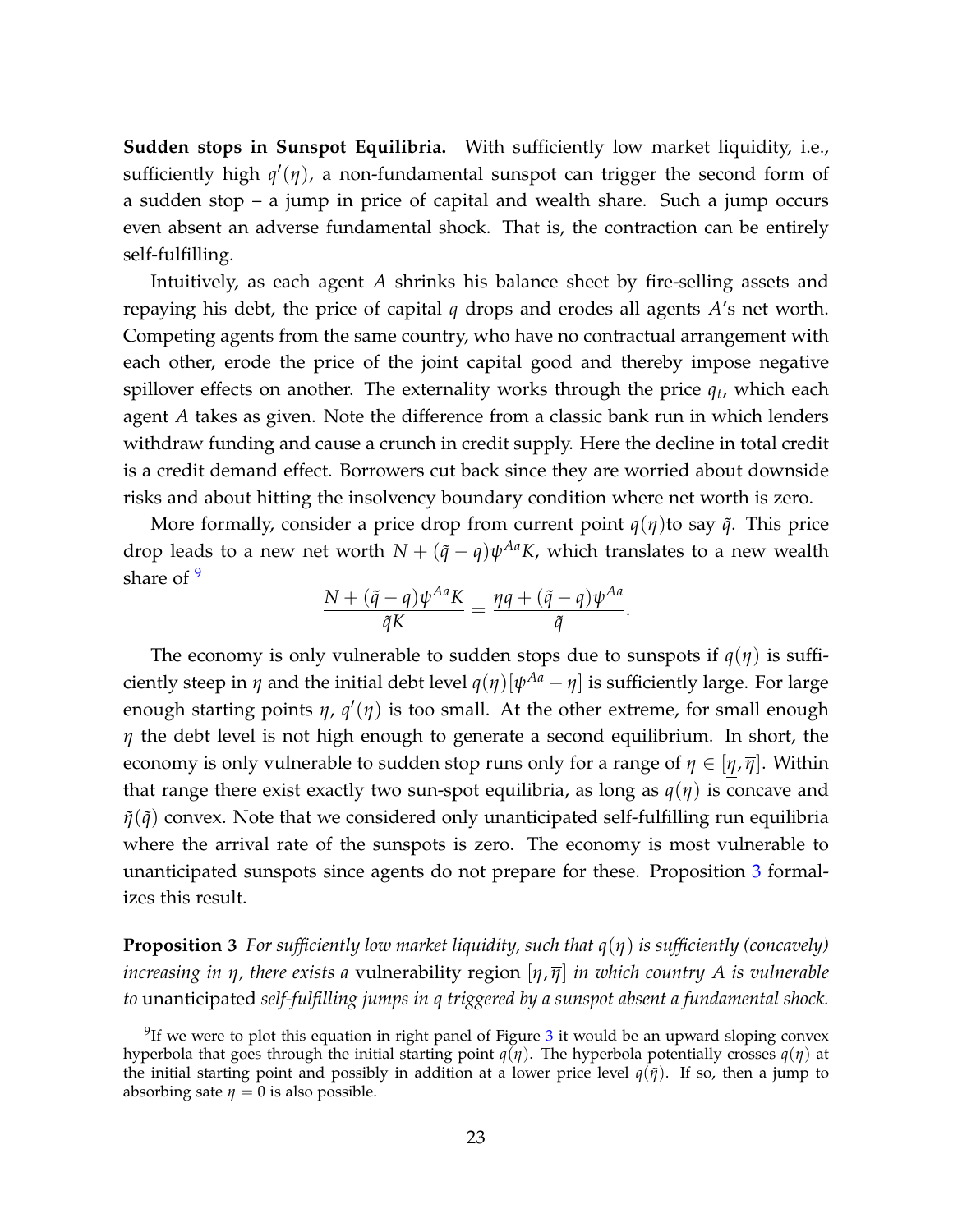*Jumps are discontinuous in price and wealth share. Within the vulnerability region there are two sunspot equilibria of which one results in the absorbing disaster state η* = 0*. The outcome is analogous for country B.*

The proof of the proposition follows directly by construction and continuity around the region. The concavity of  $q(\eta)$  and strict convexity of the hyperbola  $\tilde{\eta}(\tilde{q})$  implies that there are at most two sunspot equilibria and that there are no small jump equilibria. The finding that small jumps are not self-sustaining can be seen as a robustness property of the baseline equilibrium.

One might suspect that when agents of the poorer country sell off their physical capital at fire sale prices foreigners benefit at their expense. Indeed the foreigners' wealth shares rise, but surprisingly they are ultimately also worse off. In short, sudden stops are not only associated with large wealth redistributions, but even more importantly with wealth destruction in both countries. Section [5'](#page-27-0)s welfare analysis shows sudden stops lead to Pareto inferior outcomes independent of whether they are associated with multiple equilibria or amplification effects.

From a policy perspective, ex-post crisis management should avoid wealth destructive sudden stops and ex-ante credit flow management should reduce excessive build-up of liquidity mismatch due to short-term debt financed projects with low technological liquidity. Macroprudential policies instruments like capital controls might be the appropriate policy tools.

# **4 Closed Capital Account: Capital Controls**

Let us now consider the case in which the capital account is closed. Agents in the economy cannot tap in to the international debt market but can still trade goods *a* and *b* as well as physical capital. Then asset-pricing conditions [\(12\)](#page-11-0) and [\(13\)](#page-11-1) still hold. Each country has its own risk-free rate characterized by Equation [\(11\)](#page-11-2) for country *A* and an analogous equation for country *B* based on the consumption process in country *B*.

The following proposition characterizes a procedure to compute the equilibrium under the assumption of logarithmic utility.

<span id="page-24-0"></span>**Proposition 4** *Suppose that all agents have logarithmic utility* ( $\gamma = 1$ ). Then the state space  $i$ s divided into three regions. In the middle region,  $\eta~\in~\left[\eta^{a},\eta^{b}\right]$ , all agents engage only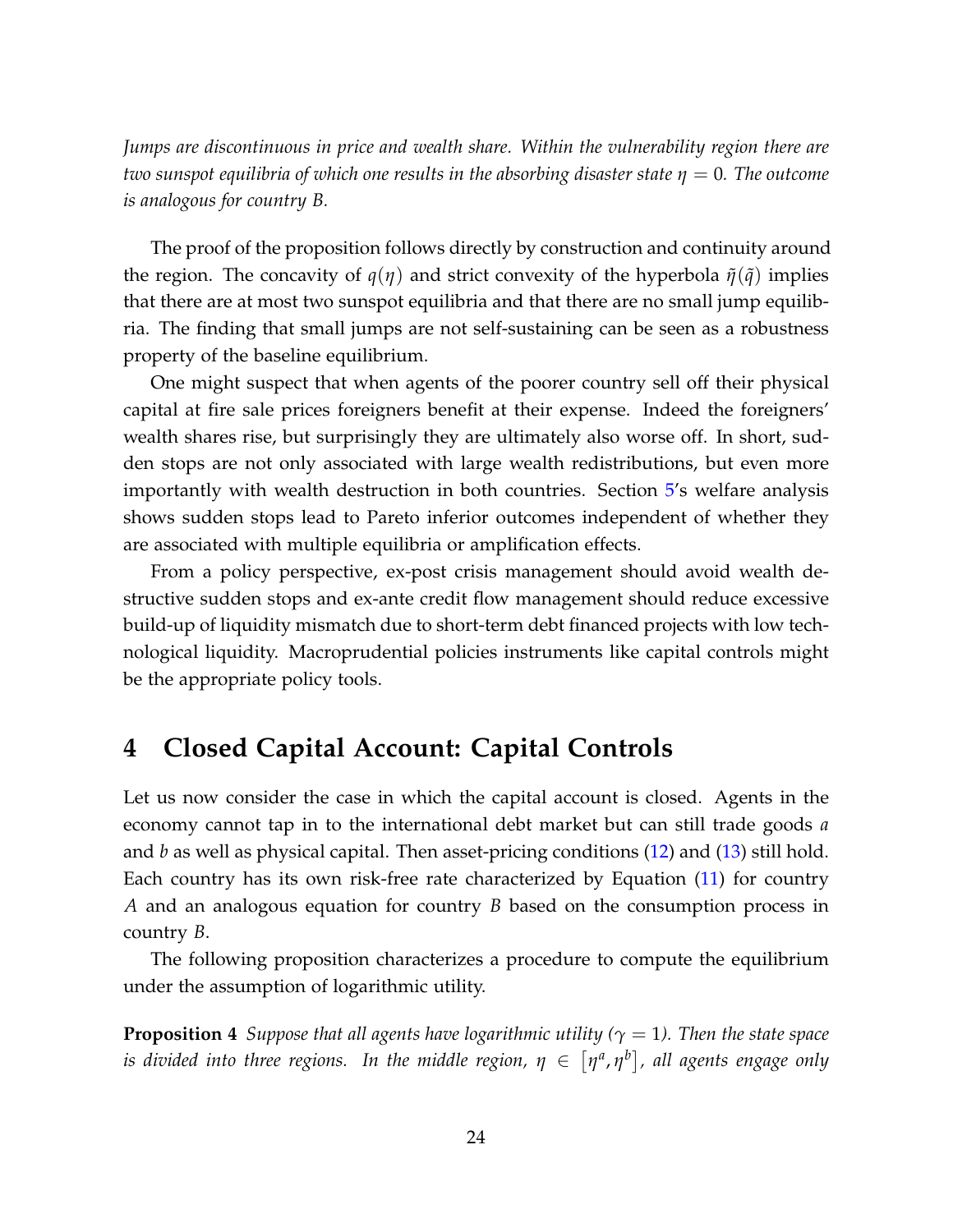$i$ *n their most productive technology (full specialization), i.e.*  $\psi^{Aa}_t = \eta_t$ *,*  $\psi^{Bb}_t = 1 - \eta_t$  *and*  $\psi^{Ba}_t = \psi^{Ab}_t = 0$ , and the price of capital  $q_t$  satisfies

<span id="page-25-0"></span>
$$
\left[\frac{1}{2}(\bar{a}\eta)^{\frac{s-1}{s}}+\frac{1}{2}(\bar{a}(1-\eta))^{\frac{s-1}{s}}\right]^{\frac{s}{s-1}}-\iota(q(\eta))=rq(\eta).
$$
 (26)

*In the region* [0, *η a* ), *in which agents of country B use capital to produce good a, the price of capital and the production of agents B are determined jointly by the equations*

$$
\bar{a}P^b = \underline{a}P^a,\tag{27}
$$

$$
\left[\frac{1}{2}(\bar{a}\eta + \underline{a}(1-\eta - \psi^{Bb}))^{\frac{s-1}{s}} + \frac{1}{2}(\bar{a}\psi^{Bb})^{\frac{s-1}{s}}\right]^{\frac{s}{s-1}} - \iota(q(\eta)) = rq(\eta). \tag{28}
$$

 $A$ t point  $\eta^a$ ,  $\psi^{Bb}$  reaches  $1-\eta_t$  and  $q(\eta)$  reaches the level defined by [\(26\)](#page-25-0). The law of motion *of η<sup>t</sup> over the entire range* [0, *η b* ) *is given by*

<span id="page-25-1"></span>
$$
\frac{d\eta_t}{\eta_t} = \left(\frac{\bar{a}P_t^a - \iota_t}{q_t} - r - (1 - \eta_t)[\eta_t(\sigma^A)^2 - (1 - \eta_t)(\sigma^B)^2]\right) dt + (1 - \eta_t)[\sigma^A dZ_t^A - \sigma^B dZ_t^B].
$$
\n(29)

*The region* (*η b* , 1], *where agents A produce good b*, *is determined symmetrically to the region* [0, *η<sup>a</sup>*).

#### **Proof.** See Appendix [A.3.](#page-45-0) ■

As before we illustrate our findings within specific numerical examples. To ease the comparison with the previous section we apply the same parameter values. Instead of focusing on different levels of substitutions, in this section we stress the difference between outcomes under open and closed capital accounts.

Panel A of Figure [4](#page-26-0) shows the difference between a global economy with and without capital controls. For equal wealth shares, i.e., for  $\eta = 0.5$ , agents are fully specialized in both cases. However, as *η* declines, production in country *A* falls faster under closed capital account than it does under the open capital account. The reason is that firms in country *A* can issue short-term debt to agents in country *B*. Panel A reveals that *ψ Aa* is significantly higher in the case without capital controls (increasing black solid curve) than in the case with capital controls (red dashed increasing 45 degree line). With capital controls agents in country *B* start producing the output good *a* much sooner at higher *η* values. As a result, the economy with open capital accounts exhibits a higher degree of specialization than the economy with closed capital accounts.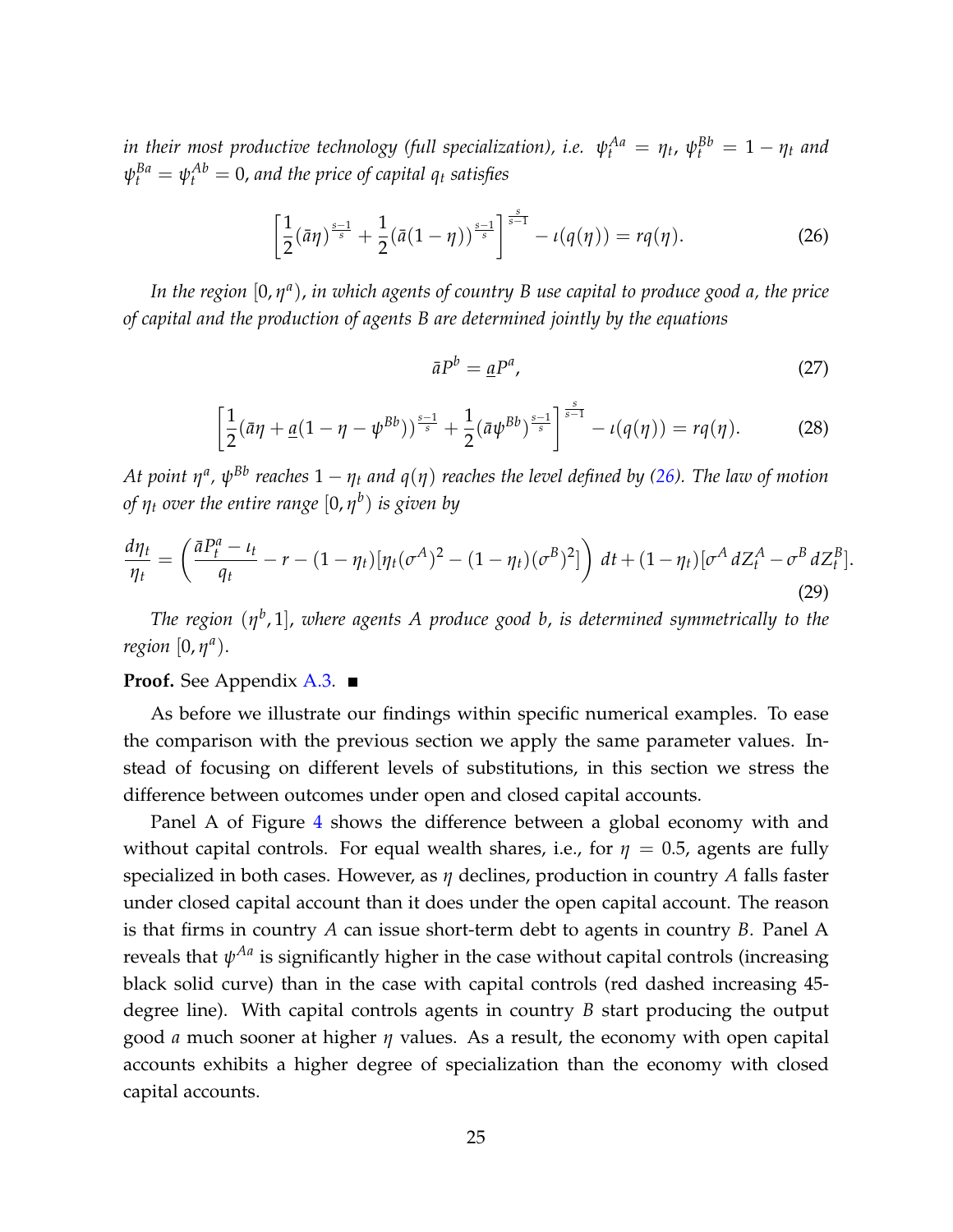

<span id="page-26-0"></span>Figure 4: Panel A, B and C contrast the **capital shares**  $\psi^{Aa}$  and  $\psi^{Ba}$ , the **terms of trade**  $P^a/P^b$  and the **price of physical capital**  $q$  of an economy without and with capital controls (black solid versus red dashed curves) assuming an elasticity of substitution of *s* = 1.01 (close to Cobb-Douglas).

Panel B shows the difference in the terms of trade, the relative price ratio  $P^a / P^b$ . Without capital controls each agent in country *A* borrows in order to hold a larger fraction of the global physical capital stock, resulting in greater output of good *a*. This undermines the terms of trade improvement that occurs under strict capital controls. With capital controls the terms of trade improvement is sharper. In addition, an open capital account is subject to a pecuniary externality. Each individual agent ignores the effect of his production on his fellow countrymen; by borrowing and operating on a larger scale, he raises output and depresses the price for others.

Cutting down on debt financing also pushes down the price of physical capital *q* as shown in Panel C of Figure [4.](#page-26-0) This lowers the net worth. In terms of wealth shares, it hits the country which is levered further. As pointed out above the loss liquidity spiral amplifies the initial shock even further.

Figure [5](#page-27-1) shows the stability profile of an economy without and with capital control. Overall, debt financing increases specialization, it leads to better allocation of resources and boosts economic growth in normal times. However, it comes at the price of reduced economic stability. Panel A of Figure [5](#page-27-1) shows this: the stationary distribution of the wealth share has more mass at the extremes in a global economy without capital controls. Panel C shows that the volatility of *η* is much higher with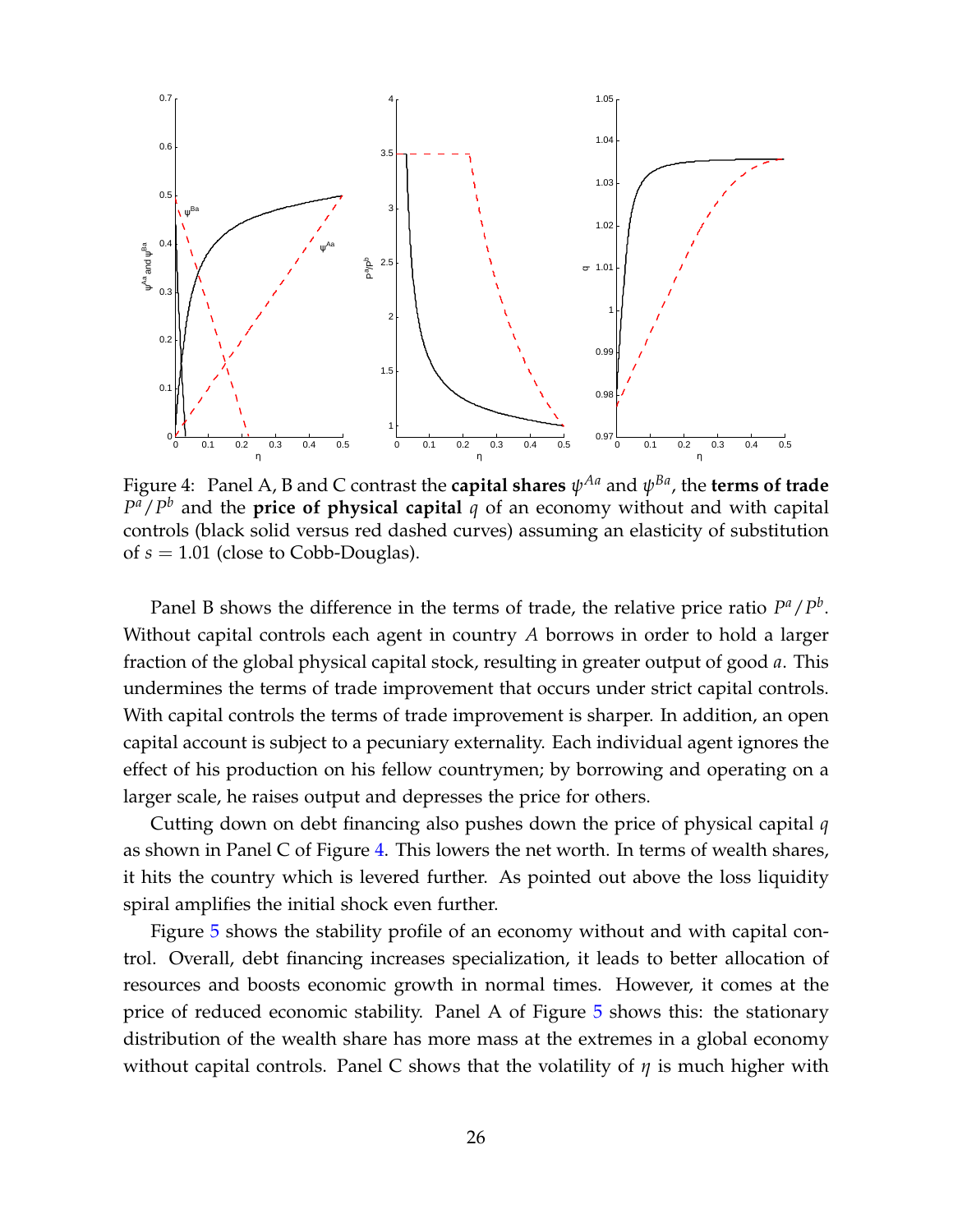

<span id="page-27-1"></span>Figure 5: Panel A plots the **stationary distribution**, Panel B the **drift** and Panel C the **volatility** of **wealth shares** *η* for the global economy without capital controls (black solid curves) and with capital controls (red dashed curves) for an elasticity of substitution coefficient of  $s = 1.01$ .

an open capital account.

# <span id="page-27-0"></span>**5 Welfare Analysis**

While capital controls can improve risk sharing through the terms-of-trade hedges, they can also lower average economic growth. In our incomplete-market setting, capital controls interact with many pecuniary externalities. To answer whether capital controls are desirable, it is important to conduct a formal welfare analysis.

**Pecuniary Externalities.** In complete markets, negative pecuniary externalities on competitors balance out against positive externalities on consumers, leading to a Pareto efficient outcome. In an incomplete-market setting, such as ours, pecuniary externalities can lead to inefficiencies, see [Geanakoplos and Polemarchakis](#page-36-2) [\(1986\)](#page-36-2). For example, when agents who maximize individual utility affect prices as a group, they affect the amount risk sharing in the economy, which is limited by market incompleteness. While *η*, which characterizes the wealth distribution, remains stationary in a complete-market setting, in our setting price changes shift the wealth distribution. Firms in one country affect prices in two ways. First, when overcapitalized, they de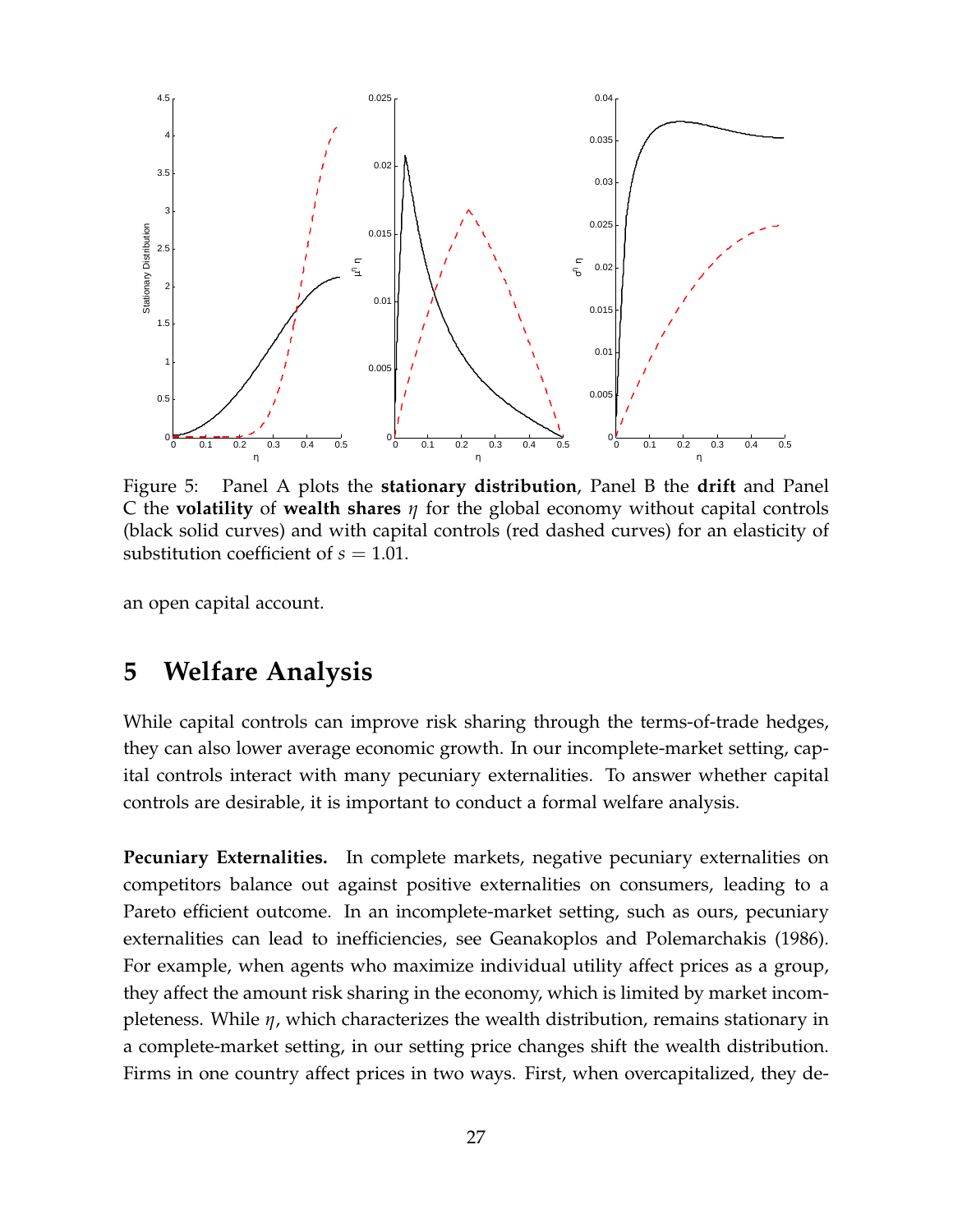cide at what point to start competing with the firms in the other country. Second, when undercapitalized, they set their scale of production choosing the amount of international borrowing. While each individual firm's decisions are too small to affect prices, as a group they do.

When a firm decides to start producing the good for which it has less expertise, it takes output prices as given. Each firm in a country ignores that they as a group cap the other country's output price. This ruins the terms of trade hedge for the firms in the other county as soon as the ratio  $P^a/P^b$  reaches  $\bar{a}/\underline{a}$  or  $\underline{a}/\bar{a}$ . Capital controls have no impact on this pecuniary externality.<sup>[10](#page-28-0)</sup>

The second pecuniary externality stems from firms' borrowing decisions to scale up their operation. This decision affects mainly competing firms in the home country. As each domestic firm borrows after an adverse shock to keep production high, the firms as a whole limit the price increases of their output. Each firm does not internalize that its borrowing undermines the terms of trade hedge. On the other hand, if borrowing is limited, competition is reduced and profit margins rise. This can lead to higher profits and help firms recapitalize themselves more quickly through higher retained earnings. Of course, the dose of the borrowing limits has to be right; limits that are too draconian are counterproductive. This is the case if higher profit margins do not offset the losses from the decreased volume, as it is the case when foreign firms enter to compete with the domestic firms.<sup>[11](#page-28-1)</sup>

Pecuniary externalities also work through the price of capital *q*. When firms decide how much short-term debt to issue in order to acquire physical capital from abroad, they do not internalize that effect of their leverage on the sensitivity of the price *q* to shocks. As all firms in a country increase their leverage ratio, the price of capital *q* is subject to a much sharper drop.

While in this paper we simply ask whether the crude policy of closing the international capital flow can increase welfare, better outcomes can be attained with more general policies. International lending does not have to be shut down fully, and capital flows across borders can be regulated with taxes that directly target the size of the pecuniary externalities.

Pecuniary externalities and market incompleteness are the reasons for the constrained-

<span id="page-28-0"></span><sup>&</sup>lt;sup>10</sup>If one were to endogenize *a*, even further inefficiency would arise whose cause is not a pecuniary externality. Each country as a whole has an incentive to promote measures that increase its *a*. This improves the country's terms of trade at the expense of the other country, see [Samuelson](#page-38-1) [\(2004\)](#page-38-1). As both countries engage in such activities they undermine each others' terms of trade hedges.

<span id="page-28-1"></span> $11$ That is, capital controls can improve risk sharing from terms-of-trade hedges only when specialized domestic firms do not have viable foreign competitors.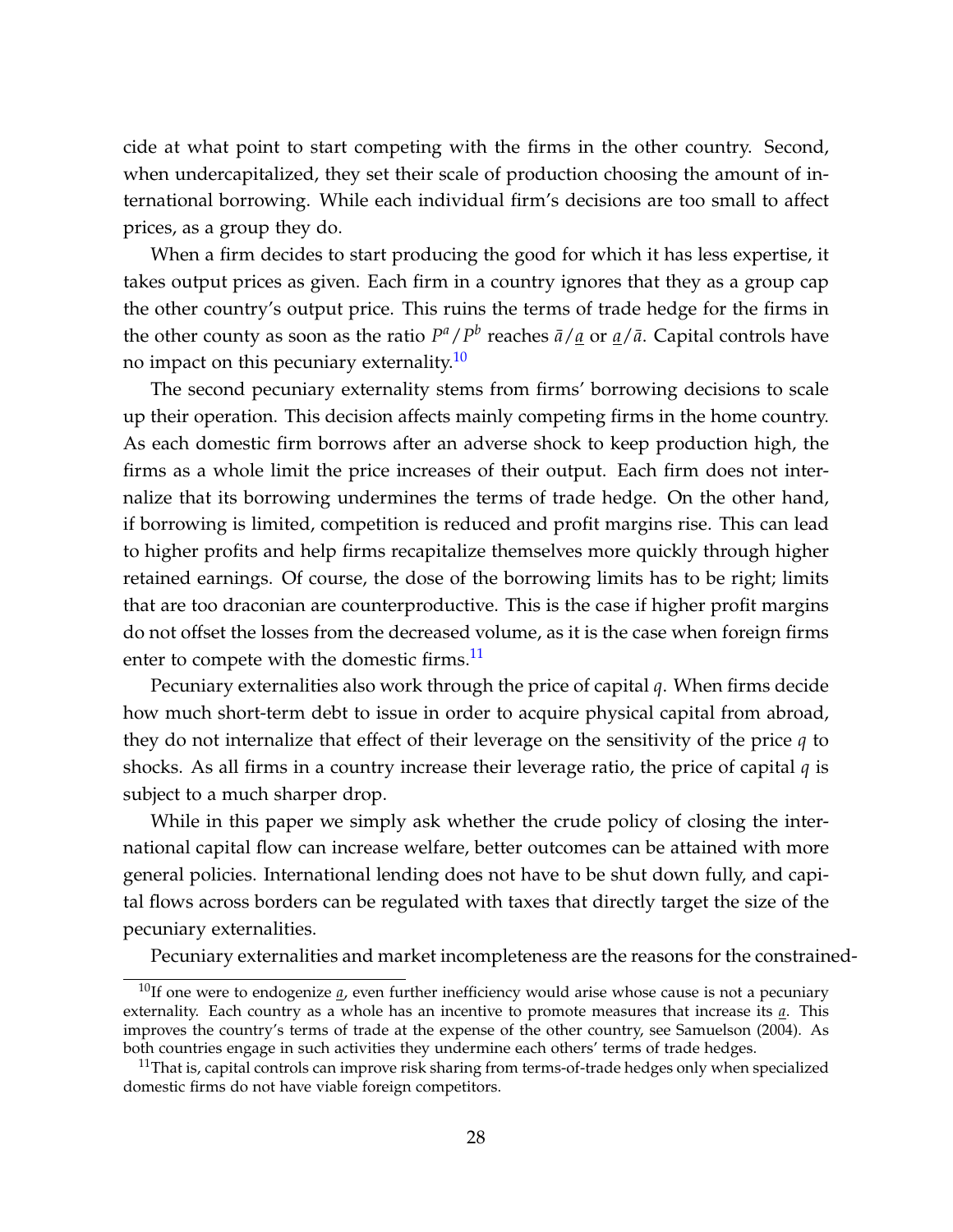inefficient equilibrium outcome. Optimization by the social planner would account for the effects price changes, and, in our case, the terms of trade hedges. That is, even though the planner may have no more freedom and face the same incomplete-market frictions as the agents, he can achieve higher welfare.

**Welfare Calculations.** Pecuniary externalities help us to identify the source of constrained inefficiency of the market outcome. However, to figure out the extent of the inefficiency and the welfare impact of various policy measures we have to conduct an explicit welfare analysis. Policy measures that reduce uncertainty can be welfare enhancing even when they result in a slightly lower growth rate. Hence, we calculate the value functions reflecting the discounted future expected utility stream for both types of agents.

In this section we focus on a setting with logarithmic utility, i.e.  $\gamma = 1$ . In this case value functions take the simple form

<span id="page-29-1"></span>
$$
V(n_t, \eta_t) = \frac{\log n_t}{r} + h(\eta_t). \tag{30}
$$

To understand this form of value functions, note that if we change the net worth of an agent by a factor of *α*, the agent's optimal consumption also changes by a factor of  $\alpha$ .<sup>[12](#page-29-0)</sup> Since  $\log(\alpha c_t) = \log(\alpha) + \log(c_t)$ , the agent's utility increases by  $\log(\alpha)/r$ . This is reflected in the form [\(30\)](#page-29-1). The wealth-independent term *h*(*ηt*) depends on the agent's investment opportunities, summarized by the state variable *η<sup>t</sup>* . The first term is increasing in agent A's own wealth, while the  $h(\eta_t)$ -term tends to be decreasing in *ηt* , the wealth share of other agents in the same country. As *η<sup>t</sup>* declines competing firms in the same country decrease their output, the output price rises and with it expected profits. The exact form of  $h(\eta)$  depends on the market frictions.

For country *A* the value function can be decomposed into

$$
V(N_t, \eta_t) = \frac{\log N_t}{r} + h(\eta_t) = \frac{\log(\eta_t K_t \eta_t)}{r} + h(\eta_t) = \frac{\log \eta_t}{r} + \frac{\log K_t}{r} + \frac{\log q(\eta_t)}{r} + h(\eta_t).
$$

For clarity, we normalize the initial size of the economy to  $K_0 = 1$ . Hence, the second term drops out. Let us combine the third and fourth term to  $H(\eta)$  =  $\log(q(\eta))/r + h(\eta)$ . Proposition [5](#page-30-0) shows that, after manipulating the HJB equation,

<span id="page-29-0"></span><sup>&</sup>lt;sup>12</sup>In fact, this is true for any CRRA utility.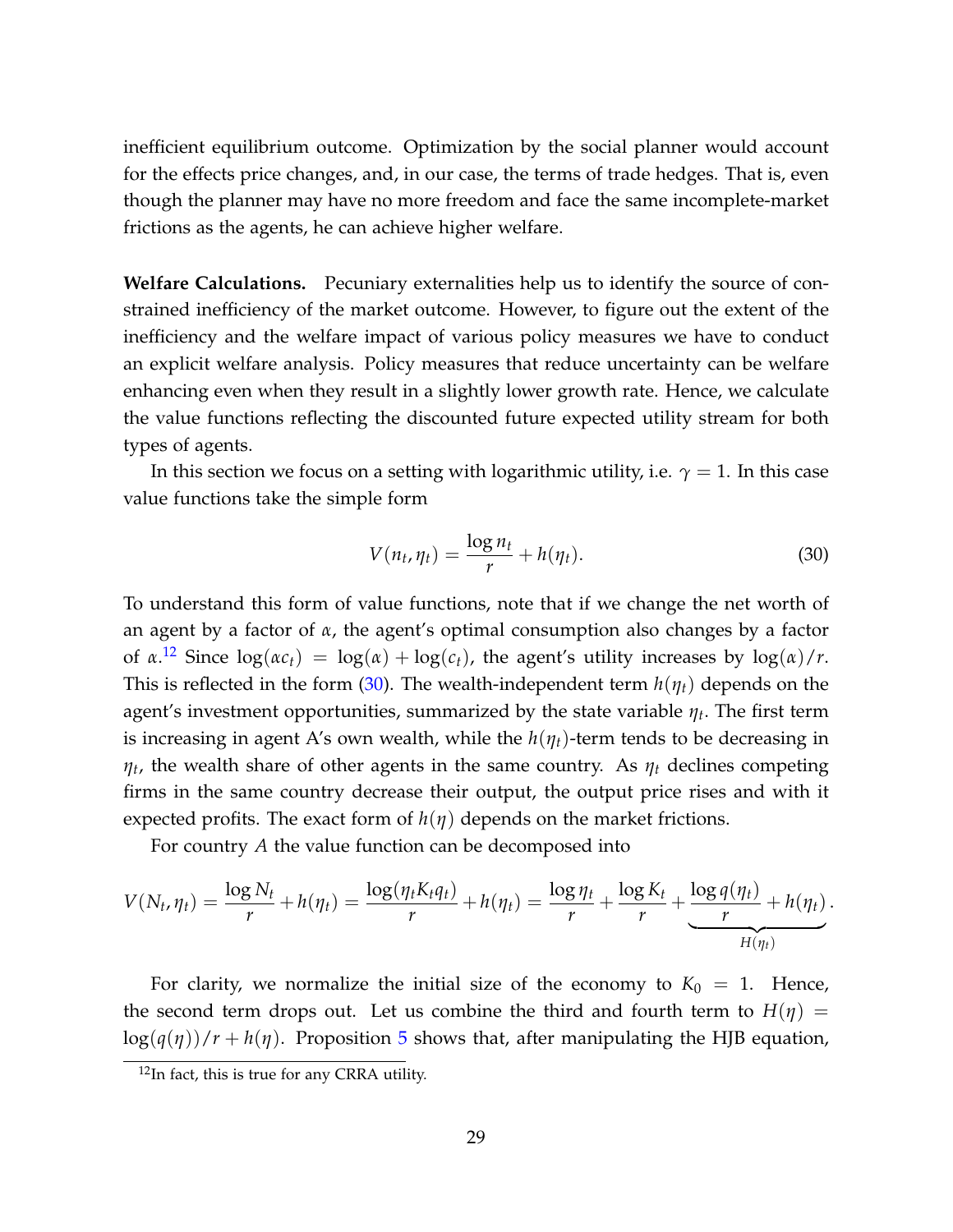<span id="page-30-0"></span>*H*(*η*) has to solve a second order ordinary differential equation.

**Proposition 5** In the competitive equilibrium,  $H(\eta) = \log(q(\eta))/r + h(\eta)$  satisfies the *following second order differential equation:*

$$
rH(\eta) - \log(q(\eta)) = \log(r) + \frac{(\sigma^{NA})^2 + (\sigma^{NB})^2}{2r} + \mu_t^{\eta} \eta H'(\eta) + \frac{(\sigma^{\eta A})^2 + (\sigma^{\eta B})^2}{2} \eta^2 H''(\eta)
$$

$$
+\frac{(\sigma^{qA})^2+(\sigma^{qB})^2}{2r}+\frac{1}{r}\left[\frac{\bar{a}P^a-\iota}{q}+\Phi(\iota)-\delta+\sigma^A\sigma^{qA}-(\sigma^A+\sigma^{qA})\sigma^{NA}-\sigma^{qB}\sigma^{NB}-r\right].
$$

*For agents B an analogous ODE applies, and their value function is determined by H*(1 − *η*) *in the symmetric case*  $\sigma^{A} = \sigma^{B} = \sigma$ .

#### **Proof.** See Appendix [A.4.](#page-46-0) ■

The exact form of  $H(\eta)$  depends on the market frictions and whether capital controls are imposed or not. Once we have solved the ODE for  $H(\eta)$  for both types of agents, we find out the welfare of agents *A* and *B* for any current wealth share *η*. As one varies *η* one walks along the frontier. Any *η* corresponds to the point  $(V^{A}(\eta), V^{B}(\eta)) = (\log(\eta)/r + H(\eta), \log(1 - \eta)/r + H(1 - \eta))$  on the frontier.

Figure [6](#page-31-0) plots the frontier of value functions for agents in country *A* on the x-axis and for agents in country *B* on the y-axis. The outer frontier, given by the green dashed-dotted curve, depicts the first best outcomes that arise as equilibrium outcomes under complete markets. The values themselves turn out to be negative, which is not surprising given that the value function is of the log form, like the utility function. The circles on the various frontiers indicate the points  $\eta^a$  and  $\eta^b$ . In the middle region  $\eta \in [\eta^a,\eta^b]$  firms exclusively produce output goods they are good producing at. In a world with capital controls the middle region seems smaller. This does however not automatically imply that the economy spends less time in this region, since in that case the stationary distribution is more concentrated around  $\eta = .5$ 

The first best frontier is the Pareto frontier, and so it is strictly decreasing. As one moves along the frontier, the value of agents *A* increases only when the value of agents *B* declines. The first best solution is particularly simple as in this case  $H(\eta)$ is constant. Note that in the case of log utility the Pareto weight *λ* that the planner assigns to agents *A* coincides with agent *A*'s consumption share and wealth share *η*. [13](#page-30-1)

<span id="page-30-1"></span><sup>13</sup>Recall from Equation [\(14\)](#page-12-0) for general risk aversion coefficient *γ* the consumption share under first best is  $(\lambda)^{\frac{1}{\gamma}}/[(\lambda)^{\frac{1}{\gamma}}+(1-\lambda)^{\frac{1}{\gamma}}]$  (see Appendix [A.1\)](#page-39-0)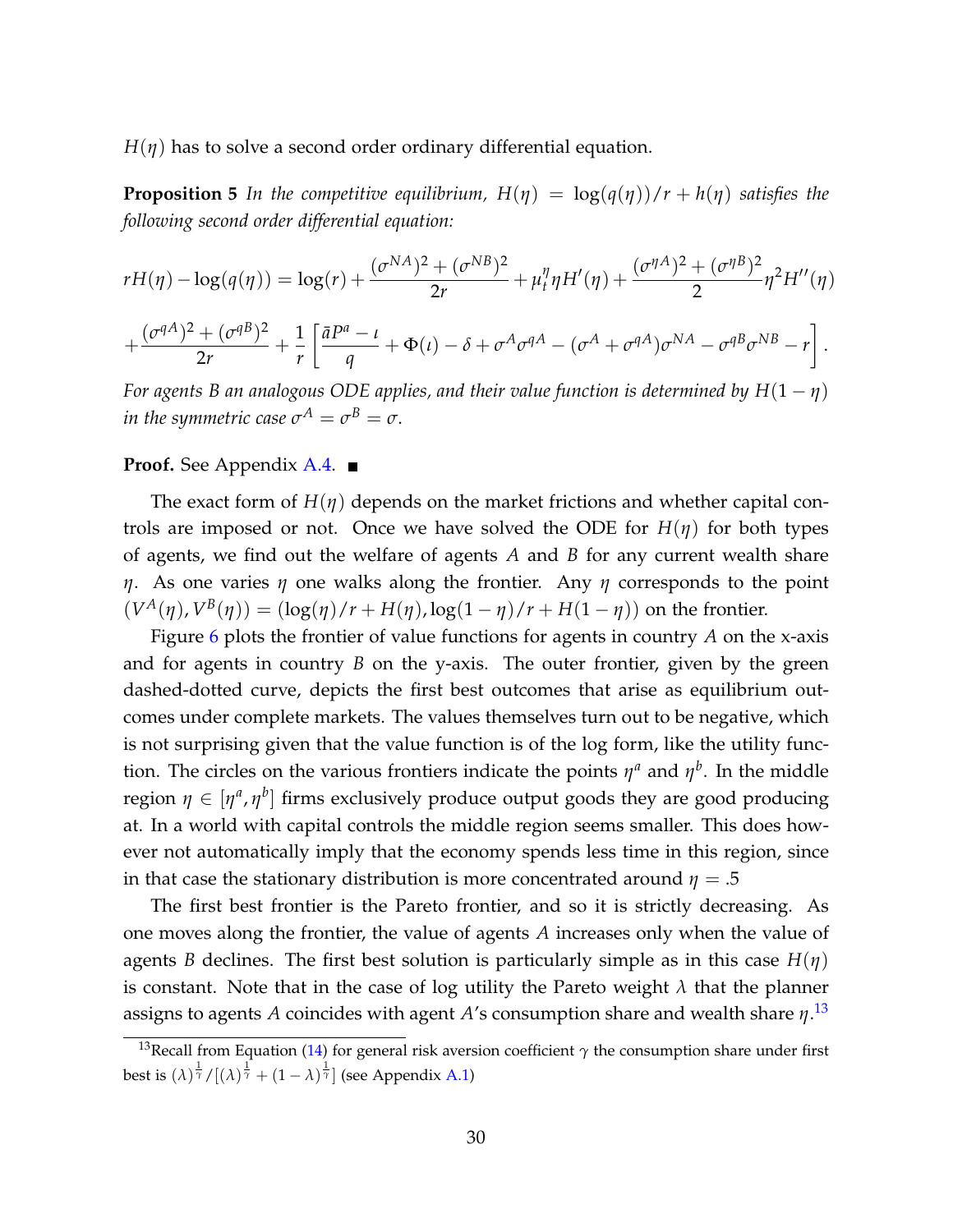

<span id="page-31-0"></span>Figure 6: Welfare frontier for agents in country A (x-axis) and agents in country B (y-axis). The first-best solution is depicted by the outer dashed-dotted green frontier. The market equilibrium frontier without capital controls is given by the black frontier, while the frontier under strict capital controls is depicted by the red dashed curve. The circles on the frontiers mark the switching points,  $\eta^a$ ,  $\eta^b$ , when full specialization starts or ends.

For the first best solution, the ODE in Proposition [5](#page-30-0) reduces to

$$
rH(\eta) - \log(q(\eta)) = \log(r) + \frac{(\sigma^{NA})^2 + (\sigma^{NB})^2}{2r} + \frac{1}{r} \left[ \frac{\bar{a}P^a - \iota}{q} + \Phi(\iota) - \delta - \sigma^A \sigma^{NA} - r \right],
$$

where  $\sigma^{NA} = \sigma^A/2$  and  $\sigma^{NB} = \sigma^B/2$  and  $q$  is given in Proposition [1.](#page-12-1)

Returning to Figure [6,](#page-31-0) the incomplete markets outcome with an international debt market is given by the solid black curve. Notice that the black frontier is inward bending for very skewed wealth distributions, i.e. for  $\eta$  sufficiently close to 0 or  $1^{14}$  $1^{14}$  $1^{14}$ In other words, the frontier is not necessarily a Pareto frontier. For low enough values of *η* an unanticipated wealth transfer from agents in country *B* to agents in country *A*, e.g. in form of a bailout or debt relief program, can make both types of agents better off. (By symmetry, for high enough *η*, the reverse transfer can lead to Pareto improvement.) The intuition for this feature is that with extreme wealth inequality it would be better to distribute wealth to the poor country. Firms in the poor country in-crease their output which lowers their output price.<sup>[15](#page-31-2)</sup> Agents from the richer country

<span id="page-31-2"></span><span id="page-31-1"></span> $14$ As one increases the adjustment costs for disinvestment the frontier becomes more inward bending. <sup>15</sup>Note even though for  $\eta < \eta^a$  ( $\eta > \eta^b$ ) the immediate terms of trade are temporarily fixed at either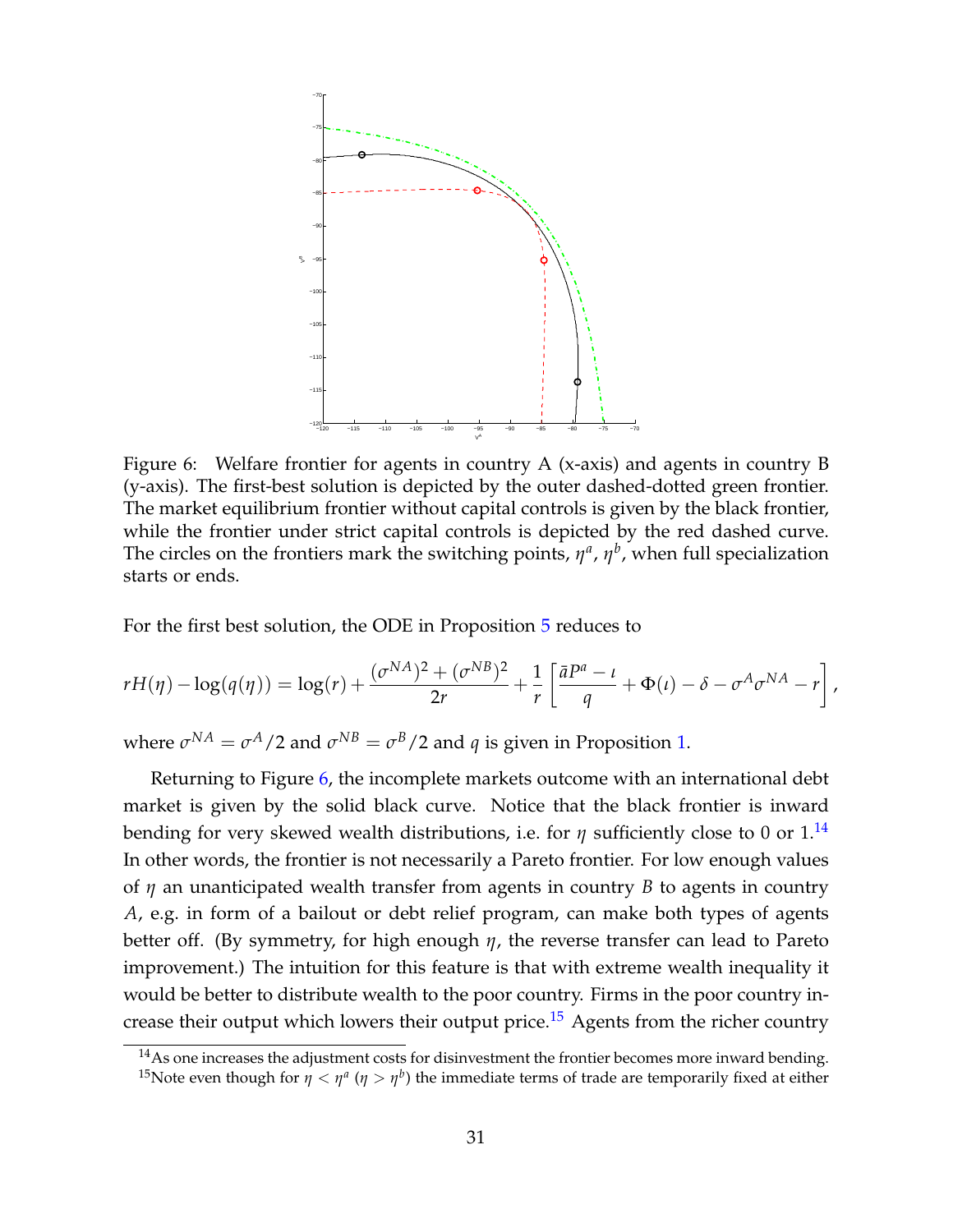benefit from the lower output price, justifying the initial wealth transfer. Since each individual rich agent takes prices as given he would be unwilling to do such a transfer. Only a government can coordinate such a transfer that internalizes the pecuniary externalities.

Looking at Figure [6](#page-31-0) one might get the impression that transfers should occasionally occur and capital controls are primarily welfare destroying except for some values of *η* close to 1/2. The picture is misleading for two reasons. First, assuming that *η* is drawn from the stationary distribution, values of *η* for which a transfer from the rich to the poor country is Pareto improving are rare. Most of the time the economy stays close to 1/2. Second, capital controls are actually mostly welfare improving since the system is rarely outside the region where the dashed red capital control frontier is inside the solid black welfare frontier.

It is therefore wise to look at welfare for each type of agent from a different angle, i.e., one that takes the relative frequency of different *η*-values into account. Note that any monotone transformation of *η* would have been mathematically an equally good state variable to use, albeit more difficult to interpret economically. Taking instead of *η* the cumulative (stationary) distribution function of *η* is a particular attractive monotone transformation. The CDF of *η* is uniformly distributed and hence one can easily integrate the areas between the curves. Figure [7](#page-33-0) Panel A depicts the sum of both countries' welfare for different values of *η* for the cases of (i) first best with equal Pareto weights  $\lambda = \eta = 1/2$ , (ii) market equilibrium with open debt market and (iii) market equilibrium in which capital controls shut down the international debt market. Panel B depicts the sum of the value functions as a function of cumulative distribution function of *η*. Note that since the stationary distribution differs across these three cases, so does the transformation of *η*. In particular, for the first best case with constant  $\eta = 1/2$ , the stationary distribution is step function with a step at 1/2. The horizontal line depicts the first best sum of value functions of both agents for the case of  $\eta = 1/2$ . Note that for other Pareto weights the first best horizontal line would be lower.

The differences between Figure [6](#page-31-0) and Panel B of Figure [7](#page-33-0) are striking. Figure 6 suggests that capital controls are welfare reducing except for a small range of *η*s around 1/2. Panel A of Figure [7](#page-33-0) points already out that for most values of *η* capital controls are welfare enhancing.<sup>[16](#page-32-0)</sup> Panel A is still difficult to read since the stationary

 $\bar{a}/\underline{a}$  ( $\underline{a}/\bar{a}$ ), a price in the (near) future becomes more likely.

<span id="page-32-0"></span><sup>16</sup>Capital controls increase the sum of both value functions for a large range of *η*. Capital controls are Pareto improving, i.e.  $V^A(\eta)$  and  $V^B(\eta)$  are higher with capital controls, only for a small range of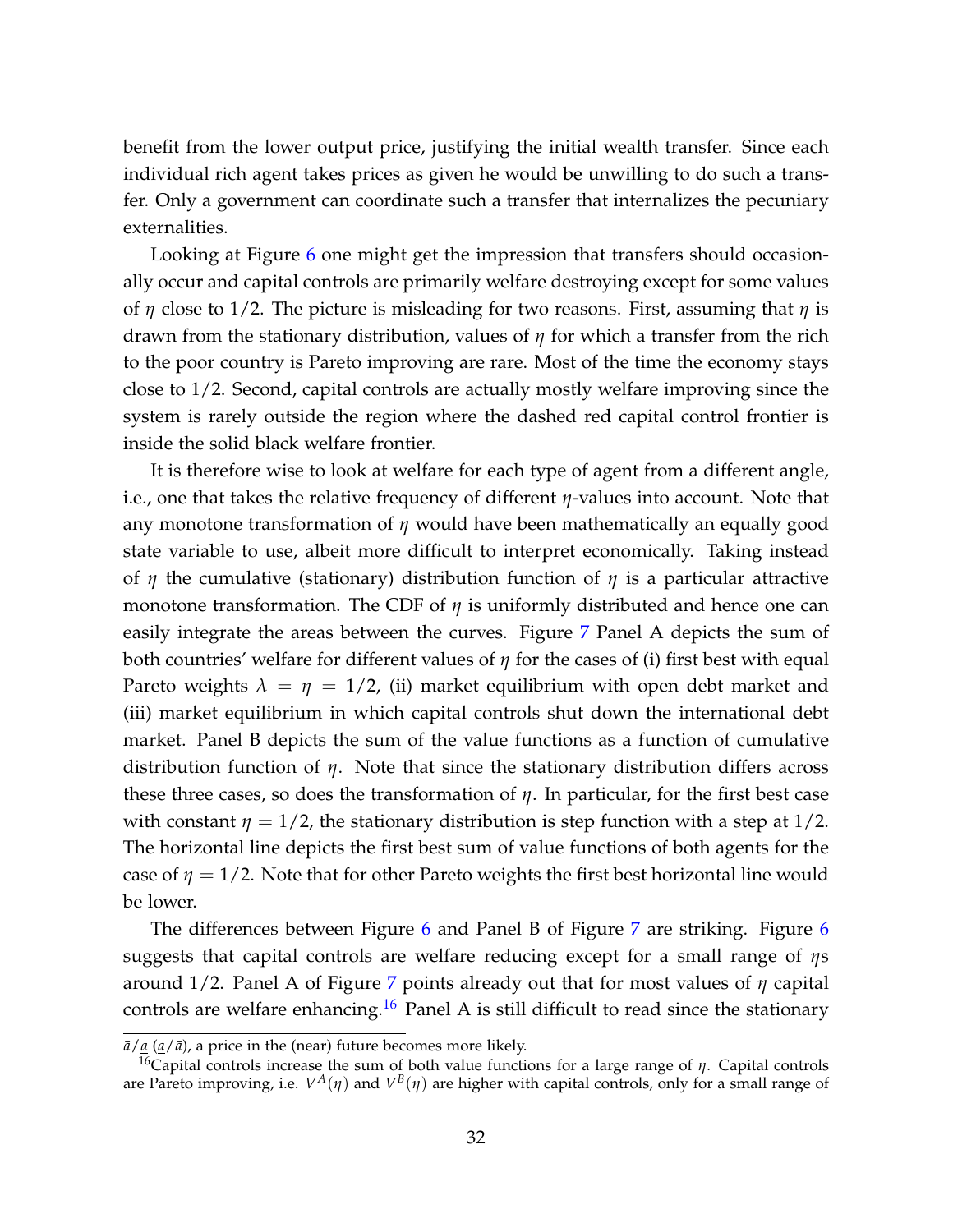

<span id="page-33-0"></span>Figure 7: Panel A depicts the sum of both countries' welfares for different levels of wealth shares, *η*. The first-best solution where the planner assigns equal Pareto weights to both type of agents is represented by the dashed-dotted green horizontal line. The outer increasing green dashed-dotted curve depicts the complete market solution for different initial *η*. The equilibrium outcome with an international debt market is given by the black solid curve and without an international debt market by the dashed red curve. Panel B represents the same graph but depicts on the x-axis the the cumulative density distribution of *η* instead of *η* itself. The circles mark the point *η a* .

distribution of *η* is more concentrated around 1/2 for the case of capital control than for the case with open capital account. Panel B of Figure [7](#page-33-0) takes the relative frequency of *η* (based on the stationary distribution) into account. Panel B makes clear that this range of *η*-values for which capital controls are welfare improving is actually the relevant one. The economy is almost always within this range. In other words, Panel B of Figure [7](#page-33-0) shows that initial *η* values for which capital controls reduce welfare are rare events, indeed, they are so rare that they are unrecognizable in Panel B of Figure [7.](#page-33-0) Second, the values of *η* for which the value frontier Figures [6](#page-31-0) is inward bending and unanticipated debt relief program should be enacted are even further down in the extreme tails of the stationary distribution.

While for our parameter values capital controls are "almost always'' utility value improving, this does not need to hold for all parameter values. As the fundamental exogenous risk  $\sigma^A = \sigma^B$  rises the advantage of capital controls declines. Similarly, an increase in the substitutability of both output goods, i.e. in *s*, reduces the value of capital controls. Increasing *a* towards *a*¯ has at least two implications. First, it

*η* around 1/2. Outside this range of *η* the value function of the poor country increases, while the value function of the rich country declines.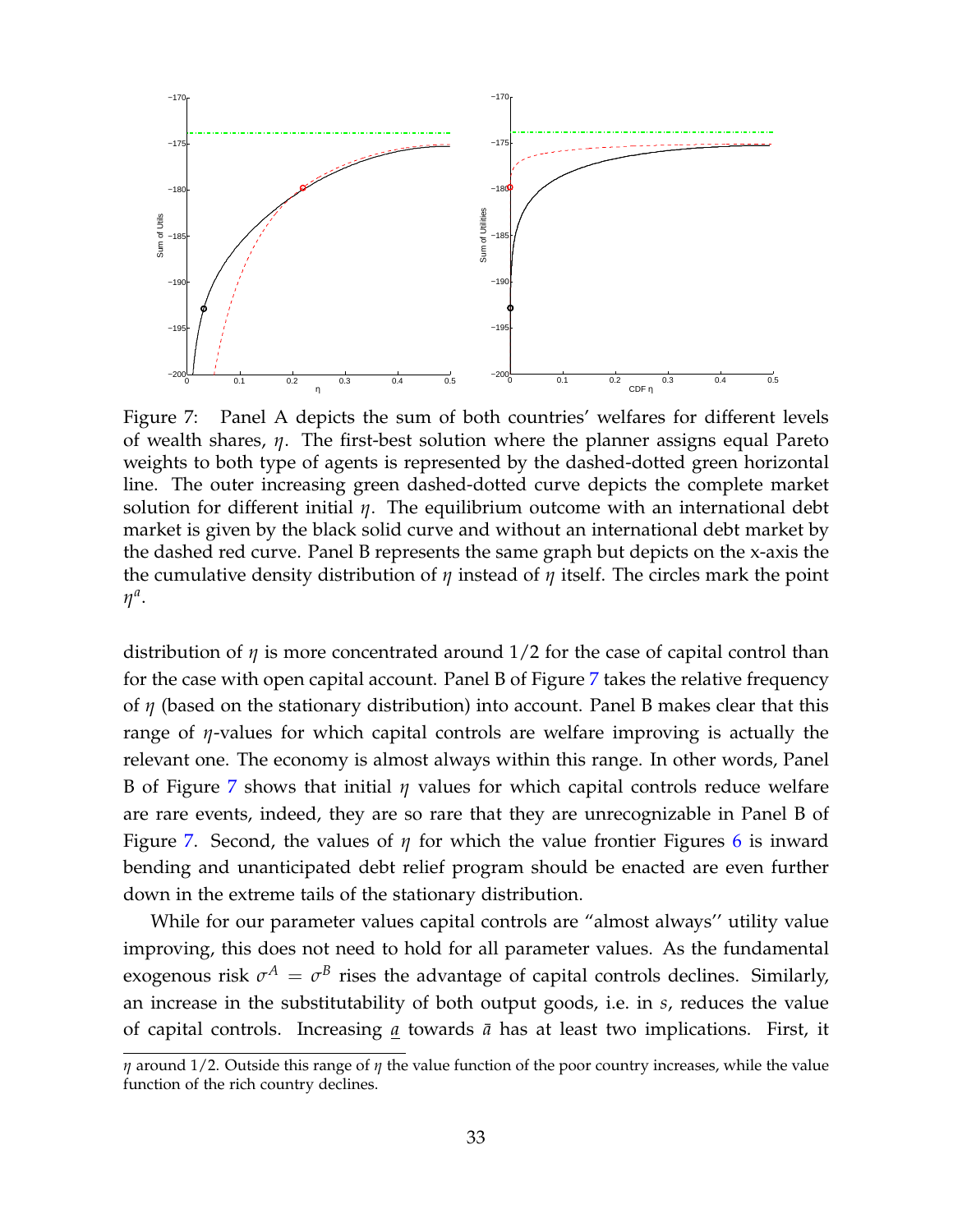lowers the price cap for the output good. Hence, the terms of trade hedge is reduced, reducing welfare. Second, the efficiency losses from producing the output good for which the output rate is only *ak* is smaller. This increases the welfare. As *a* approaches  $\bar{a}$  the production efficiency loss vanishes, but so does also the terms of trade hedge. The overall welfare implications are not monotone in *a*.

# **6 Conclusion**

[Magud, Reinhart, and Rogoff](#page-37-10) [\(2011\)](#page-37-10) complain about the lack of a unified theoretical framework to analyze the macroeconomic consequences of capital controls. This paper provides such a framework that is general enough that it can be calibrated and quantitative implications can be derived. It clearly identifies pecuniary externalities. The externality only arises in a multiple good setting and undermines the natural terms of trade hedge stressed in [Cole and Obstfeld](#page-35-7) [\(1991\)](#page-35-7). Open current accounts that primarily lead to short-term debt financing also lead to a constrained inefficient outcome in terms of welfare and to a highly volatile market in terms of financial stability. The analysis shows that capital controls that shut down the international debt market can be welfare improving. Fine-tuned capital controls, e.g., by imposing taxes on debt capital flows, would extend the parameter space for which capital controls enhance overall welfare.

# **References**

- <span id="page-34-0"></span>Aoki, K., G. Benigno, and N. Kiyotaki (2009): "Capital Flows and Asset Prices," chap. 4, pp. 175–216. University of Chicago Press, Chicago, IL, http://www.nber.org/chapters/c3006.
- <span id="page-34-2"></span>BACKUS, D. K., P. J. KEHOE, AND F. E. KYDLAND (1994): "Dynamics of the Trade Balance and the Terms of Trade: The J-Curve?," *The American Economic Review*, 84(1), pp. 84–103.
- <span id="page-34-3"></span>Benigno, P. (2009): "Price Stability with Imperfect Financial Integration," *Journal of Money, Credit and Banking*, 41, 121–149.
- <span id="page-34-1"></span>Benigno, P., C. Huigang, C. Otrok, and A. Rebucci (2014): "Optimal Capital Con-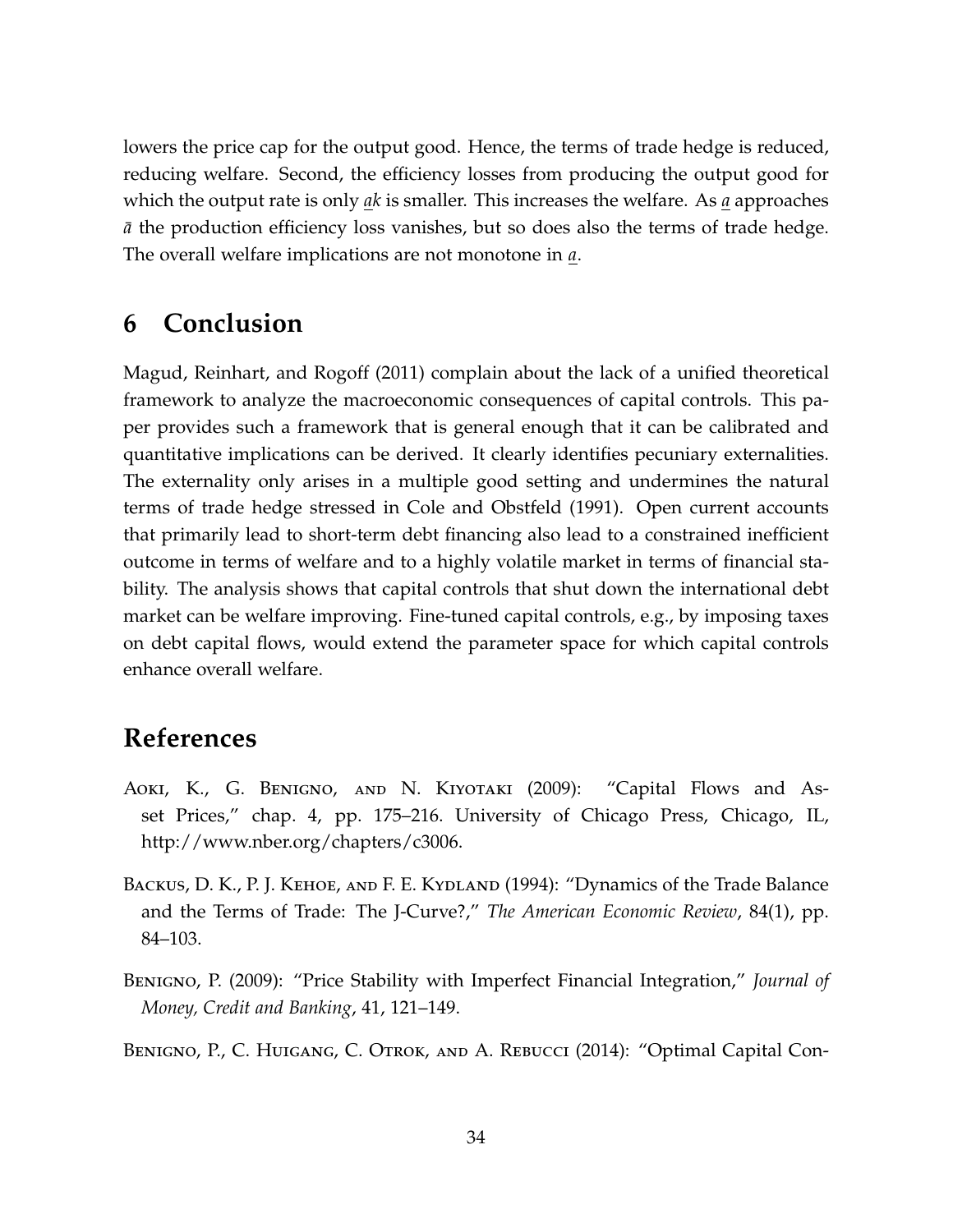trols and Real Exchange Rate Policies: A Pecuniary Externality Perspective," *Working paper*.

- <span id="page-35-2"></span>Bernanke, B. S., M. Gertler, and S. Gilchrist (1999): "The Financial Accelerator in a Quantitative Business Cycle Framework," in *Handbook of Macroeconomics*, ed. by J. B. Taylor, and M. Woodford. Elsevier.
- <span id="page-35-4"></span>BIANCHI, J. (2011): "Overborrowing and Systemic Externalities in the Business Cycle," *American Economic Review*, 101(7), 3400–3426.
- <span id="page-35-5"></span>BIANCHI, J., AND E. MENDOZA (2012): "Overborrowing, Financial Crises and 'Macroprudential' Policy," Working Paper.
- <span id="page-35-10"></span>BOLTON, P., AND D. S. SCHARFSTEIN (1990): "A Theory of Predation Based on Agency Problems in Financial Contracting," *American Economic Review*, 80(1), 93–106.
- <span id="page-35-1"></span>Brunnermeier, M. K., and Y. Sannikov (2011): "The I Theory of Money," Working Paper.

<span id="page-35-0"></span>(2014): "A Macroeconomic Model with a Financial Sector," *American Economic Review*, forthcoming.

- <span id="page-35-3"></span>Caballero, R. J., and A. Krishnamurthy (2004): "Smoothing Sudden Stops," *Journal of Economic Theory*, 119(1), 104–127, Macroeconomics of Global Capital Market Imperfections.
- <span id="page-35-8"></span>Calvo, G. A. (1998): "Capital Flows and Capital-Market Crises: The Simple Economics of Sudden Stops," *Journal of Applied Economics*, 0, 35–54.
- <span id="page-35-9"></span>Calvo, G. A., A. Izquierdo, and E. Talvi (2006): "Phoenix Miracles in Emerging Markets: Recovering Without Credit from Systemic Financial Crises," Inter-American Development Bank Research Department Working Paper 570.
- <span id="page-35-6"></span>Coeurdacier, N., H. Rey, and P. Winant (2013): "Financial Integration and Growth in a Risky World," Working Paper.
- <span id="page-35-7"></span>COLE, H. L., AND M. OBSTFELD (1991): "Commodity trade and international risk sharing : How much do financial markets matter?," *Journal of Monetary Economics*, 28(1), 3–24.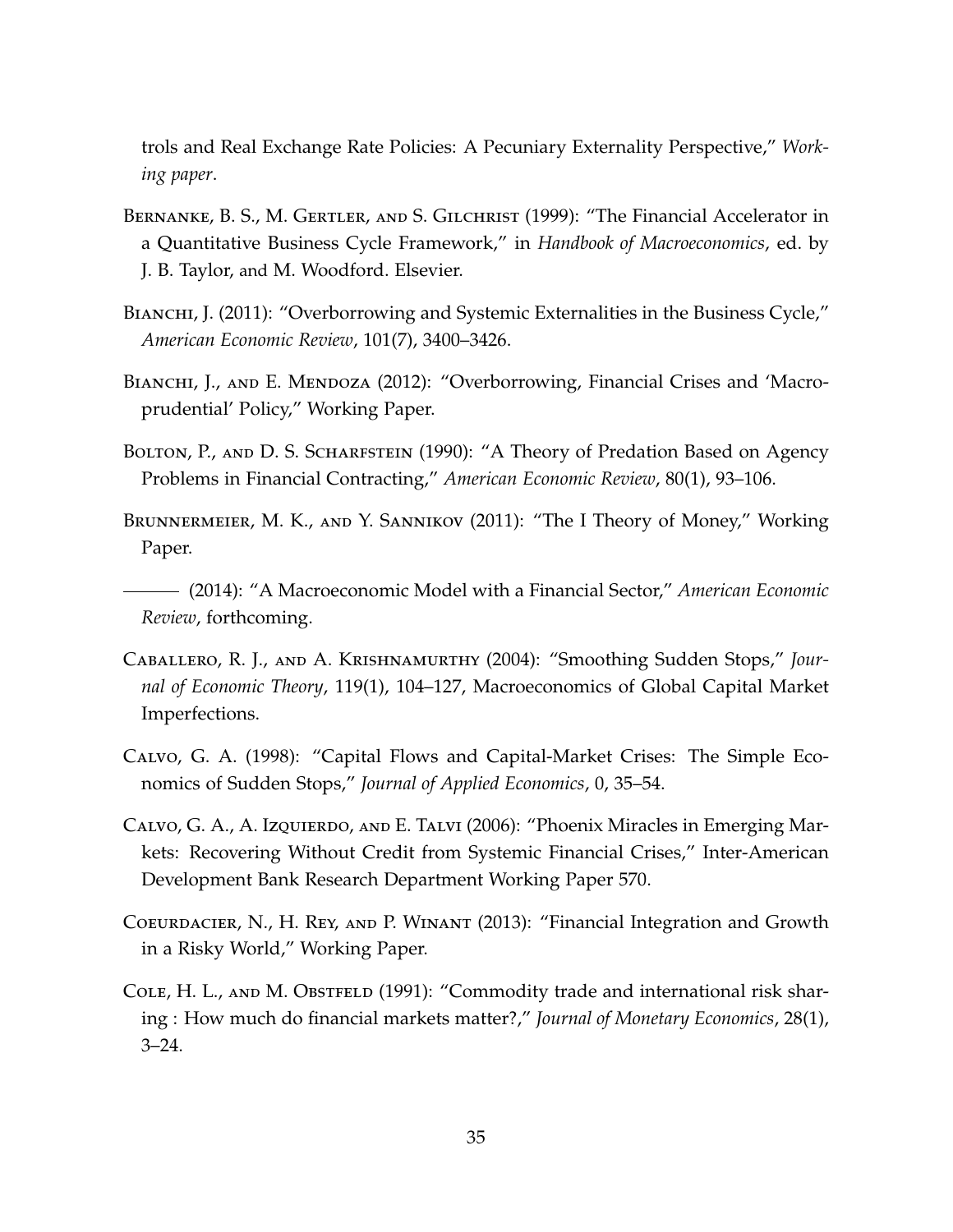- <span id="page-36-0"></span>Committee on International Economic Policy and Reform (2012): "Banks and Cross-Border Capital Flows: Policy Challenges and Regulatory Responses," Report, Brookings, Washington, D.C., http://www.brookings.edu/research/reports/2012/09/ciepr-banks-capital-flows.
- <span id="page-36-6"></span>CORSETTI, G., L. DEDOLA, AND S. LEDUC (2008): "International Risk Sharing and the Transmission of Productivity Shocks," *The Review of Economic Studies*, 75(2), 443–473.
- <span id="page-36-4"></span>Costinot, A., G. Lorenzoni, and I. Werning (2014): "A Theory of Capital Controls as Dynamic Terms-of-Trade Manipulation," *Journal of Political Economy*.
- <span id="page-36-11"></span>DEMARZO, P. M., AND Y. SANNIKOV (2006): "Optimal Security Design and Dynamic Capital Structure in a Continuous-Time Agency Model," *Journal of Finance*, 61(6), 2681–2724.
- <span id="page-36-9"></span>Farhi, E., and I. Werning (2012): "Dealing with the Trilemma: Optimal Capital Controls with Fixed Exchange Rates," Working Paper.

<span id="page-36-10"></span>(2013): "Fiscal Unions," Working Paper.

- <span id="page-36-1"></span>Fuller, T. (2011): "Thailand Flooding Cripples Hard-Drive Suppliers," *The New York Times*.
- <span id="page-36-8"></span>GABAIX, X., AND M. MAGGIORI (2014): "International Liquidity and Exchange Rate Dynamics," Working Paper.
- <span id="page-36-2"></span>Geanakoplos, J., and H. M. Polemarchakis (1986): "Existence, Regularity, and Constrained Suboptimality of Competitive Allocations when the Asset Market is Incomplete," in *Uncertainty, Information and Communication: Essays in Honor of Kenneth J. Arrow*, ed. by W. P. Heller, R. M. Starr, and D. A. Starrett. Cambridge University Press.
- <span id="page-36-3"></span>Hart, O. D. (1975): "On the optimality of equilibrium when the market structure is incomplete," *Journal of Economic Theory*, 11(3), 418–443.
- <span id="page-36-5"></span>HE, Z., AND P. KONDOR (2013): "Inefficient Investment Waves," Working Paper.
- <span id="page-36-7"></span>Heathcote, J., and F. Perri (2013): "The International Diversification Puzzle is Not as Bad as You Think," *Journal of Political Economy*, forthcoming.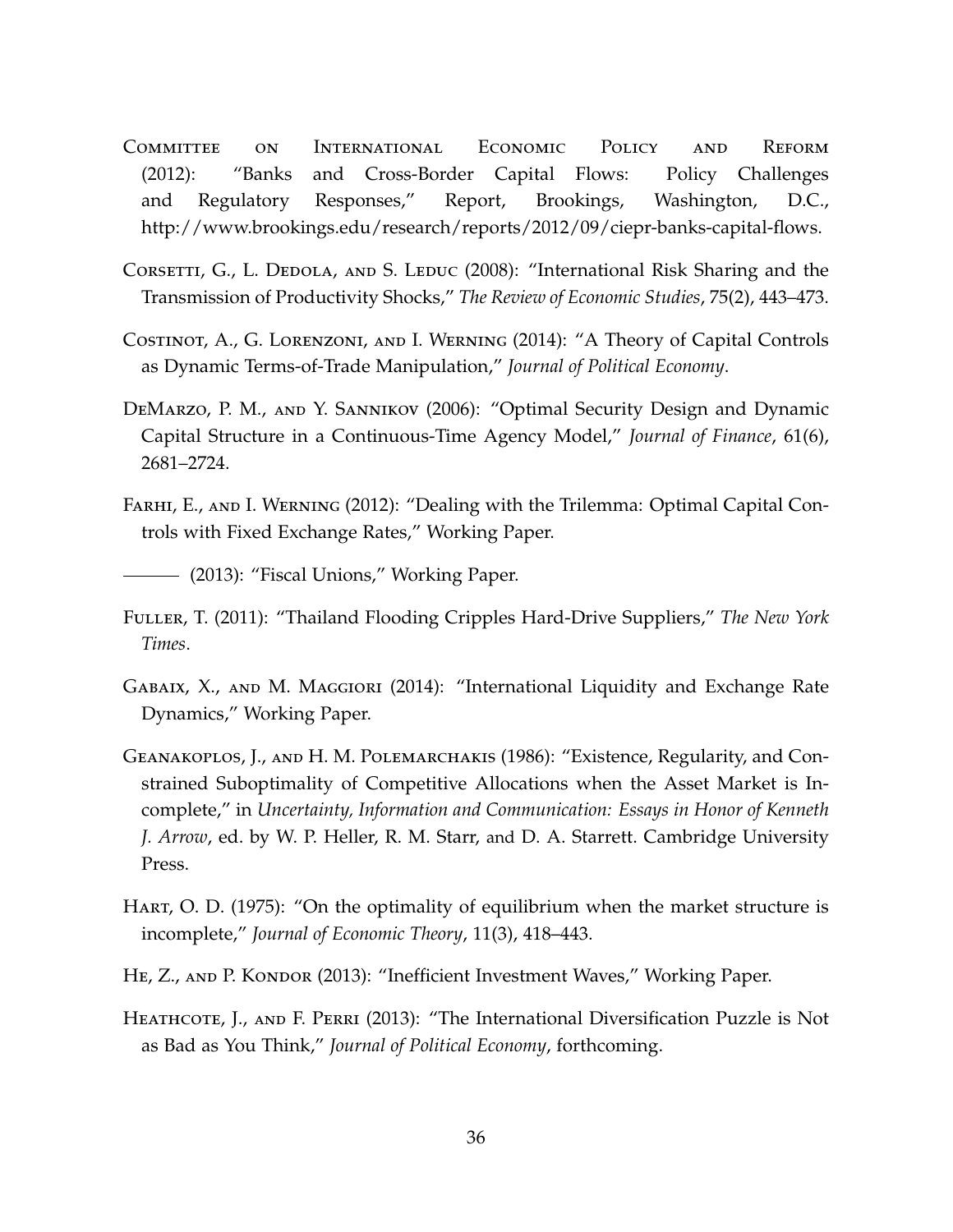- <span id="page-37-3"></span>Jeanne, O., and A. Korinek (2011): "Managing Credit Booms and Busts: A Pigouvian Taxation Approach," Working Paper.
- <span id="page-37-12"></span>Jensen, M. C., and W. H. Meckling (1976): "Theory of the firm: Managerial behavior, agency costs and ownership structure," *Journal of Financial Economics*, 3(4), 305 – 360.
- <span id="page-37-6"></span>Keynes, J. M. (1929): "The German Transfer Problem," *The Economic Journal*, 39, pp.  $1 - 7$ .
- <span id="page-37-0"></span>Kiyotaki, N., and J. Moore (1997): "Credit Cycles," *Journal of Political Economy*, 105(2), 211–248.
- <span id="page-37-1"></span>Korinek, A. (2011): "The New Economics of Prudential Capital Controls," *IMF Economic Review*, 59(3), 523–561.
- <span id="page-37-11"></span>Lewis, K. K. (1999): "Trying to Explain Home Bias in Equities and Consumption," *Journal of Economic Literature*, 37(2), pp. 571–608.
- <span id="page-37-8"></span>Lorenzoni, G. (2014): "International Financial Crises," in *Handbook of International Economics*, ed. by G. Gopinath, E. Helpman, and K. Rogoff, vol. 4. Elsevier.
- <span id="page-37-4"></span>Maggiori, M. (2013): "Financial Intermediation, International Risk Sharing, and Reserve Currencies," Working Paper, NYU.
- <span id="page-37-10"></span>Magud, N. E., C. M. Reinhart, and K. S. Rogoff (2011): "Capital Controls: Myth and Reality - A Portfolio Balance Approach," Working Paper 16805, National Bureau of Economic Research.
- <span id="page-37-2"></span>Mendoza, E. G. (2010): "Sudden Stops, Financial Crises, and Leverage," *American Economic Review*, 100(4), 1941–1966.
- <span id="page-37-5"></span>Obstfeld, M., and K. Rogoff (1995): "Exchange Rate Dynamics Redux," *Journal of Political Economy*, 103(3), 624–660.
- <span id="page-37-9"></span>Obstfeld, M., and A. M. Taylor (2004): *Global Capital Markets: Integration, Crisis, and Growth*, Japan-U.S. Center Sanwa Monographs on International Financial Markets. Cambridge University Press.
- <span id="page-37-7"></span>Ohlin, B. (1929): "Mr. Keynes' views on the transfer problem. II. A rejoinder from professor Ohlin," *The Economic Journal*, 39, 400–4.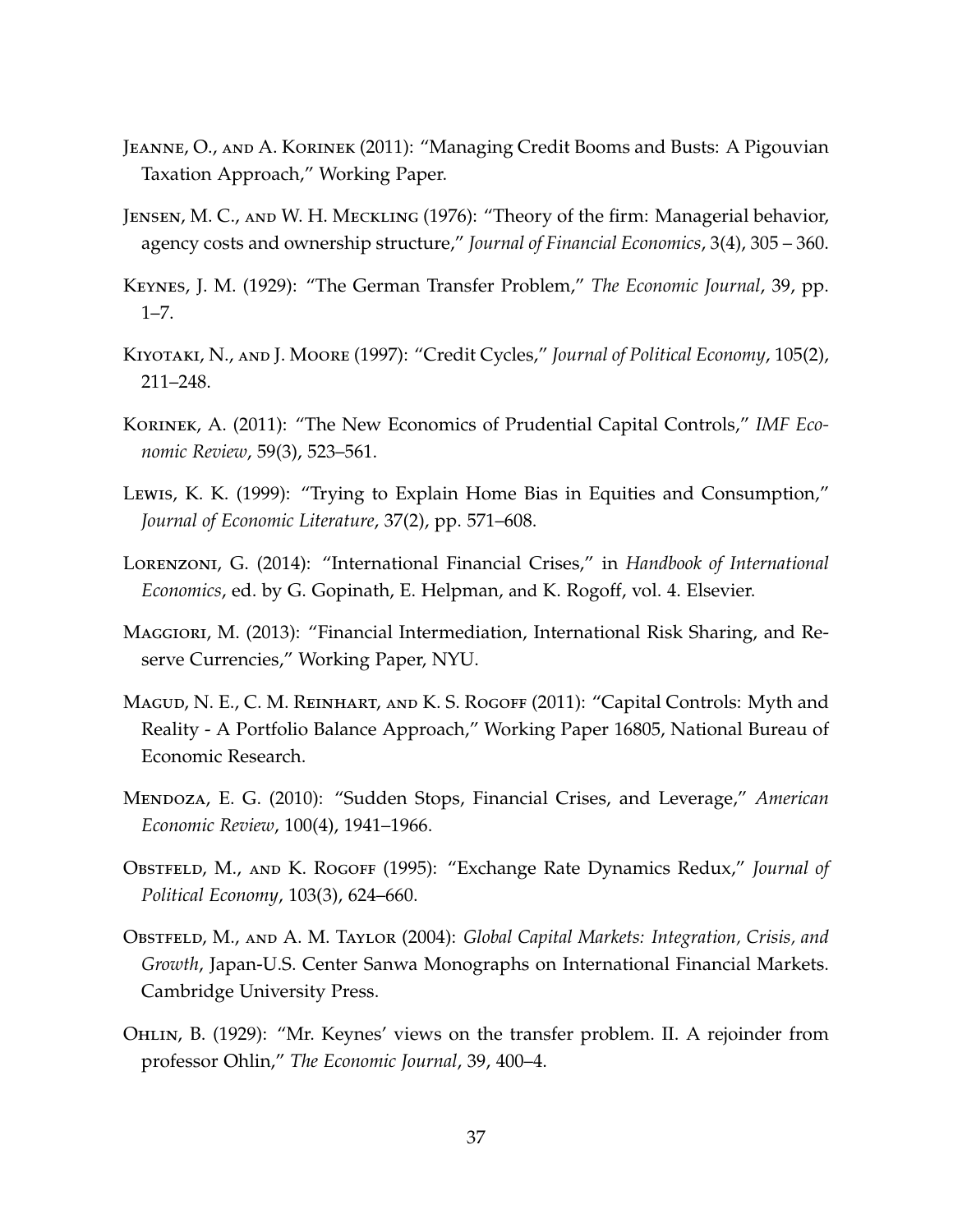- <span id="page-38-0"></span>Ostry, J. D., A. R. Ghosh, K. Habermeier, M. Chamon, M. S. Qureshi, and D. B. REINHARDT (2010): "Capital Inflows: The Role of Controls," Discussion paper, International Monetary Fund, IMF Staff Position Note 10/04.
- <span id="page-38-2"></span>PHELAN, G. (2013): "Financial Intermediation, Leverage, and Macroeconomic Stability," Working Paper.
- <span id="page-38-1"></span>SAMUELSON, P. A. (2004): "Where Ricardo and Mill Rebut and Confirm Arguments of Mainstream Economists Supporting Globalization," *Journal of Economic Perspectives*, 18(3), 135–146.

<span id="page-38-4"></span>SCHMITT-GROHÉ, S., AND M. URIBE (2012): "Pegs and Pain," Working Paper.

<span id="page-38-5"></span>(2013): "Downward Nominal Wage Rigidity, Currency Pegs, and Involuntary Unemployment," Working Paper.

<span id="page-38-3"></span>Stiglitz, J. E. (1982): "The Inefficiency of the Stock Market Equilibrium," *Review of Economic Studies*, 49(2), 241–261.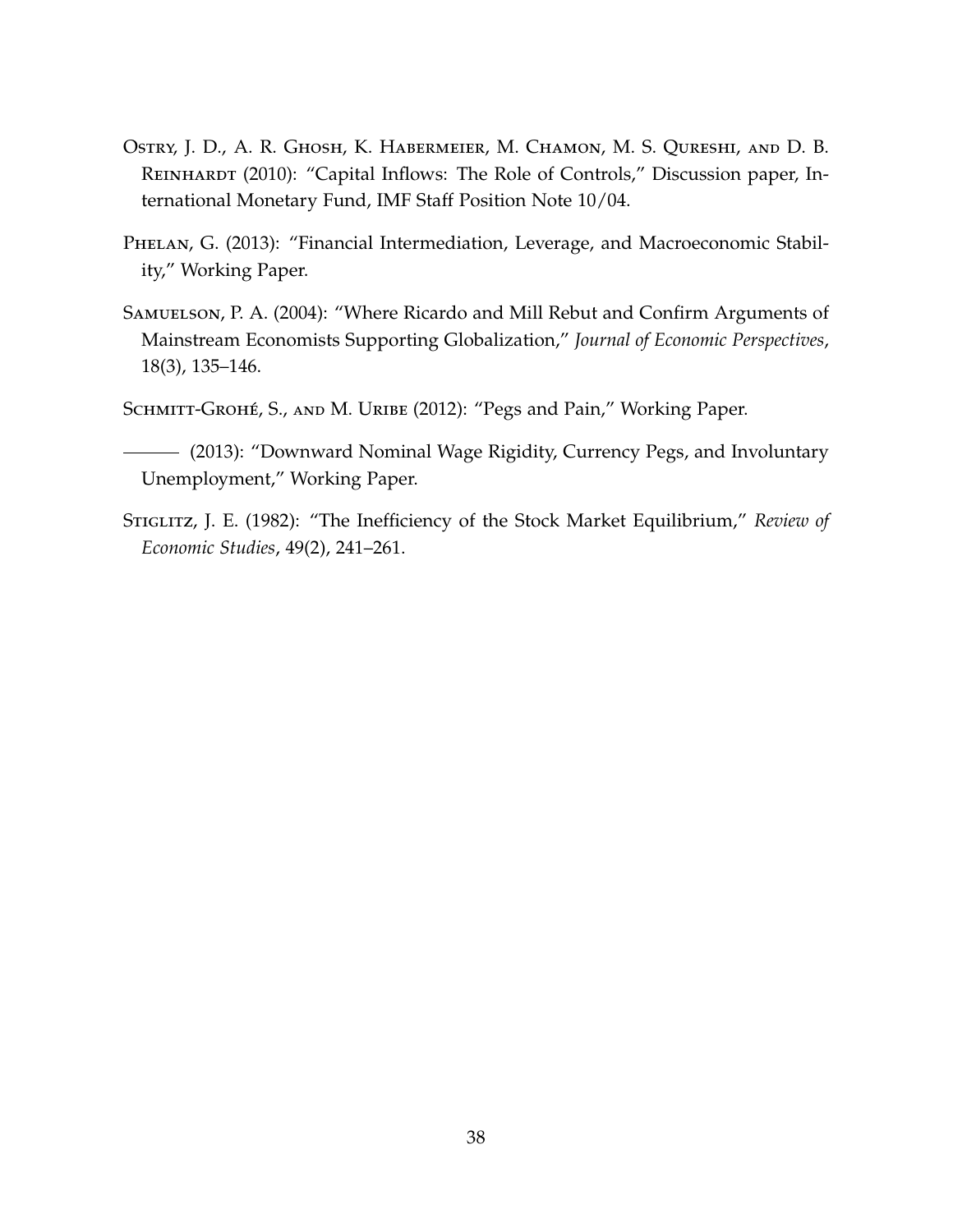Appendix

# **A Proofs**

### <span id="page-39-0"></span>**A.1 Proof of Proposition [1:](#page-12-1) First Best Analysis**

#### **A.1.1 Social Planner's Problem**

Under complete market and no frictions, agents would fully share the risks  $dZ_t^A$ and  $dZ_t^B$ , and the equilibrium allocation solves a planner's problem, where welfare weights  $\lambda$  and  $1 - \lambda$  depend on relative initial wealth of agents in country  $A$  and  $B$ :

$$
\overline{V}(K_{0}) = \max_{C_{t}^{A}, C_{t}^{B}, \psi_{t}, \iota_{t}} \mathbb{E}_{0} \left[ \int_{0}^{\infty} e^{-rt} \left[ \lambda U(C_{t}^{A}) + (1 - \lambda)U(C_{t}^{B}) \right] dt \right]
$$
\ns.t.  $Y_{t}^{a} = (\bar{a}\psi_{t}^{Aa} + \underline{a}\psi_{t}^{Ba})K_{t},$   
\n $Y_{t}^{b} = (\bar{a}\psi_{t}^{Bb} + \underline{a}\psi_{t}^{Ab})K_{t},$   
\n $Y_{t} = \left[ \frac{1}{2} \left( Y_{t}^{a} \right)^{\frac{s-1}{s}} + \frac{1}{2} \left( Y_{t}^{b} \right)^{\frac{s-1}{s}} \right]^{\frac{s}{s-1}},$   
\n $Y_{t} = C_{t}^{A} + C_{t}^{B} + \iota_{t}K_{t},$   
\n $dK_{t} = [\Phi(\iota_{t}) - \delta]K_{t}dt + (\psi_{t}^{Aa} + \psi_{t}^{Ab})\sigma^{A}K_{t}dZ_{t}^{A} + (\psi_{t}^{Ba} + \psi_{t}^{Bb})\sigma^{B}K_{t}dZ_{t}^{B},$   
\n $\psi_{t}^{Ij} \geq 0, \quad \psi_{t}^{Aa} + \psi_{t}^{Ab} + \psi_{t}^{Ba} + \psi_{t}^{Bb} = 1$ 

The social planner will choose **full specialization**  $(\psi_t^{Aa} = \psi_t^{Bb} = 1/2)$ . Since marginal cost of goods *a* and *b* are identical, marginal product of goods *a* and *b* in producing output-index *Y* must be the same. Write out the marginal products to see that the social planner must also choose **output equalization**  $(Y_t^a = Y_t^b)$ . The aggregate production function will be  $Y_t = aK_t/2$ .

Denote the consumption intensities as  $\zeta_t^A \equiv C_t^A/K_t$  and  $\zeta_t^B \equiv C_t^B/K_t$ . The social planner's problem above reduces to:

$$
\overline{V}(K_0) = \max_{\zeta_t^A, \zeta_t^B \ge 0} \mathbb{E}_0 \left[ \int_0^\infty e^{-rt} \left[ \lambda U(\zeta_t^A K_t) + (1 - \lambda) U(\zeta_t^B K_t) \right] dt \right]
$$
  
s.t.  $dK_t/K_t = \left[ \Phi(\frac{a}{2} - \zeta_t^A - \zeta_t^B) - \delta \right] dt + \frac{\sigma}{\sqrt{2}} \frac{dZ_t^A + dZ_t^B}{\sqrt{2}}$ 

Note that agents fully share the risks, the responses to Brownian shocks  $dZ_t^A$  and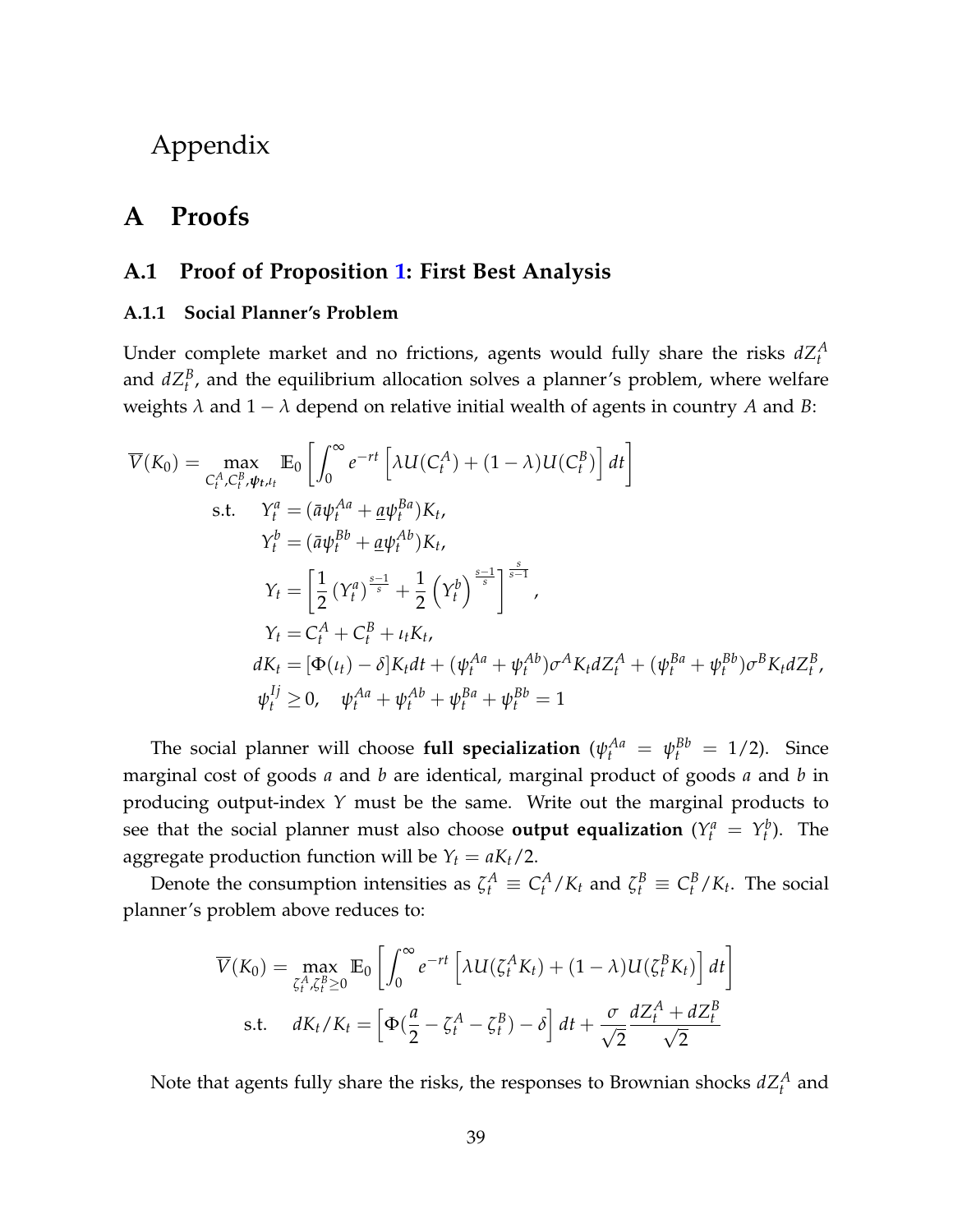$dZ_t^B$  are symmetric, we can aggregate them into a single standard Brownian shock  $dZ_t = (dZ_t^A + dZ_t^B)/\sqrt{2}$ . The HJB equation for the planner's problem is:

<span id="page-40-0"></span>
$$
r\overline{V}(K) = \max_{\zeta^A, \zeta^B \ge 0} \lambda U(\zeta^A K) + (1 - \lambda)U(\zeta^B K)
$$
  
 
$$
+ \overline{V}_K K \left[ \Phi(\frac{a}{2} - \zeta^A - \zeta^B) - \delta \right] + \frac{1}{2} \overline{V}_{KK} K^2 \frac{\sigma^2}{2}
$$
(31)

Next, we are solving for the equilibrium total consumption intensity *ζ* ∗ . We first focus on the general CRRA case and then on the log-utility case.

**CRRA Utility case.** We conjecture that the solution of the value function takes on the following form:  $\overline{V}(K) = \alpha \frac{K^{1-\gamma}}{1-\gamma} + h$  where  $\alpha$  and  $h$  are constants. Then  $\overline{V}_K K = \alpha K^{1-\gamma}$ and  $\overline{V}_{KK}K^2=-\gamma\alpha K^{1-\gamma}.$  Plug into [\(31\)](#page-40-0), the HJB under this conjecture is:

$$
r\alpha \frac{K^{1-\gamma}}{1-\gamma} = \max_{\zeta^A, \zeta^B \ge 0} \left\{ \lambda \frac{(\zeta^A)^{1-\gamma}}{1-\gamma} + (1-\lambda) \frac{(\zeta^B)^{1-\gamma}}{1-\gamma} + \alpha \left[ \Phi(\frac{a}{2} - \zeta_t^A - \zeta_t^B) - \delta \right] - \frac{\gamma \alpha \sigma^2}{4} \right\} K^{1-\gamma}
$$

The terms in the bracket does not depend on *K*, which verifies the function form for  $\overline{V}$ . The first order conditions are:

$$
(\lambda)^{\frac{-1}{\gamma}}(\zeta^A) = \left[\alpha \Phi'(\frac{a}{2} - \zeta_t^A - \zeta_t^B)\right]^{\frac{-1}{\gamma}},
$$

$$
(1 - \lambda)^{\frac{-1}{\gamma}}(\zeta^B) = \left[\alpha \Phi'(\frac{a}{2} - \zeta_t^A - \zeta_t^B)\right]^{\frac{-1}{\gamma}}.
$$

Let total consumption intensity be  $\zeta^* = \zeta^A + \zeta^B$ .

$$
\zeta^A = \frac{(\lambda)^{\frac{1}{\gamma}}}{(\lambda)^{\frac{1}{\gamma}} + (1 - \lambda)^{\frac{1}{\gamma}}} \cdot \zeta^*, \quad \text{and} \quad \zeta^B = \frac{(1 - \lambda)^{\frac{1}{\gamma}}}{(\lambda)^{\frac{1}{\gamma}} + (1 - \lambda)^{\frac{1}{\gamma}}} \cdot \zeta^*
$$

The FOC becomes:

$$
(\zeta^*)^{-\gamma} = \left[ (\lambda)^{\frac{1}{\gamma}} + (1 - \lambda)^{\frac{1}{\gamma}} \right]^{-\gamma} \left[ \alpha \Phi'(\frac{a}{2} - \zeta^*) \right]
$$

which involves *α* and *ζ* ∗ . For given constant *A*, LHS of the above equation is decreasing in the total consumption intensity  $\zeta^*$  and RHS is increasing in  $\zeta^*$ .

To determine both *α* and  $\zeta^*$  we need one more equation. Plug  $\lambda(\zeta^A)^{-\gamma} = \alpha \Phi'$  and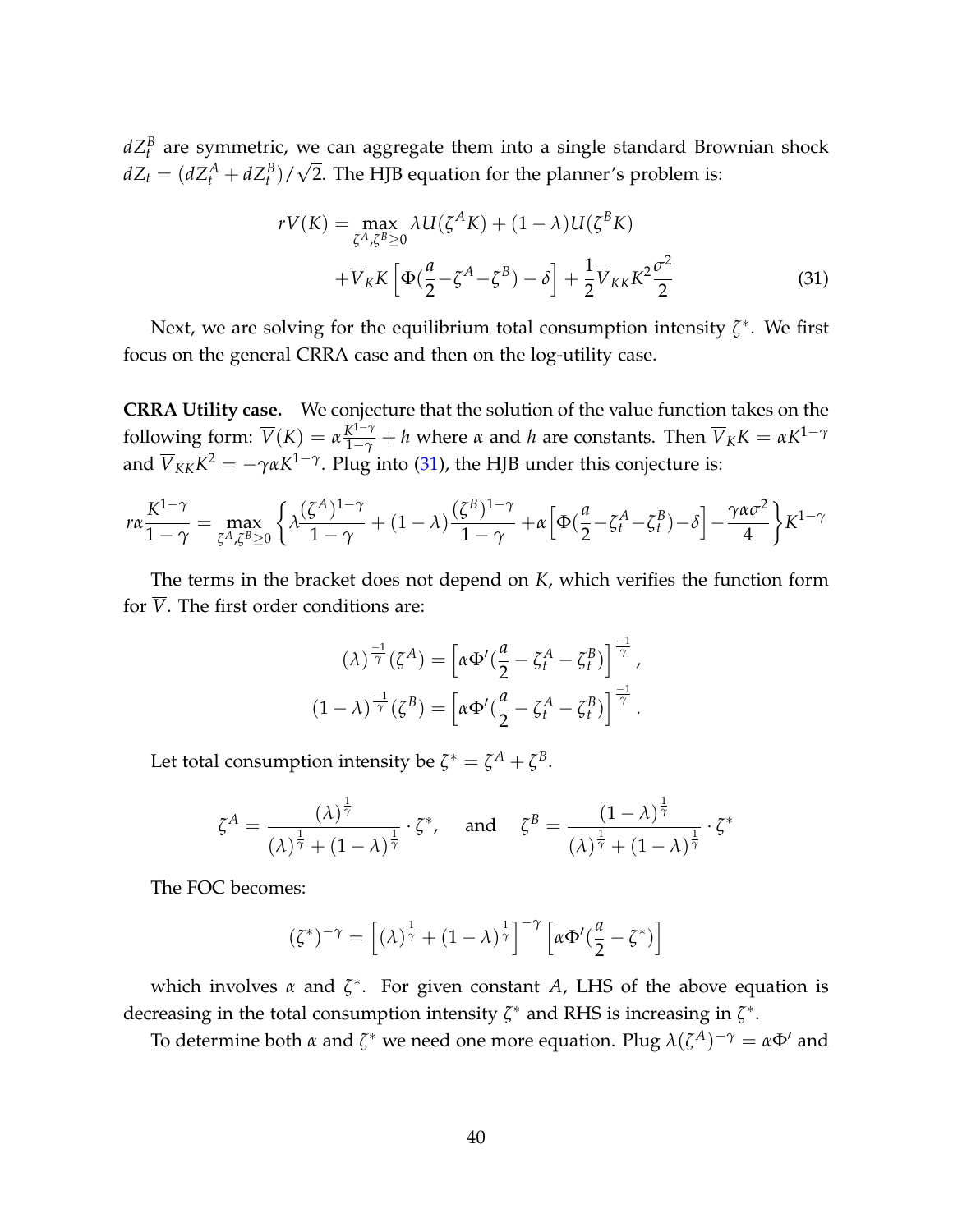$(1 - \lambda)(\zeta^B)^{-\gamma} = \alpha \Phi'$  into the HJB equation:

$$
\frac{r\alpha}{1-\gamma} = \frac{\zeta^*}{1-\gamma} \alpha \Phi'(\frac{\bar{a}}{2}-\zeta^*) + A\left[\Phi(\frac{a}{2}-\zeta^*) - \delta\right] - \frac{\gamma \sigma^2 \alpha}{4}
$$

The *α*'s cancel out and the above HJB becomes a single variate equation in *ζ* ∗ :

$$
\frac{r}{1-\gamma}=\frac{\zeta^*}{1-\gamma}\Phi'(\frac{\bar{a}}{2}-\zeta^*)+\left[\Phi(\frac{a}{2}-\zeta^*)-\delta\right]-\frac{\gamma\sigma^2}{4}
$$

Importantly, the total consumption intensity  $\zeta^*$  does not depend on  $K_t$ . For appropriate functional form and parameters we can solve out  $\zeta^*$ , the optimal total consumption intensity, using above version of HJB.

**Log Utility Case.** For the case of log utility we conjecture that the value function takes on the following form  $\overline{V}(K) = \alpha \log(K) + h$  where  $\alpha$  and  $h$  are constants. Then  $\overline{V}_K K = \alpha$  and  $\overline{V}_{KK} K^2 = -\alpha$ . First order conditions for the HJB equation [31](#page-40-0) are:

$$
\frac{\lambda}{\zeta^A} = \alpha \Phi'(\frac{\bar{a}}{2} - \zeta_t^A - \zeta_t^B),
$$
  

$$
\frac{1 - \lambda}{\zeta^B} = \alpha \Phi'(\frac{\bar{a}}{2} - \zeta_t^A - \zeta_t^B).
$$

Under log utility, consumption shares are proportional to the welfare weights  $\left(\frac{\zeta^A}{\zeta^B}\right)$  $\frac{\zeta^{\prime \prime}}{\zeta^B} = \frac{\lambda}{1-\lambda}$ ). Furthermore, since the *ζ*'s do not depend on *K* (scale invariance), coefficient  $\alpha$  equals  $r^{-1}$  and we verify the function form assumed on  $\overline{V}$ . Let  $\zeta \equiv \zeta^A + \zeta^B$ , the optimal consumption intensity  $\zeta^*$  is then pinned down by:

$$
(\zeta^*)^{-1} = \frac{1}{r} \Phi'(\frac{a}{2} - \zeta^*)
$$

where the LHS is marginal utility in consumption intensities and the RHS is the marginal efficiency of capital investment times the marginal value of capital (in rates). Importantly,  $\zeta^*$  does not depend on  $K_t$ . The LHS is decreasing in  $\zeta^*$  from  $+\infty$  to 0 and the RHS is increasing in  $\zeta^*$  from  $\Phi'(\frac{a}{2})$  $\left(\frac{a}{2}\right) > 0$  to  $\Phi'(-\infty)$ . There exists a unique  $\zeta^*$  that solves the planner's problem. The individual consumption intensities are  $\zeta^{A*} = \lambda \zeta^*$ and  $\zeta_{B*} = (1 - \lambda)\zeta^*$ . The value function  $\overline{V}$  for the social planner's problem is:

$$
\overline{V}(K) = \frac{1}{r} \left[ \log(\zeta^* K) + \lambda \log(\lambda) + (1 - \lambda) \log(1 - \lambda) \right] + \frac{1}{r^2} \left[ \Phi(\frac{a}{2} - \zeta^*) - \delta \right] - \frac{\sigma^2}{4r^2}.
$$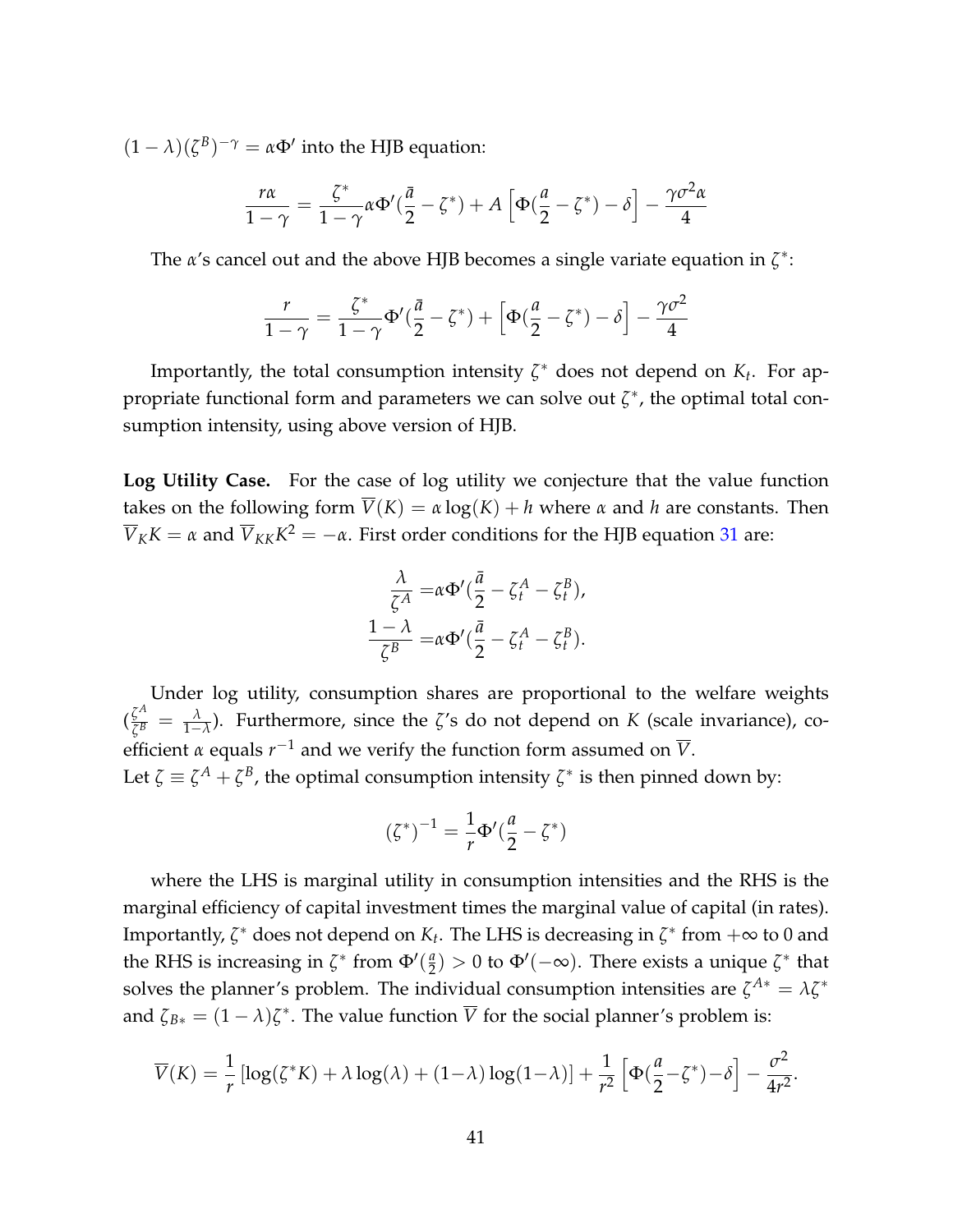#### **A.1.2 Decentralization: Representative Agent Economy**

The original planner's problem is equivalent to a representative agent with utility function  $\tilde{U}$  defined by

$$
\tilde{U}(C) = \tilde{U}(\zeta K) \equiv \max_{\zeta^A + \zeta^B \le \zeta} \lambda U(\zeta^A K) + (1 - \lambda)U(\zeta^B K)
$$

facing the following problem:

$$
\tilde{V}^{R}(K_{0}) = \max_{\zeta \geq 0} \mathbb{E}_{0} \left[ \int_{0}^{\infty} e^{-rt} \left[ \tilde{U}(\zeta_{t} K_{t}) \right] dt \right]
$$
  
s.t.  $dK_{t} = \left[ \Phi(\frac{a}{2} - \zeta_{t}) - \delta \right] K_{t} dt + \frac{\sigma}{\sqrt{2}} K_{t} dZ_{t}$ 

To decentralize a planner's problem we need to solve for the prices consistent with the planner's solution. In the planner's problem consumption is a constant fraction of total capital, so *dCt*/*C<sup>t</sup>* follows the same stochastic process as *dKt*/*K<sup>t</sup>* . Using the asset-pricing condition ( Equation [\(11\)](#page-11-2) ) we can compute the risk-free interest rate *r F*

$$
r^{F} = r + \gamma \left[ \Phi(\frac{a}{2} - \zeta^{*}) - \delta \right] - \frac{\gamma(\gamma + 1)\sigma^{2}}{4}
$$

The inverse of marginal rate of transformation equals capital prices hence

$$
q = \left[\Phi'(\frac{a}{2} - \zeta^*)\right]^{-1},
$$

Observe that *q* is constant over time. Then we can use the Equation [\(12\)](#page-11-0) to price the return on capital and get capital prices.

$$
r^{F} = \frac{\zeta^{*}}{q} + \left[\Phi(\frac{a}{2} - \zeta^{*}) - \delta\right] + \frac{\sigma}{\sqrt{2}} \cdot \left(-\frac{\gamma \sigma}{\sqrt{2}}\right).
$$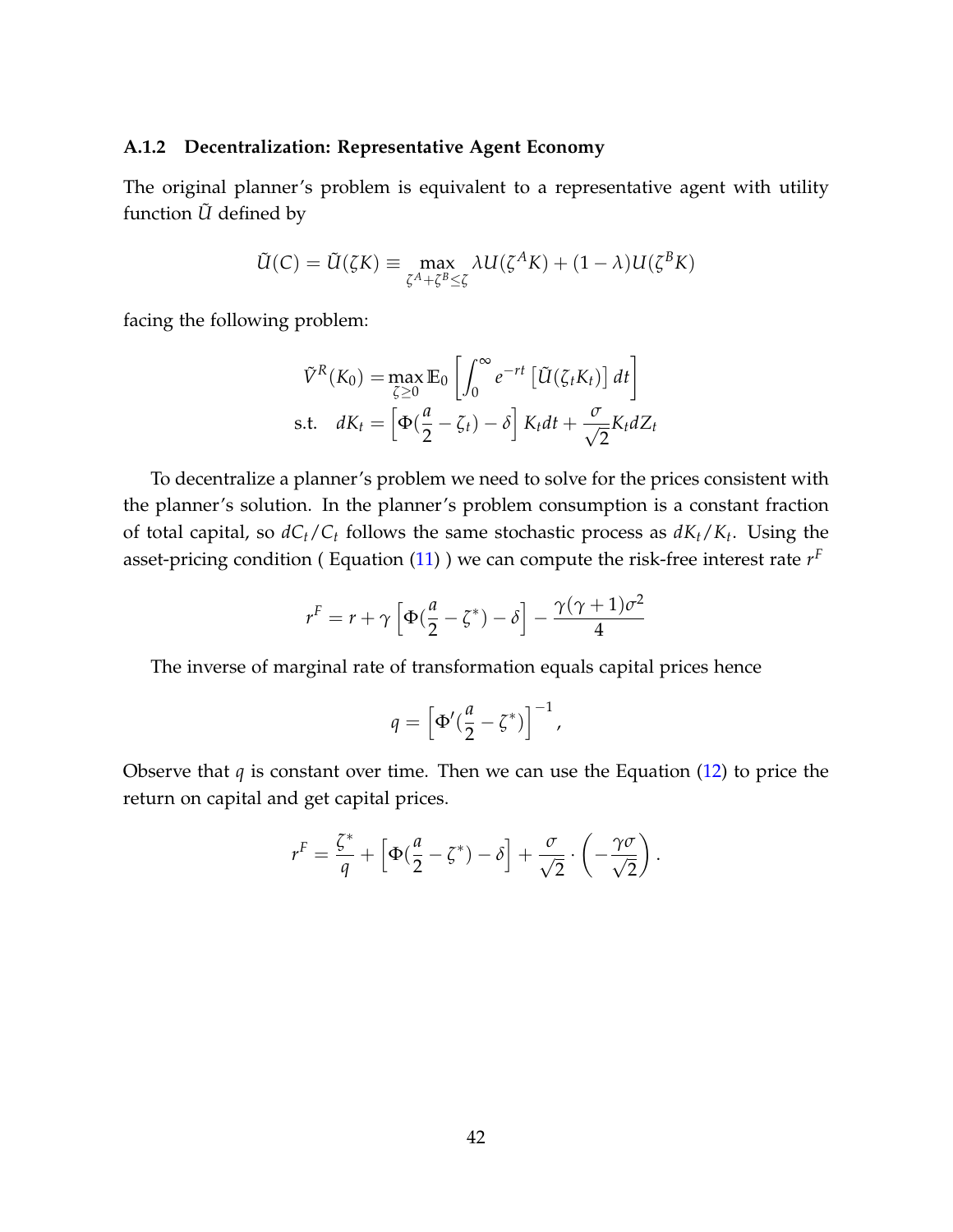### <span id="page-43-0"></span>**A.2 Proof of Proposition [2](#page-13-0)**

**Proof.** Recall that the return processes follow

$$
dr_t^{Aa} = \left(\frac{\bar{a}P_t^a - \iota_t}{q_t} + \mu_t^q + \Phi(\iota_t) - \delta + \sigma^A \sigma_t^{qA}\right) dt + (\sigma^A + \sigma_t^{qA}) dZ_t^A + \sigma_t^{qB} dZ_t^B
$$
  
\n
$$
dr_t^{Ab} = \left(\frac{\underline{a}P_t^b - \iota_t}{q_t} + \mu_t^q + \Phi(\iota_t) - \delta + \sigma^A \sigma_t^{qA}\right) dt + (\sigma^A + \sigma_t^{qA}) dZ_t^A + \sigma_t^{qB} dZ_t^B
$$
  
\n
$$
dr_t^{Ba} = \left(\frac{\underline{a}P_t^a - \iota_t}{q_t} + \mu_t^q + \Phi(\iota_t) - \delta + \sigma^B \sigma_t^{qB}\right) dt + \sigma_t^{qA} dZ_t^A + (\sigma^B + \sigma_t^{qB}) dZ_t^B
$$
  
\n
$$
dr_t^{Bb} = \left(\frac{\bar{a}P_t^b - \iota_t}{q_t} + \mu_t^q + \Phi(\iota_t) - \delta + \sigma^B \sigma_t^{qB}\right) dt + \sigma_t^{qA} dZ_t^A + (\sigma^B + \sigma_t^{qB}) dZ_t^B
$$

Using equations [\(10\)](#page-10-2) to [\(13\)](#page-11-1), the risk-free rate is given by

$$
r_t^F = r + \gamma \mu_t^C - \frac{\gamma(\gamma + 1)}{2} \left( (\sigma_t^{C^A A})^2 + (\sigma_t^{C^A B})^2 \right),
$$

whereas the excess returns can be expressed as

$$
\frac{\bar{a}P_t^a - \iota_t}{q_t} + \mu_t^q + \Phi(\iota_t) - \delta + \sigma^A \sigma_t^{qA} - r_t^F = \gamma(\sigma^A + \sigma^{qA})\sigma_t^{C^A A} + \gamma \sigma_t^{qB} \sigma_t^{C^A B}
$$
\n
$$
\frac{aP_t^b - \iota_t}{q_t} + \mu_t^q + \Phi(\iota_t) - \delta + \sigma^A \sigma_t^{qA} - r_t^F \leq \gamma(\sigma^A + \sigma^{qA})\sigma_t^{C^A A} + \gamma \sigma_t^{qB} \sigma_t^{C^A B}
$$
\n
$$
\frac{aP_t^a - \iota_t}{q_t} + \mu_t^q + \Phi(\iota_t) - \delta + \sigma^B \sigma_t^{qB} - r_t^F \leq \gamma \sigma_t^{qA} \sigma_t^{C^B A} + \gamma(\sigma^B + \sigma_t^{qB})\sigma_t^{C^B B}
$$
\n
$$
\frac{\bar{a}P_t^b - \iota_t}{q_t} + \mu_t^q + \Phi(\iota_t) - \delta + \sigma^B \sigma_t^{qB} - r_t^F = \gamma \sigma_t^{qA} \sigma_t^{C^B A} + \gamma(\sigma^B + \sigma_t^{qB})\sigma_t^{C^B B}
$$

From these excess returns we can derive the following equilibrium asset-pricing conditions

$$
\frac{\bar{a}(P_t^a - P_t^b)}{q_t} + \sigma^A \sigma_t^{qA} - \sigma^B \sigma_t^{qB} = \gamma(\sigma^A + \sigma_t^{qA})\sigma_t^{C^A A} + \gamma \sigma_t^{qB} \sigma_t^{C^A B} - \gamma \sigma_t^{qA} \sigma_t^{C^B A} - \gamma(\sigma^B + \sigma_t^{qB})\sigma_t^{C^B B}
$$

$$
\underline{a}P_t^a \leq \bar{a}P_t^b \quad \text{with equality if } \psi_t^{Ba} > 0
$$

With portfolio weights  $\psi_t^{Aa}/\eta_t$  and  $\psi_t^{Ab}/\eta_t$  on the two technologies, the law of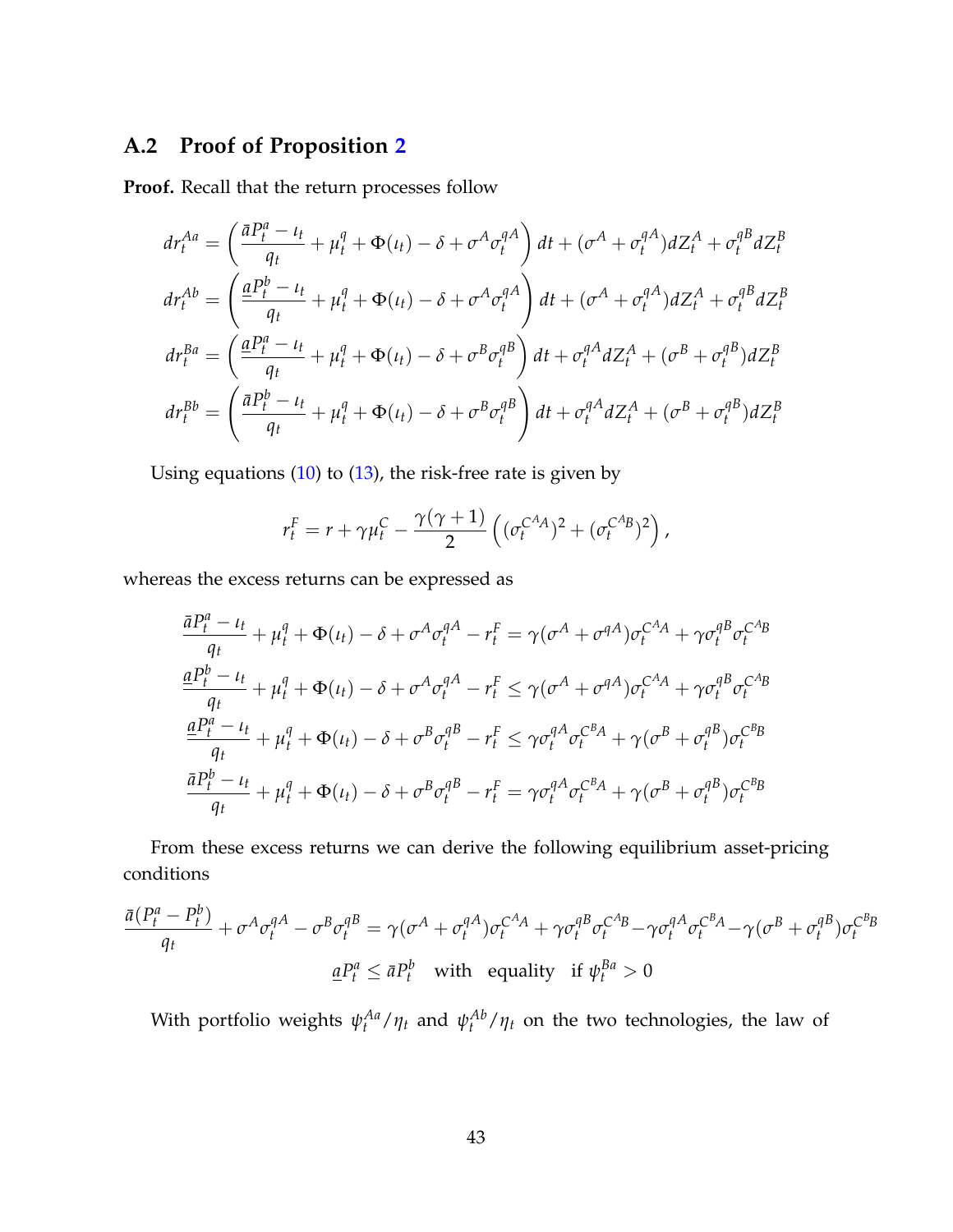motion of the net worth of agents *A* is

$$
\frac{dN_t}{N_t} = \frac{\psi_t^{Aa} + \psi_t^{Ab}}{\eta_t} \gamma \left[ (\sigma^A + \sigma_t^{qA}) \sigma_t^{C^A A} + \sigma_t^{qB} \sigma_t^{C^A B} \right] dt + r_t^F dt - \frac{C_t^A}{N_t} dt
$$

$$
+ \frac{\psi_t^{Aa} + \psi_t^{Ab}}{\eta_t} (\sigma^A + \sigma_t^{qA}) dZ_t^A + \underbrace{\frac{\psi_t^{Aa} + \psi_t^{Ab}}{\eta_t} \sigma_t^{qB} dZ_t^B}_{\sigma_t^{NB}}
$$

$$
= \gamma \left[ \sigma_t^{NA} \sigma_t^{C^A A} + \sigma_t^{NB} \sigma_t^{C^A B} \right] dt + r_t^F dt - \frac{C_t^A}{N_t} dt + \sigma_t^{NA} dZ_t^A + \sigma_t^{NB} dZ_t^B
$$

The law of motion of aggregate wealth can be found by computing the return on the aggregate portfolio of capital, and subtracting the dividend yield, i.e.

$$
\frac{d(q_t K_t)}{q_t K_t} = (\psi_t^{Aa} + \psi_t^{Ab}) \gamma [(\sigma^A + \sigma_t^{qA}) \sigma_t^{C^A A} + \sigma_t^{qB} \sigma_t^{C^A B}] dt \n+ (\psi_t^{Ba} + \psi_t^{Bb}) \gamma [\sigma_t^{qA} \sigma_t^{C^B A} + (\sigma^B + \sigma_t^{qB}) \sigma_t^{C^B B}] dt + r_t^F dt - \frac{Y_t - t_t K_t}{q_t K_t} dt \n+ (\psi_t^{Aa} + \psi_t^{Ab}) [(\sigma^A + \sigma^{qA}) dZ_t^A + \sigma_t^{qB} dZ_t^B] \n+ (\psi_t^{Ba} + \psi_t^{Bb}) [\sigma^{qA} dZ_t^A + (\sigma^B + \sigma_t^{qB}) dZ_t^B]
$$

It may appear strange that we derived this expression by subtracting dividend yield from the return on the world portfolio, instead of by multiplying the laws of motion of *q* and *K*. The benefit of this approach is that it allows us to express the law of motion of  $\eta_t$  without using  $\mu_t^q$  $\sigma_t^q$  and  $r_t^F$ . Thus, the law of motion of *η* that we obtain in the end can be computed purely from the first derivatives of  $q$ ,  $C^A$  and  $C^B$  (without second derivatives).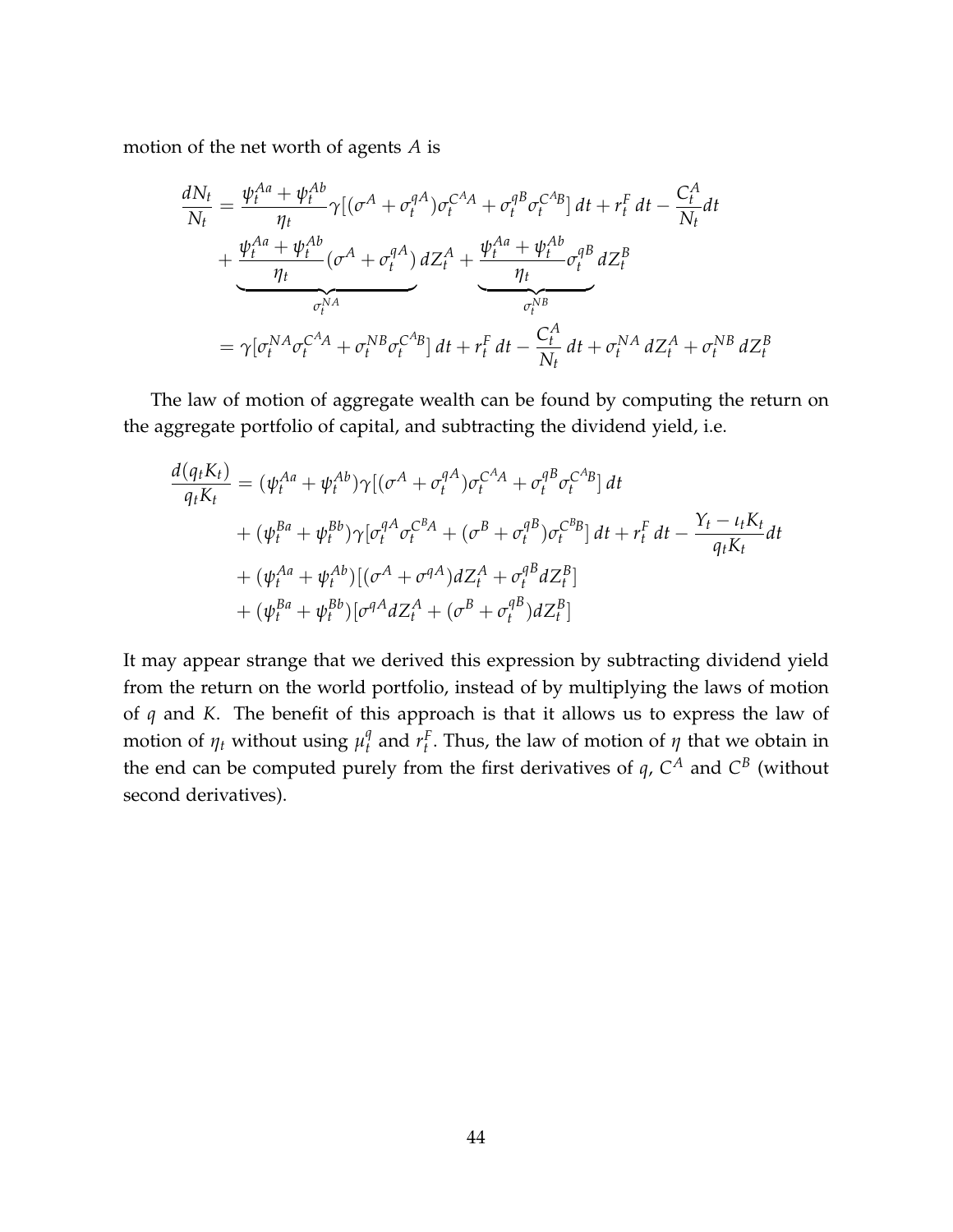Using Ito's lemma,

$$
\frac{d\eta_{t}}{\eta_{t}} = \frac{1 - \eta_{t}}{\eta_{t}} (\psi_{t}^{Aa} + \psi_{t}^{Ab}) \gamma [(\sigma^{A} + \sigma_{t}^{AA}) \sigma_{t}^{CA} + \sigma_{t}^{B} \sigma_{t}^{CA}B]dt \n- (\psi_{t}^{Ba} + \psi_{t}^{Bb}) \gamma [\sigma_{t}^{A} \sigma_{t}^{CBA} + (\sigma^{B} + \sigma_{t}^{B}) \sigma_{t}^{CB}] dt - \frac{C_{t}^{A}}{N_{t}} dt + \frac{Y_{t} - \iota_{t} K_{t}}{q_{t} K_{t}} dt \n+ \underbrace{\left[\frac{1 - \eta_{t}}{\eta_{t}} (\psi_{t}^{Aa} + \psi_{t}^{Ab}) (\sigma^{A} + \sigma_{t}^{AA}) - (\psi_{t}^{Ba} + \psi_{t}^{Bb}) \sigma_{t}^{AA}\right]}_{\sigma_{t}^{\eta_{A}}} dZ_{t}^{A} \n+ \underbrace{\left[\frac{1 - \eta_{t}}{\eta_{t}} (\psi_{t}^{Aa} + \psi_{t}^{Ab}) \sigma_{t}^{aB} - (\psi_{t}^{Ba} + \psi_{t}^{Bb}) (\sigma^{B} + \sigma_{t}^{aB})\right]}_{\sigma_{t}^{\eta_{B}}} dZ_{t}^{B} \n- \left[(\psi_{t}^{Aa} + \psi_{t}^{Ab}) (\sigma^{A} + \sigma^{aA}) + (\psi_{t}^{Ba} + \psi_{t}^{Bb}) \sigma_{t}^{aA}\right] \frac{\psi_{t}^{Aa} + \psi_{t}^{Ab}}{\eta_{t}} (\sigma^{A} + \sigma^{aA}) dt \n- \left[(\psi_{t}^{Aa} + \psi_{t}^{Ab}) \sigma_{t}^{aB} + (\psi_{t}^{Ba} + \psi_{t}^{Bb}) (\sigma^{B} + \sigma_{t}^{aB})\right] \frac{\psi_{t}^{Aa} + \psi_{t}^{Ab}}{\eta_{t}} \sigma^{aB} dt \n+ \left[(\psi_{t}^{Aa} + \psi_{t}^{Ab}) (\sigma^{A} + \sigma^{aA}) + (\psi_{t}^{Ba} + \psi_{t}^{Bb}) \sigma_{t}^{aA}\right]^{2} dt \n+ \left[(\psi_{t}^{Aa} + \psi_{t}^{Ab}) \sigma_{t}^{aB} + (\psi_{t}^{Ba} + \psi_{t}^{B
$$

and [\(16\)](#page-14-1) follows if we set  $\psi_t^{Ab} = 0$  and simplify.

# <span id="page-45-0"></span>**A.3 Proof of Proposition [4](#page-24-0)**

**Proof.** We only need to derive the law of motion of *η<sup>t</sup>* . The net worth of agents A on  $[0, \eta^b)$  follows

$$
\frac{dN_t^A}{N_t^A} = \underbrace{\left(\frac{\bar{a}P_t^a - \iota_t}{q_t} + \mu_t^q + \Phi(\iota_t) - \delta + \sigma^A \sigma_t^{qA}\right) dt + (\sigma^A + \sigma_t^{qA}) dZ_t^A + \sigma_t^{qB} dZ_t^B - r dt.}_{dr_t^{Aa}}
$$

The aggregate net worth of all agents follows

$$
\frac{d(q_t K_t)}{q_t K_t} = \left(\mu_t^q + \Phi(t_t) - \delta + \eta_t \sigma^A \sigma^{qA} + (1 - \eta_t) \sigma^B \sigma^{qB}\right) dt + \left(\eta_t \sigma^A + \sigma_t^{qA}\right) dZ_t^A + \left((1 - \eta_t) \sigma^B + \sigma_t^{qB}\right) dZ_t^B.
$$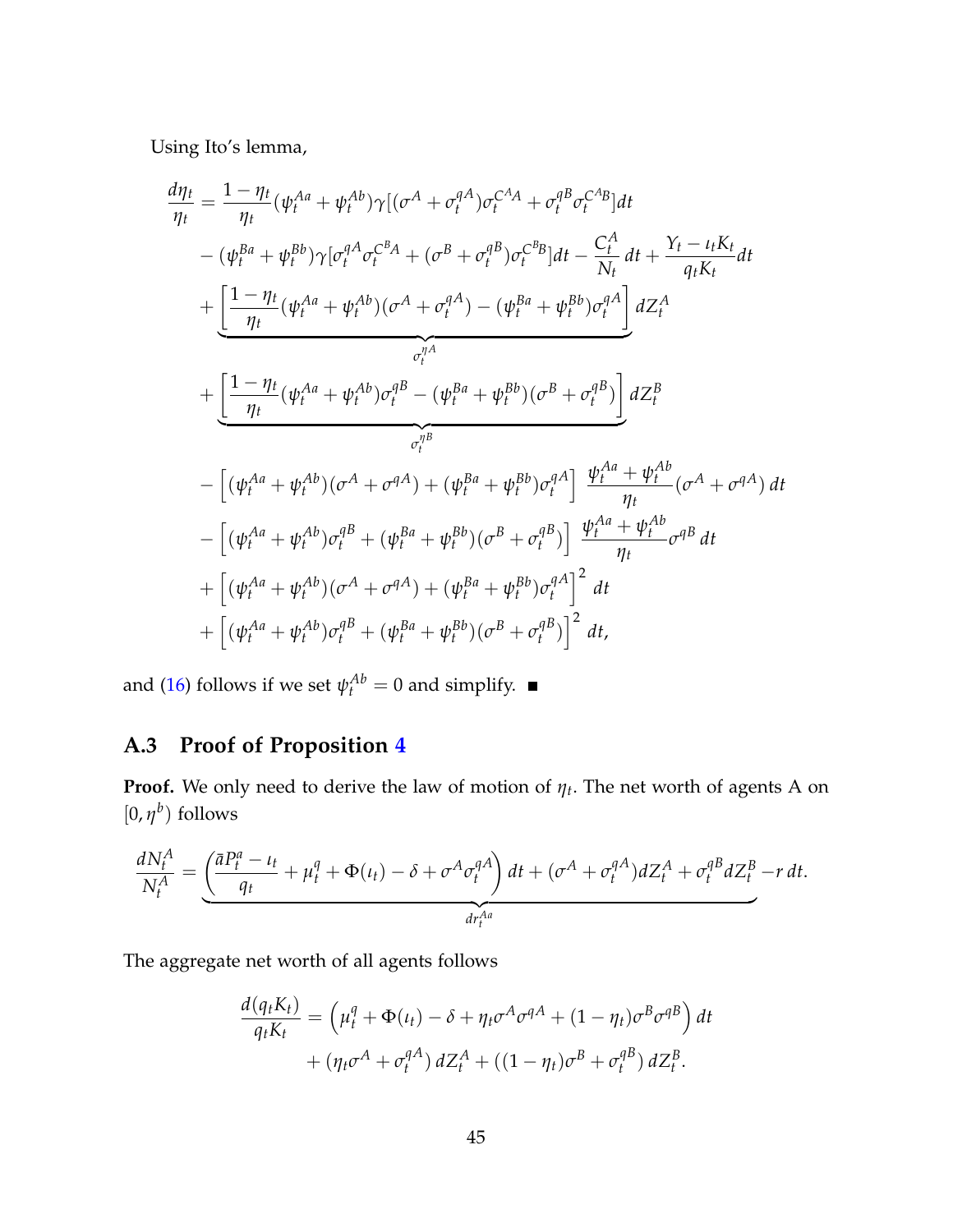Therefore, using Ito's lemma, the volatility of  $\eta$  is given by  $\sigma_t^{\eta a} = (1 - \eta_t)\sigma^A$ ,  $\sigma_t^{\eta b} =$  $-(1 - \eta_t)\sigma^B$ . Likewise, the drift of  $\eta_t$  is

$$
\frac{\bar{a}P_t^a - \iota_t}{q_t} - r - (1 - \eta_t)[\sigma^A \eta_t \sigma^A - \sigma^B (1 - \eta_t) \sigma^B],
$$

which leads to  $(29)$  after simplifications.  $\blacksquare$ 

### <span id="page-46-0"></span>**A.4 Proof of Proposition [5](#page-30-0)**

The value for the first best is simple noting that with log utility agents consume a fixed fraction of their wealth at any time. To solve the value function in competitive equilibrium, we adopt the following steps.

The value function of an individual takes the form  $V(N_t, \eta_t) = \log(N_t)/r + h(\eta_t)$ . The HJB equations is

$$
rV(N_t, \eta_t) = \log(C_t) + \frac{1}{r} \mathbb{E}\left[\frac{d \log(N_t)}{dt}\right] + \mathbb{E}\left[\frac{dh(\eta_t)}{dt}\right]
$$

Using Ito's lemma,

$$
\log(N_t) + rh(\eta_t) = \log(rN_t) + \frac{1}{r}\mu_t^N - \frac{1}{2r}[(\sigma_t^{NA})^2 + (\sigma_t^{NB})^2] + \mu_t^{\eta}\eta h'(\eta) + \frac{1}{2}[(\sigma_t^{\eta A})^2 + (\sigma_t^{\eta B})^2]\eta^2 h''(\eta)
$$

Simplifying.... First let us get rid of log(*Nt*) on both sides.

$$
rh(\eta_t) = \log(r) + \frac{1}{r} \mu_t^N - \frac{1}{2r} [(\sigma_t^{NA})^2 + (\sigma_t^{NB})^2] + \mu_t^{\eta} \eta h'(\eta) + \frac{1}{2} [(\sigma_t^{\eta A})^2 + (\sigma_t^{\eta B})^2] \eta^2 h''(\eta)
$$

Next replace  $\mu_t^N$  by the volatility coefficients. With log utility we have  $\sigma_t^{CA} = \sigma_t^{NA}$  and  $\sigma_t^{CB} = \sigma_t^{NB}$ , hence

$$
\mu_t^N = \sigma_t^{NA} \sigma_t^{CA} + \sigma_t^{NB} \sigma_t^{CB} + r_t - r = (\sigma_t^{NA})^2 + (\sigma_t^{NB})^2 + r_t - r
$$

$$
rh(\eta_t) = \log(r) + \frac{1}{2r} [(\sigma_t^{NA})^2 + (\sigma_t^{NB})^2] + \frac{r_t}{r} - 1 + \mu_t^{\eta} \eta h'(\eta) + \frac{1}{2} [(\sigma_t^{\eta A})^2 + (\sigma_t^{\eta B})^2] \eta^2 h''(\eta)
$$

Then use the asset pricing formula to replace *r<sup>t</sup>* that

$$
r_{t} = \frac{\bar{a}P_{t}^{a} - \iota_{t}}{q_{t}} + \mu_{t}^{q} + \Phi(\iota_{t}) - \delta + \sigma^{A}\sigma^{q} A - (\sigma^{A} + \sigma_{t}^{q} A)\sigma_{t}^{CA} - \sigma_{t}^{q} B \sigma_{t}^{CB}
$$
  

$$
r h(\eta_{t}) = \log(r) + \frac{1}{2r} [(\sigma_{t}^{NA})^{2} + (\sigma_{t}^{NB})^{2}] + \mu_{t}^{q} \eta h'(\eta) + \frac{1}{2} [(\sigma_{t}^{\eta A})^{2} + (\sigma_{t}^{\eta B})^{2}] \eta^{2} h''(\eta)
$$
  

$$
+ \frac{1}{r} [\frac{\bar{a}P_{t}^{a} - \iota_{t}}{q_{t}} + \mu_{t}^{q} + \Phi(\iota_{t}) - \delta + \sigma^{A}\sigma^{q} A - (\sigma^{A} + \sigma_{t}^{q} A)\sigma_{t}^{CA} - \sigma_{t}^{q} B \sigma_{t}^{CB} - r]
$$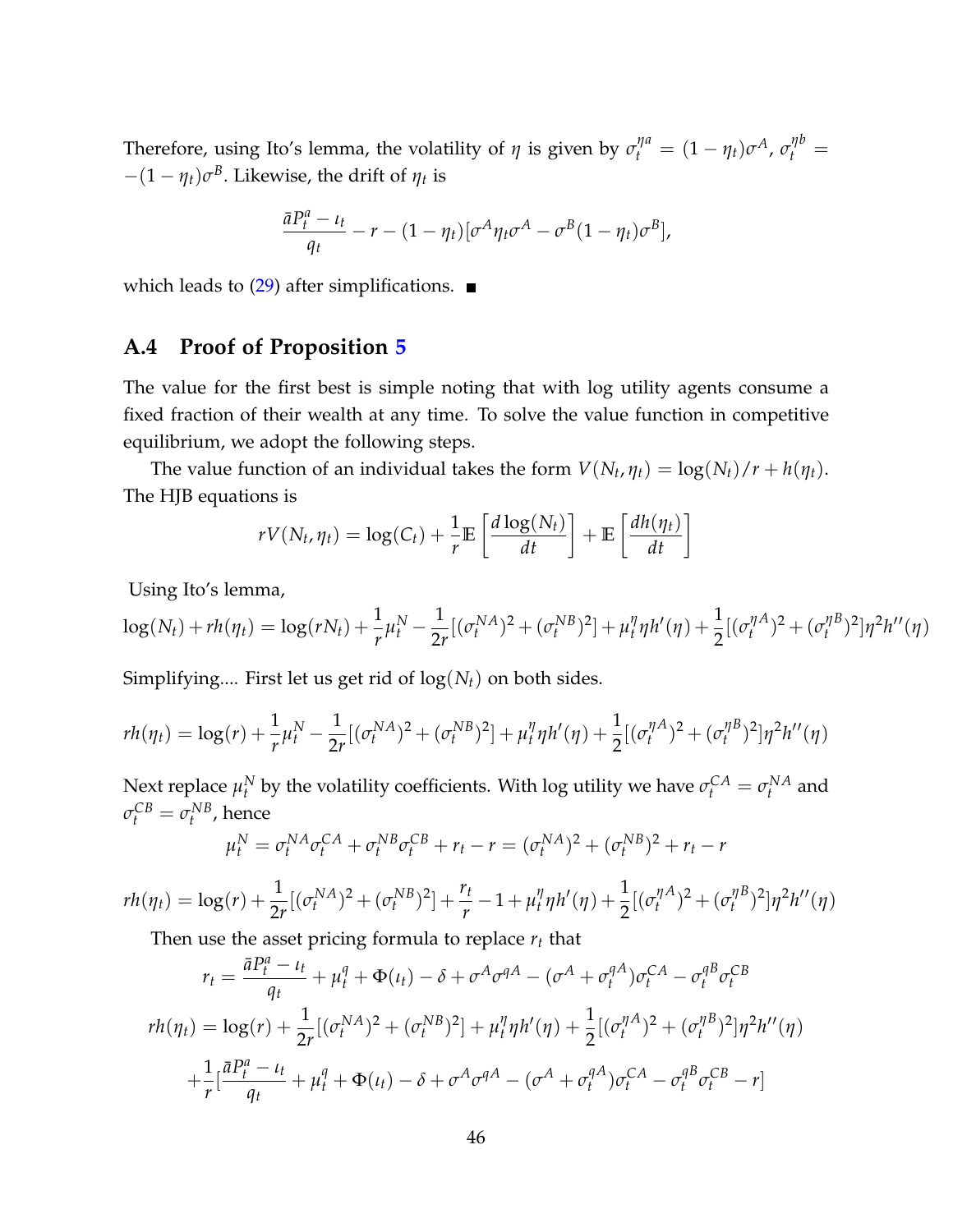Finally we need to take care of  $\mu_t^q$  $t<sub>t</sub><sup>q</sup>$ . Recall that the value function is

$$
\frac{\log(N_t)}{r} + h(\eta_t) = \frac{\log(\eta_t K_t \eta_t)}{r} + h(\eta_t) = \frac{\log(\eta_t)}{r} + H(\eta_t) + \frac{\log(K_t)}{r}.
$$

We can normalize  $K_t = 1$  when comparing welfares, hence we focus on solving  $\log(q(\eta))/r + h(\eta)$  numerically and add  $\log(\eta_t)/r$  afterwards. Let  $H(\eta) = \log(q(\eta))/r +$  $h(\eta)$ , then

$$
rH(\eta) - \log(q(\eta)) = \log(r) + \frac{1}{2r} [(\sigma^{N^A}A)^2 + (\sigma^{N^B}B)^2] + \mu_t^{\eta} \eta H'(\eta) + \frac{1}{2} [(\sigma^{\eta A})^2 + (\sigma^{\eta B})^2] \eta^2 H''(\eta)
$$
  
+ 
$$
\frac{1}{2r} [(\sigma^{qA})^2 + (\sigma^{qB})^2] + \frac{1}{r} \left[ \frac{\bar{a}P^a - \iota}{q} + \Phi(\iota) - \delta + \sigma^A \sigma^{qA} - (\sigma^A + \sigma^{qA}) \sigma^{N^A}A - \sigma^{qB} \sigma^{N^A}B - r \right]
$$

for agents in country *A*, and

$$
rH(\eta) - \log(q(\eta)) = \log(r) + \frac{1}{2r} [(\sigma^{N^B}A)^2 + (\sigma^{N^B}B)^2] + \mu_t^{\eta} \eta H'(\eta) + \frac{1}{2} [(\sigma^{\eta A})^2 + (\sigma^{\eta B})^2] \eta^2 H''(\eta)
$$
  
+ 
$$
\frac{1}{2r} [(\sigma^{qA})^2 + (\sigma^{qB})^2] + \frac{1}{r} \left[ \frac{\bar{a}P^b - \iota}{q} + \Phi(\iota) - \delta + \sigma^B \sigma^{qB} - \sigma^{qA} \sigma^{N^B}A - (\sigma^B + \sigma^{qB}) \sigma^{N^B}B - r \right]
$$

for agents in country *B*.

# <span id="page-47-0"></span>**B Algorithm**

### **B.1 Equilibrium**

This appendix describes the algorithm used to compute the numerical examples in this paper. The key equilibrium objects are  $q(\eta)$ ,  $\psi^{Aa}(\eta)$ ,  $\psi^{Ab}(\eta)$ ,  $\psi^{Ba}(\eta)$  and  $\psi^{Bb}(\eta)$ . Once we have these functions we can solve for the drifts and volatilities, outputs of goods *a* and *b*, aggregate output and the goods prices.

We compute the dynamics of  $q(\eta)$ ,  $\psi^{Aa}(\eta)$ ,  $\psi^{Ab}(\eta)$ ,  $\psi^{Ba}(\eta)$  and  $\psi^{Bb}(\eta)$  only on the domain  $\eta \in [0, 0.5]$ . For  $\eta \in (0.5, 1]$  the solution is symmetric. We also determine the endogenous threshold  $\eta^a$  (the threshold  $\eta^b$  is determined symmetrically). Within the domain  $\eta \in [0, 0.5]$  agents in the poorer country *A* do not produce good *b*, so  $\psi^{Ab}(\eta) = 0$ . Since  $\psi^{Bb}(\eta) = 1 - \psi^{Aa}(\eta) - \psi^{Ba}(\eta)$  by capital market clearing, we can restrict the algorithm to solving for the two capital shares  $\psi^{Aa}(\eta)$  and  $\psi^{Ba}(\eta)$ , along with the capital price  $q(\eta)$ . The algorithm solves a system of implicit differ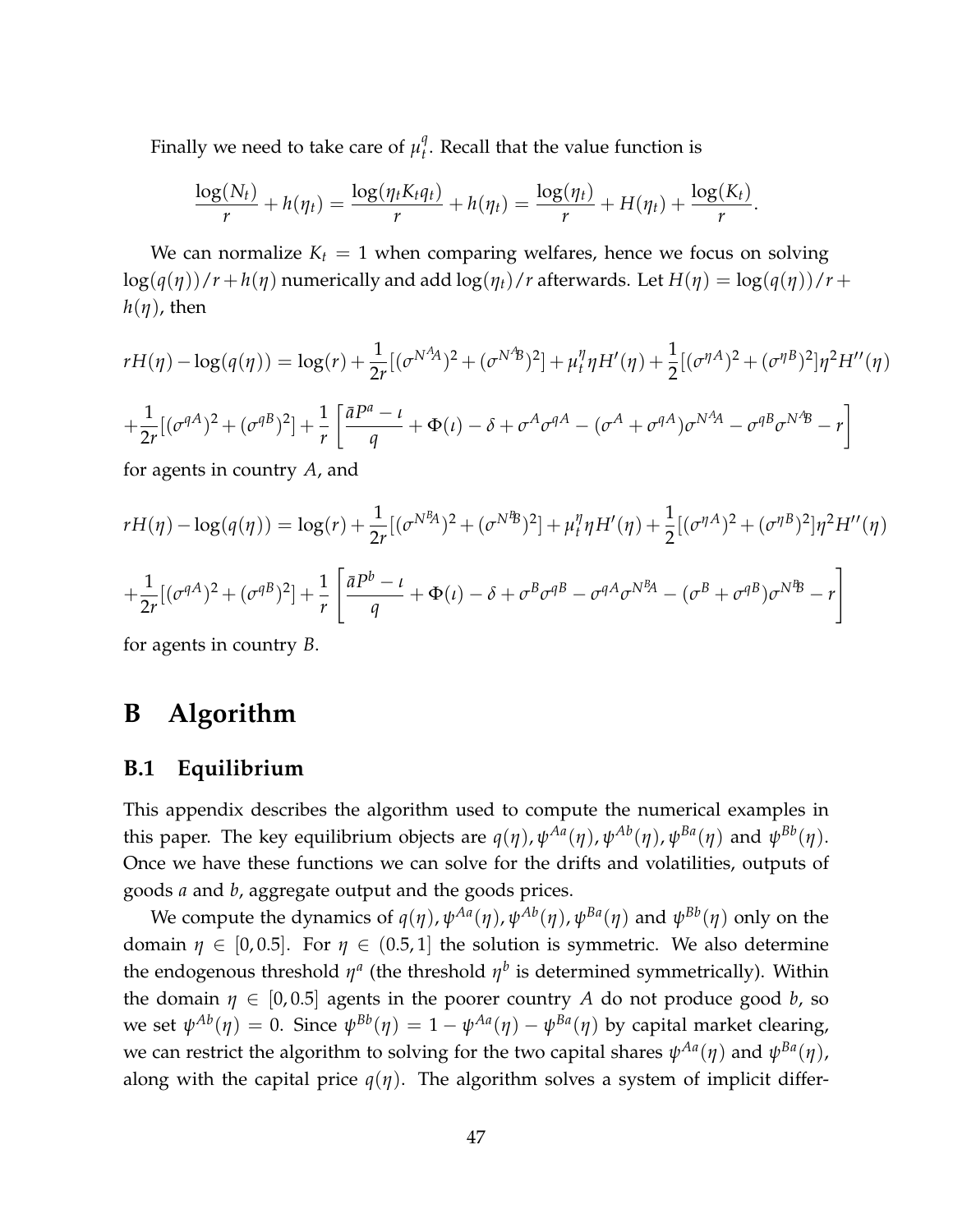ential equations in three equilibrium conditions: goods market clearing, debt market clearing, and country B's portfolio decision. The algorithm is as follows:

- 1. Consider first the region  $[0, \eta^a)$ , where *B* produces good *a*. First, we need to compute initial conditions. We calculate the level *ψ Aa*(0) analytically. Then, we use the Matlab function *decic* to compute initial conditions  $\psi^{Aa}(0)$ ,  $\psi^{Ba}(0)$ ,  $q(0)$ and  $(\psi^{Aa})'(0)$ ,  $(\psi^{Ba})'(0)$ ,  $q'(0)$  that are consistent with the system of implicit differential equations, holding *ψ Aa*(0) fixed.
- 2. Given the initial conditions, we use Matlab's implicit ODE solver, *ode*15*i*, to solve for  $q(\eta)$ ,  $\psi^{Aa}(\eta)$ ,  $\psi^{Ba}(\eta)$  using the three equilibrium conditions. We then determine the endogenous threshold  $\eta^a$  as the  $\eta$  where  $\psi^{Ba}(\eta)$  reaches zero.
- 3. Next consider the middle region  $[\eta^a, 0.5]$ . Forcing  $q(\cdot)$  to be continuous in  $\eta$ and setting  $\psi^{Ba}(\eta^a) = 0$ , use the *decic* function to determine consistent initial conditions at  $\eta^a$ .
- 4. In the region  $[\eta^a, 0.5]$ , use these initial conditions and proceed as in 2. to solve the appropriate equilibrium conditions to obtain the functions *q*(*η*), *ψ Aa*(*η*), *ψ Ba*(*η*), *η* ∈ [*η<sup>a</sup>*, 0.5]. Specifically, in this region *B* does not hold capital to produce *a*.
- 5. Once we have  $q(\eta)$ ,  $\psi^{Aa}(\eta)$ ,  $\psi^{Ba}(\eta)$  and their derivatives, use the appropriate equations in the text to solve for the drifts and volatilities of *dη*, *dq*, *dC<sup>I</sup>* , the outputs,  $Y^a$ ,  $Y^b$ ,  $Y$ , and the prices  $P^a$ ,  $P^b$  for each value of  $\eta \in [0,0.5]$ .
- 6. Finally, we compute the stationary distribution of *η* from the Kolmogorov forward equation using the same algorithm as in Brunnermeier and Sannikov (2014).

### **B.2 Welfare**

Here we outline the procedure used to solve for  $H(\eta)$  from the value function used to calculate welfare under the closed and open capital account for debt.

1. Given the computed equilibrium we use the explicit ODE solver *ode*45 to solve the functions  $H^A(\eta)$ ,  $H^B(\eta)$  on  $\eta \in [0,0.5]$ , together with an auxiliary function  $H(\eta)$  which is a solution to the (common) homogeneous part of the ODEs of  $H^A(\eta)$  and  $H^B(\eta)$ .